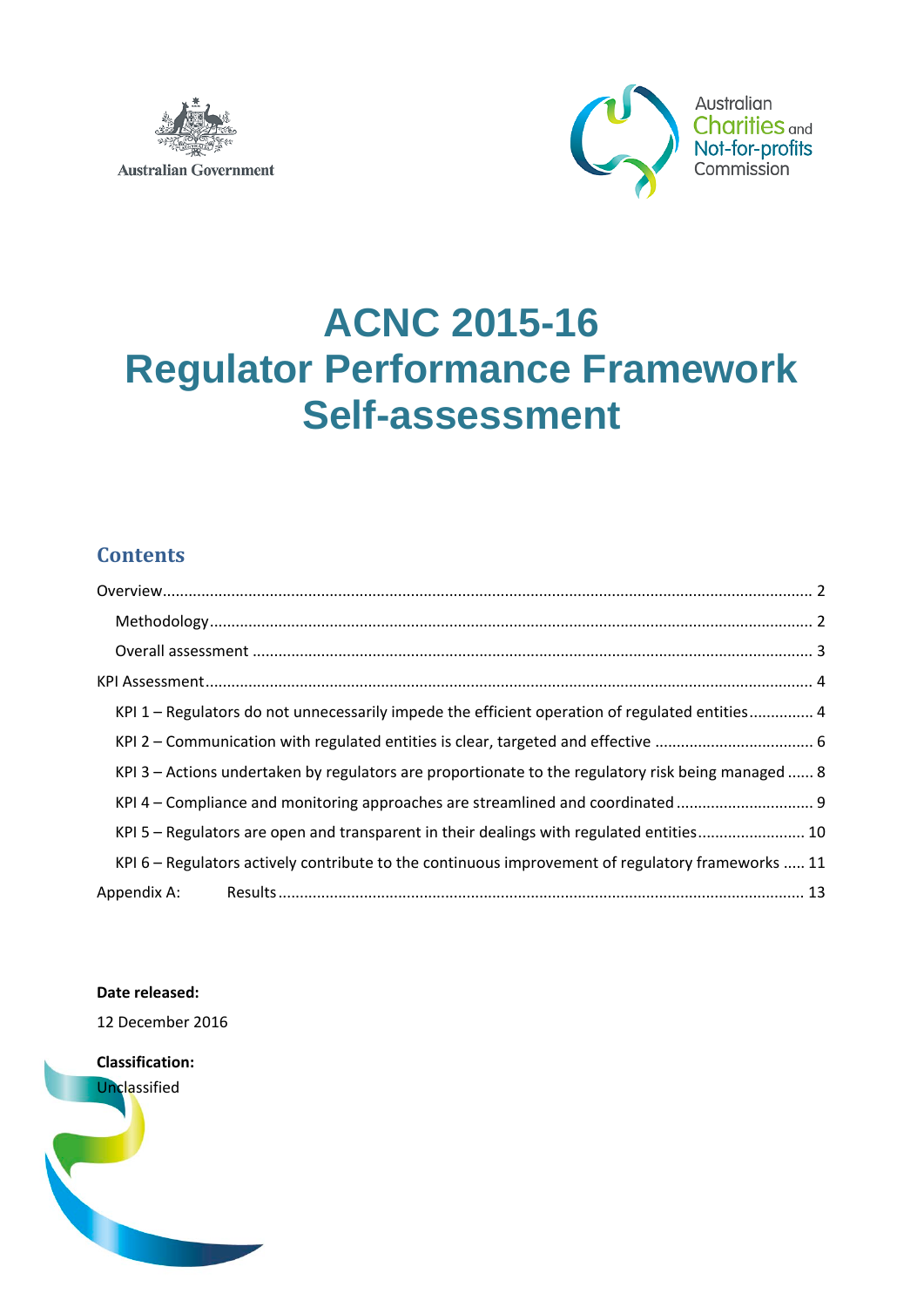### <span id="page-1-0"></span>**Overview**

The Australian Government released the Regulator Performance Framework (RPF) in October 2014. The RPF measures the way regulators administer regulations, encouraging them to minimise their impact on regulated entities. The RPF consists of six *key performance indicators* (KPIs):

- 1. Regulators do not unnecessarily impede the efficient operation of regulated entities
- 2. Communication with regulated entities is clear, targeted and effective
- 3. Actions undertaken by regulators are proportionate to the regulatory risk being managed
- 4. Compliance and monitoring approaches are streamlined and co-ordinated
- 5. Regulators are open and transparent in their dealings with regulated entities
- 6. Regulators actively contribute to the continuous improvement of regulatory frameworks

Achievement of the KPIs is demonstrated through *evidence* (metrics) that a regulator has acted in accordance with good regulatory practice, as articulated in the *measures* associated with each KPI.

Regulators are required to assess their performance under the RPF each year. The ACNC's results against each metric are detailed in **Appendix A**. The body of this Report summarises the ACNC's performance against each KPI, grouped into the associated measures of good regulatory practice.

### <span id="page-1-1"></span>**Methodology**

The ACNC's performance was assessed by a dedicated project team of senior ACNC officers, reviewed by ACNC directors, and endorsed by the Commissioner and Assistant Commissioners. RPF self-assessments must also be validated through a process of consultation with an approved consultation mechanism. For the ACNC, this is a combined mechanism of the Professional User Group (professional advisers) and Sector User Group (charity representatives). The ACNC's draft self-assessment report was considered by these user groups in November 2016; their comments and the ACNC's response to these comments are detailed at **Appendix B**.

Performance against each evidence metric was assessed as met, substantially, met, partially met, or not met:

| Colour | <b>Metrics</b>                                          |
|--------|---------------------------------------------------------|
|        | Target met or exceeded                                  |
|        | Target mostly met                                       |
|        | Some elements of the target were met and issues managed |
|        | No or minimal progress was made against the target      |

Overall performance with respect to each KPI was assessed as excellent, very good, good, fair, or poor:

| <b>KPI</b> assessment                                                    |
|--------------------------------------------------------------------------|
| <b>Excellent</b> , with no or minor room for improvement                 |
| Very Good, with minor room for improvement                               |
| Good, with some room for improvement                                     |
| Fair, with significant room for improvement                              |
| <b>Poor</b> , with numerous significant areas for improvement identified |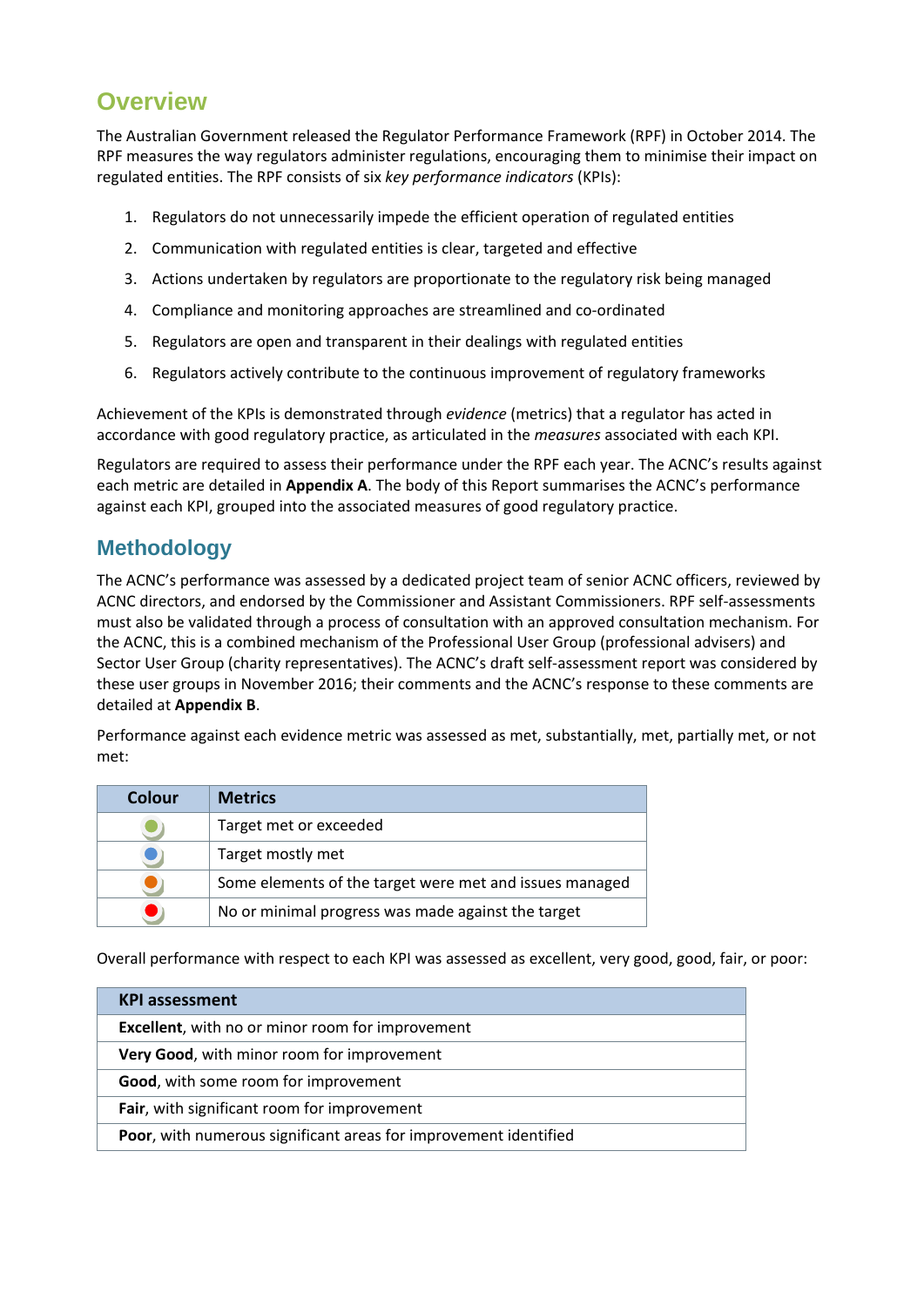### <span id="page-2-0"></span>**Overall assessment**

The ACNC considers that its overall performance in achieving the KPIs in 2015-16 was *Very Good, with minor room for improvement*.

The SUG and PUG expressed very favourable views about the performance of the ACNC under the RPF. They stressed in particular that the ACNC had made achievements during a period of significant uncertainty for the organisation. The SUG was overwhelmingly of the view that the ACNC's performance had been very good. The Professional User Group held a similar view and passed the following motion at its November 2016 meeting:

*The overall view of this group is that the ACNC has regulated the sector very well, and better than any other agency with which we generally deal.*

The ACNC is pleased by the positive feedback received from the user groups, but considers that there is room to improve its performance. The ACNC has been particularly strong in stakeholder engagement (including consultation) and guidance and education. Recommendations of an independent audit of the ACNC's compliance function are being implemented to improve the efficiency and effectiveness of compliance procedures. The Registration function is being administered well, however an independent audit in 2016-17 will identify areas for further improvement. Red tape reduction achievements have been important, particularly alignment of regulatory obligations across jurisdictions, yet there is much more to be done.

The ACNC looks forward to building on identified strengths, addressing areas for improvement, and thereby improving its regulation of the charity sector in Australia.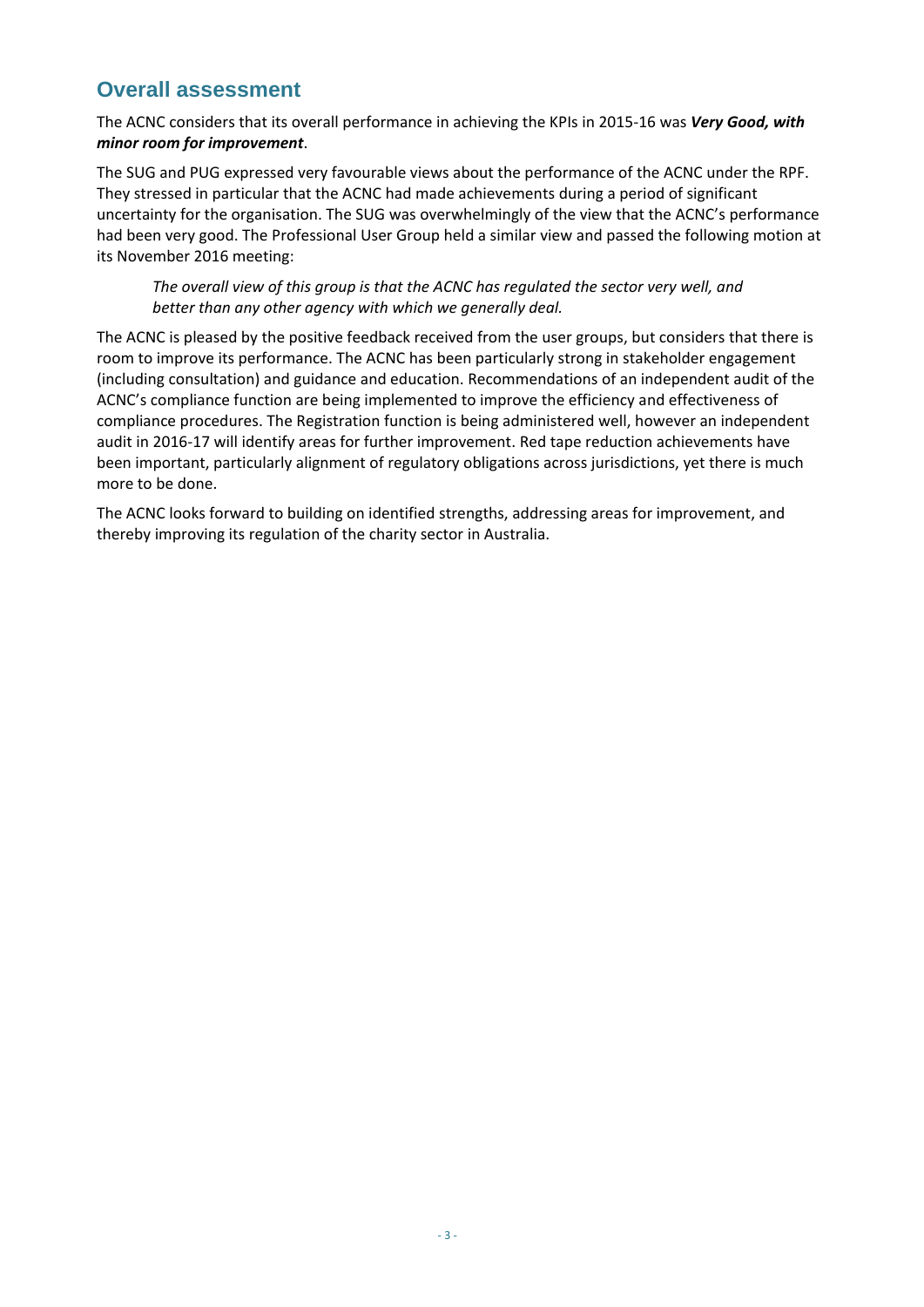### <span id="page-3-0"></span>**KPI Assessment**

### <span id="page-3-1"></span>**KPI 1 – Regulators do not unnecessarily impede the efficient operation of regulated entities**

**1A Regulators demonstrate an understanding of the operating environment of the industry or organisation, or the circumstances of individuals and the current and emerging issues that affect the sector.**

**1B Regulators take actions to minimise the potential for unintended negative impacts of regulatory activities on regulated entities or affected supplier industries and supply chains.** 

**1C Regulators implement continuous improvement strategies to reduce the costs of compliance for those they regulate.** 

#### *Understanding of the sector and its operating environment*

The foundation of the ACNC's regulatory approach is an understanding of charities and the broader notfor-profit sector. The ACNC develops and shares its knowledge of the sector through consultation, sector briefings, and analysis and publication of charity data. The ACNC engages the Professional User Group (professional advisers) and the Sector User Group (charities and peak bodies) on matters of procedure, guidance, and our regulation of registered charities. In 2015–16, we hosted four Professional User Group and four Sector User Group meetings. We extended our consultation with sector groups through our Roundtables series; in 2016-17, we consulted on disability services and volunteering. We also held a series of international fundraising forums, and sector briefings on the risks of terrorism financing.

Each year, the ACNC commissions analysis of the information reported annually to the ACNC by charities. The *Australian Charities Report 2014* (published in December 2015) was the first comprehensive analysis of the financial situation of Australia's charity sector. The report provided fascinating new insights into the charity sector, including activities, beneficiaries, employment and volunteering, and areas of operation. To increase accessibility and useability, we made the data from the report available to the public on an interactive website. The public can use the data to look at the sector from new angles to find out more about Australia's charities at australiancharities.acnc.gov.au. We also published several sub-sector reports: *Australia's Disability Charities*; *Australian Charities and Red Tape*; *Australian Charities Involved Overseas*; and *Sector Summary: Health*. In addition, the ACNC makes the data we collect about charities freely and easily available on the Government's official repository for open data, data.gov.au. Collectively, the ACNC's datasets were viewed 14,421 times, with the ACNC Register dataset being the fifth most downloaded dataset on the site.

#### *Minimising unintended negative impacts of regulatory activities*

In 2015-16, the ACNC reviewed both its regulatory approach and compliance function. First, the ACNC's overarching Regulatory Approach Statement was reviewed and updated in consultation with the sector. Although it was generally regarded by stakeholders as sound, the Statement was amended to improve clarity, increase alignment with legislated regulatory principles, and address omissions or out-of-date information. The ACNC also commissioned Deloitte to conduct an independent audit of the ACNC Compliance function, which was completed in April 2016. The recommendations from the audit were accepted and the Compliance Directorate is now implementing improvements to its processes, systems and approach. An audit of the registration function will take place during the 2016-17 financial year.

The ACNC also worked with other jurisdictions to identify opportunities to streamline interactions and reduce compliance costs. Legislation was passed in South Australia and in Tasmania to exempt incorporated associations that are registered with the ACNC from reporting to the state regulator. In addition, charities registered with the ACNC will be able to conduct charitable collections in South Australia upon notification to the state regulator, exempt from state reporting requirements. The ACNC also chaired a working group with State and Territory Revenue Offices to consider opportunities for alignment of charity registration and application processes.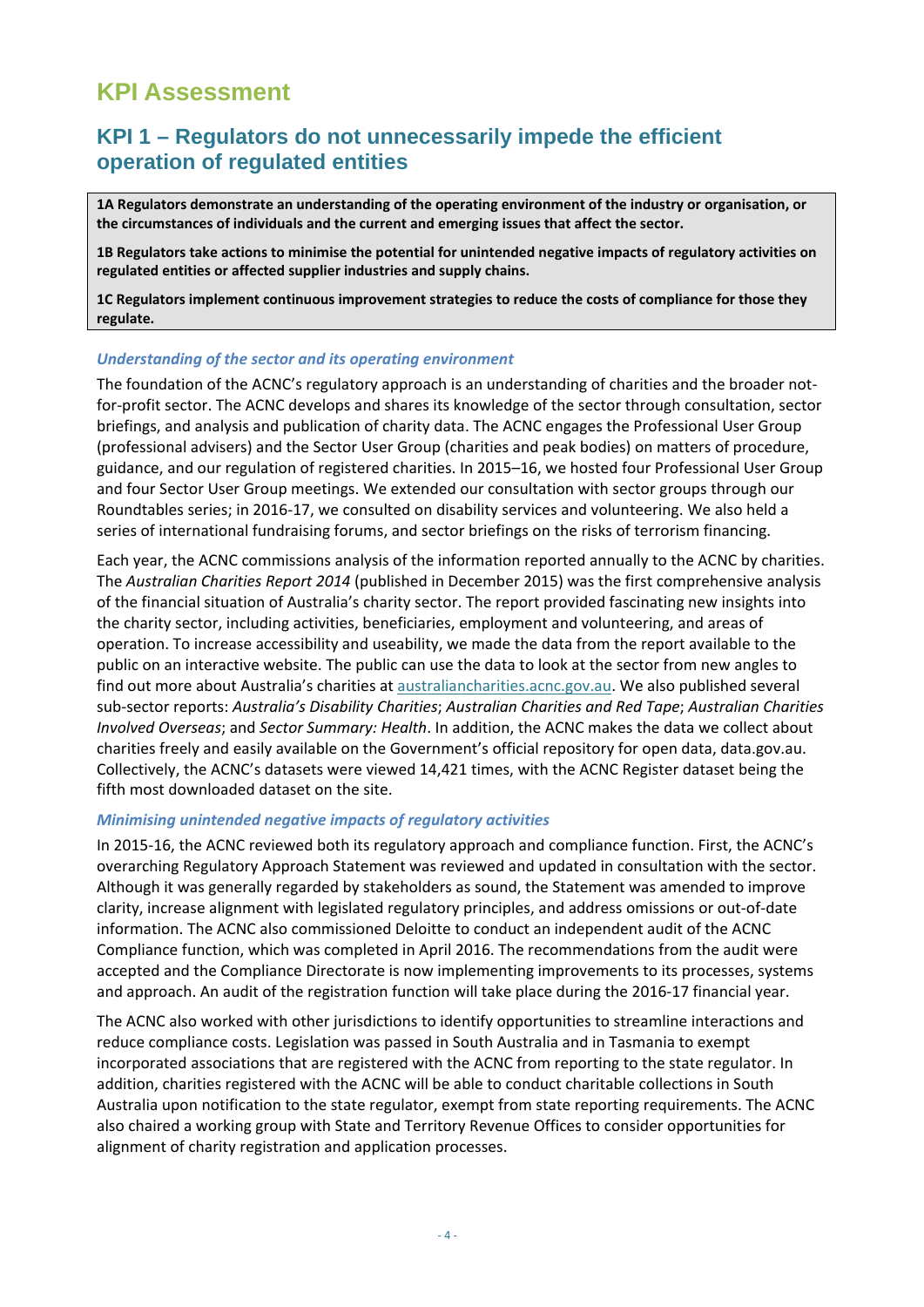#### *Continuous improvement strategies reduce the costs of compliance for the sector*

The ACNC consults frequently with the sector and facilitates feedback about key processes in order to improve regulation and reduce compliance costs for the sector. In 2015-16, we received 104 complaints about the ACNC, down from 177 in 2014-15. The vast majority of complaints (over 80%) received in 2015-16 about the ACNC were in relation to the Charity Portal. The ACNC invested significant resources into improving the online experience for charities and this has been effective in reducing complaints.

Through consultation and cross-directorate review, the ACNC also improved the Annual Information Statement for 2016, including: removal of unnecessary questions, additional pre-population of data; improvements to functionality, and incorporation of streamlined ancillary fund reporting to the Australian Taxation Office. Streamlined reporting arrangements for non-government schools were also implemented, through which financial information reported to the Australian Government Department of Education and Training is provided to the ACNC in place of direct reporting.

### Overall assessment: **Good**

Key areas for improvement:

- further improvements to the ACNC Annual Information Statement and Charity Portal will be made to improve accessibility and useability.
- an independent audit of the registration function will be conducted in 2016-17 and process improvements will be implemented.
- continue work with state and territory regulators to eliminate duplicated reporting across jurisdictions.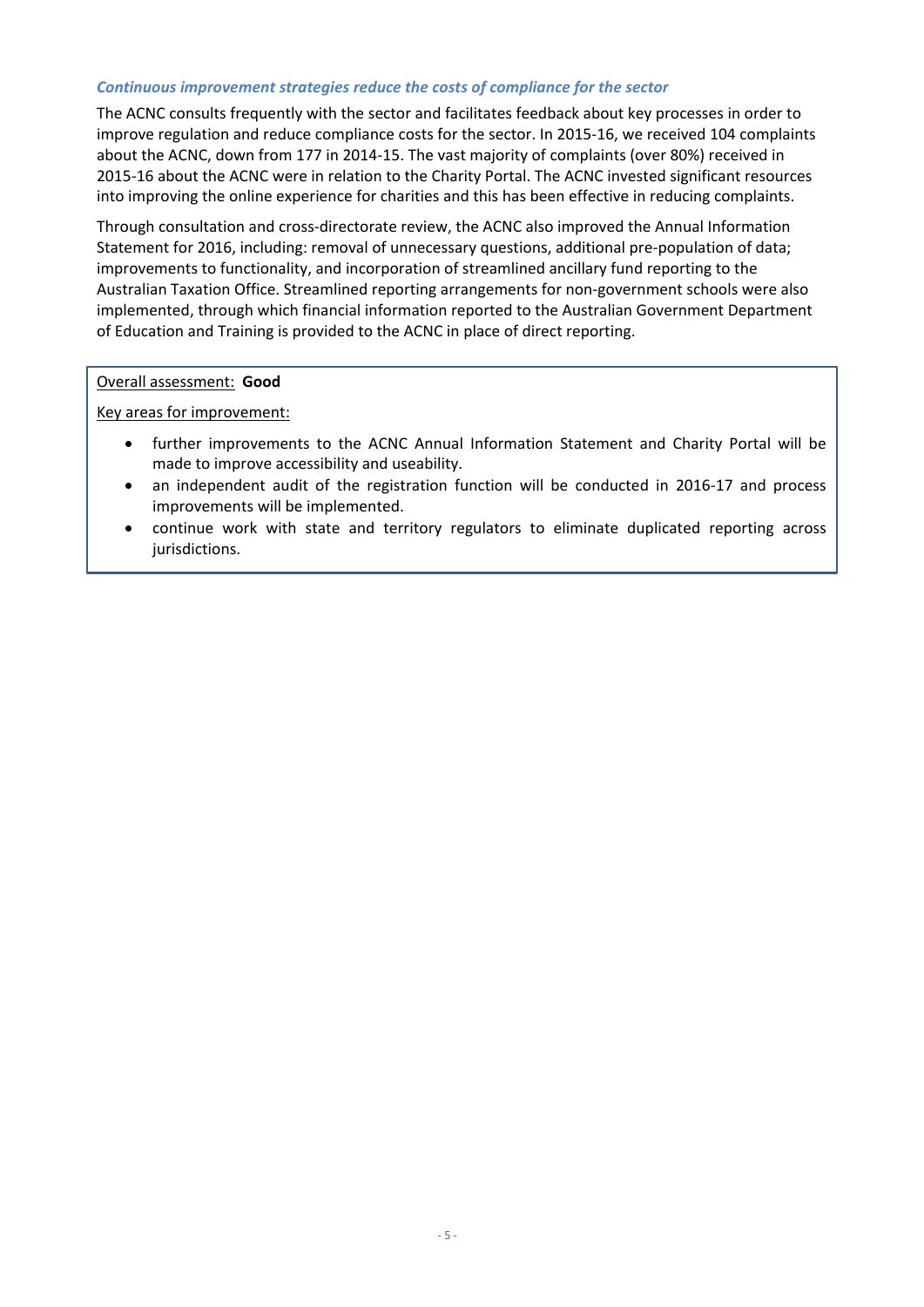### <span id="page-5-0"></span>**KPI 2 – Communication with regulated entities is clear, targeted and effective**

**2A Regulators provide guidance and information that is up to date, clear, accessible and concise through media appropriate to the target audience.** 

**2B Regulators consider the impact on regulated entities and engage with industry groups and representatives of the affected stakeholders before changing policies, practices or service standards.**

**2C Regulators' decisions and advice are provided in a timely manner, clearly articulating expectations and the underlying reasons for decisions.**

**2D Regulators' advice is consistent and supports predictable outcomes.**

### *Guidance and information*

During 2015–16, the ACNC delivered more tailored guidance and education resources, responding to issues identified by the Advice Services and Compliance teams, and charities themselves. We produced a suite of key guidance resources that were translated into 16 languages to support the many ACNC registered charities that are run by, or support, people from culturally and linguistically diverse backgrounds. We developed a template constitution for unincorporated association after identifying a gap in the sector for this type of information. We also developed guidance on fundraising and administration costs, managing conflicts of interest, managing charity money, and financial literacy. Additionally, we developed guidance on political advocacy activities in the lead up to the 2016 Federal Election. This guidance received positive support from the sector and is an example of the proactive nature of the ACNC's guidance.

In 2015-16, we hosted 13 webinars, which were attended by 839 people. The most popular topics were 'Before you register', and 'Welcome to the board'. We also worked with peak bodies and other government agencies to deliver information and education through sector briefings and forums. For example, sector briefings for charities working in international aid and development were delivered in Sydney, Melbourne and Brisbane. We hosted three fundraising forums, bringing together charities, academics, and third-party fundraisers to discuss current challenges and opportunities in fundraising. In addition to hosting events for the sector, in 2015-16 the ACNC presented at 72 events hosted by charities and peak bodies.

One area for improvement is in relation to accessibility of website content. The ACNC is committed to meeting the Government's Web Content Accessibility Guidelines (WCAG) Version 2.0, but we are not yet fully compliant, in part due to system limitations. In 2015–16, we undertook useability and accessibility testing of the ACNC website to help us identify areas for improvement and have been progressively implementing the recommendations from this testing.

#### *Consultation*

The ACNC consulted with the charity sector and other stakeholders through various mechanisms in 2015-16. These included the Professional User Group and Sector User Group, roundtables on disability and volunteering, and sector forums. In particular, the ACNC consulted on the 2016 Annual Information Statement through a consultation paper, accepting written submissions (58), and face-to-face consultation sessions held in every state and territory. The consultation provided the ACNC with valuable feedback which was used to help improve the 2016 Annual Information Statement.

The ACNC also issues Commissioner Interpretation Statements (CISs) setting out how the ACNC interprets and applies the law relating to charities. We consult widely prior to publishing a CIS, providing drafts for public comment. In 2015-16, we consulted on and published two CISs: Commercially Sensitive Information; and Meaning of Government Entity.

### *Timely and clear decisions and advice*

The ACNC is committed to providing timely, high quality services to the public and to charities. In 2015-16, significant improvements in performance were achieved. Our Advice Services team continued to provide high quality contact to ensure customers have a positive experience by phone, email, or letter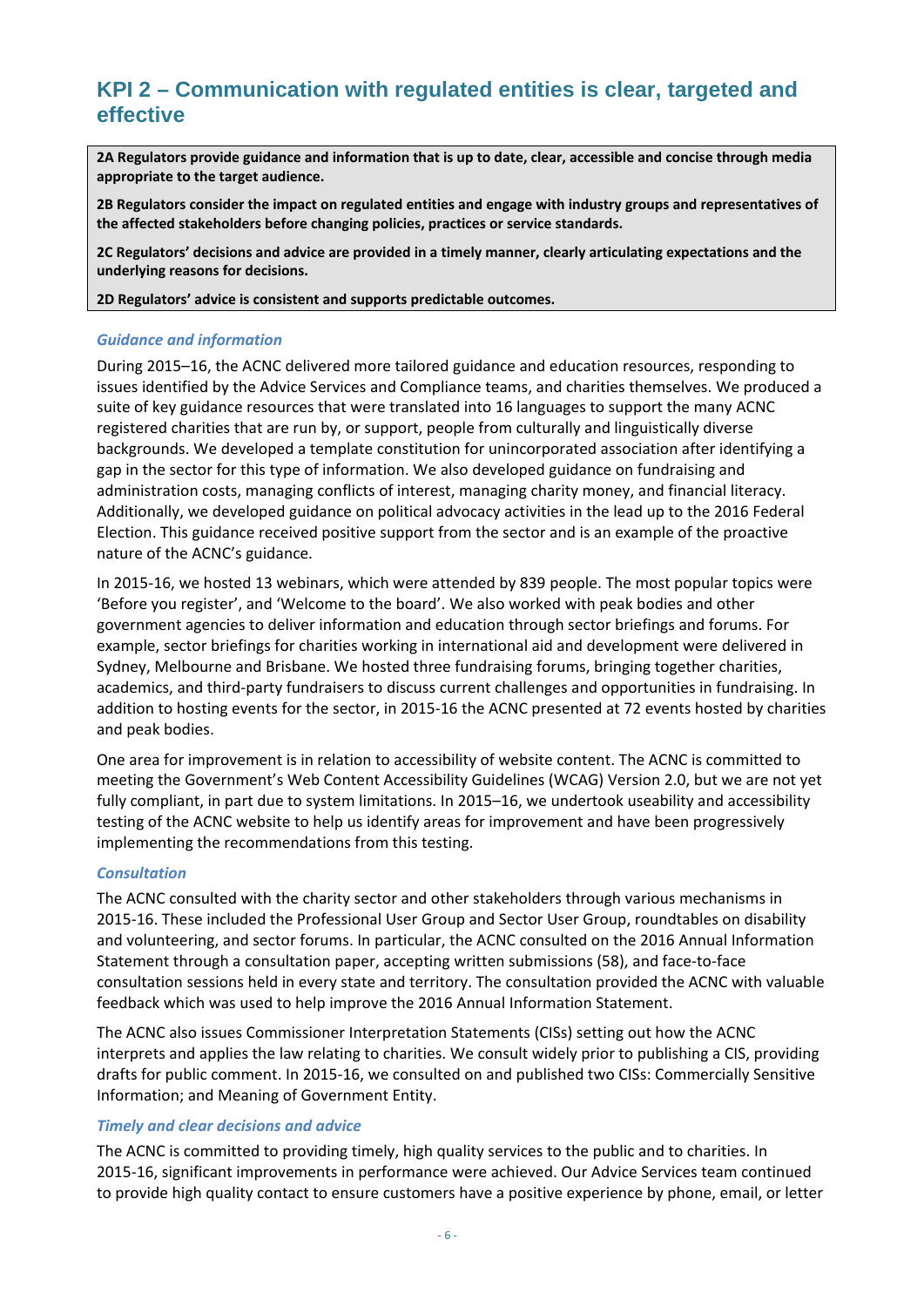given by a well-trained, friendly and empathetic Advice Services Officer. The average wait time for calls answered reduced by 50% this year (52 seconds) compared to 2014-15 (117 seconds). The overall demand volume across all channels reduced from previous years, which may be an indication of charities developing a greater understanding of their obligations with the ACNC and how to meet them. The ACNC stakeholder groups regard the ACNC's advice as excellent in its clarity and user-friendliness.

We provide a supportive and interactive registration process, recognising that most applicants have limited knowledge of charity law. We aim to finalise registration applications within 15 business days from receiving all necessary information. We achieved this for 93% of applications during 2015-16, exceeding the 90% benchmark, and improving on our 2014-15 result of 91%. We noted a very minor decrease in overall satisfaction with the registration process: respondents rated their satisfaction at 94% compared with 95% in 2014-15. We refused 379 applications in 2015-16, a decrease of 42 from 2014-15. In all cases, a statement of reasons for decision was provided.

Under the ACNC Act, a charity or its responsible person may object to certain ACNC decisions, requesting they be internally reviewed. In 2015-16 we received 48 objections, three of which related to our decision to refuse charity registration or to refuse to register a charity with a particular subtype. The remaining 45 related to the refusal to withhold information from the Charity Register. In all cases, objections were determined by an independent case officer and, if disallowed, reasons for decision were provided.

### *Consistency*

ACNC staff make decisions and provide advice according to published policies and operational procedures, consistent with the ACNC's overarching Regulatory Approach Statement. These policies and procedures are available publicly on the ACNC website. They include the Commissioner's Policy Statement on Decision-making, which sets out how the ACNC will make decisions in order to ensure high quality, consistent decision-making. All staff also undertook training on decision making in June 2016.

### Overall assessment: **Very Good**

Key areas for improvement:

- continue to improve accessibility of web content towards 100% compliance with the Web Content Accessibility Guidelines Version 2.0.
- implement a number of behavioural insight techniques and a more sophisticated segmenting approach to ensure communications are timely and targeted.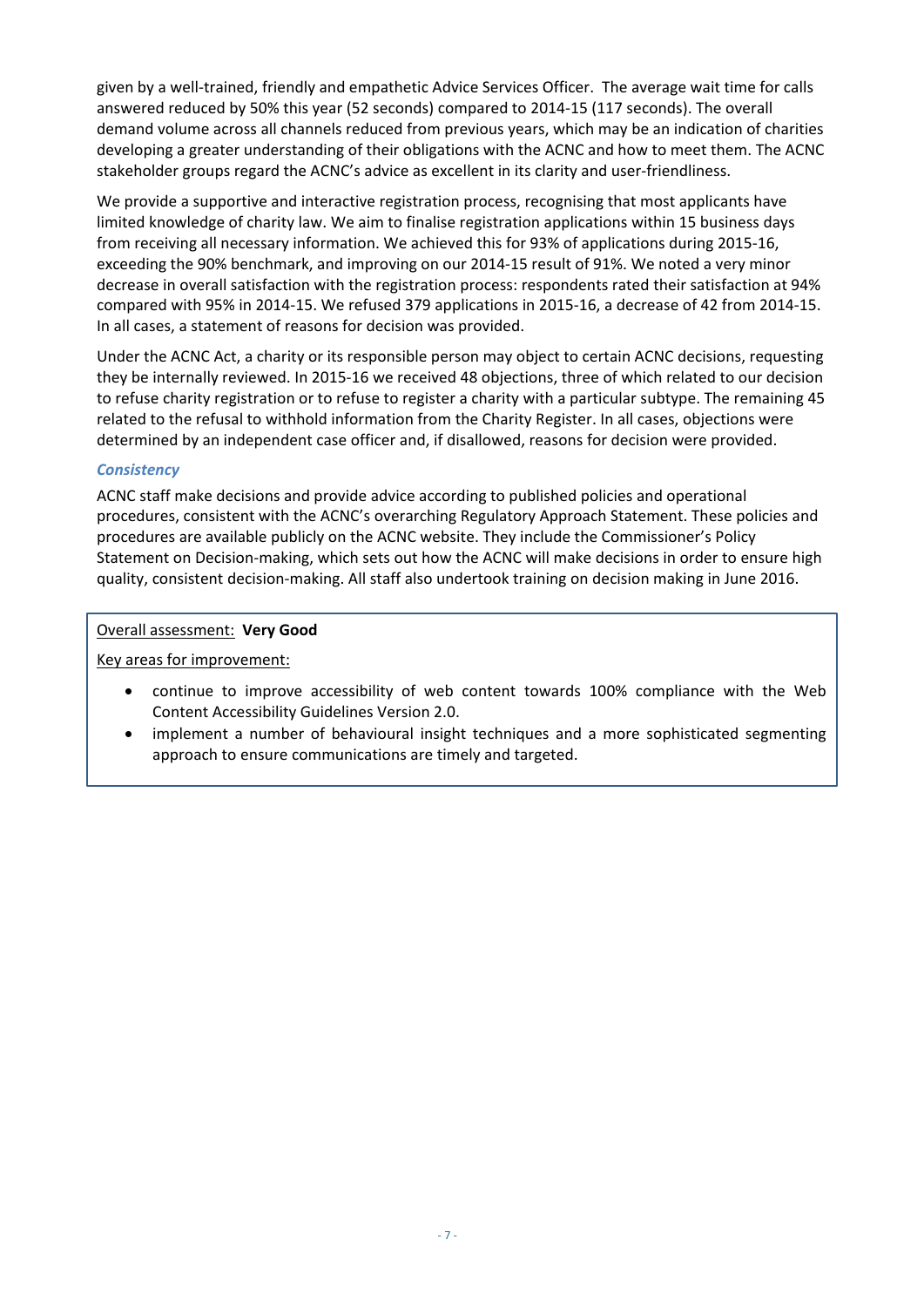### <span id="page-7-0"></span>**KPI 3 – Actions undertaken by regulators are proportionate to the regulatory risk being managed**

**3A Regulators apply a risk-based, proportionate approach to compliance obligations, engagement and regulatory enforcement actions.** 

**3B Regulators' preferred approach to regulatory risk is regularly reassessed. Strategies, activities and enforcement actions are amended to reflect changing priorities that result from new and evolving regulatory threats, without diminishing regulatory certainty or impact.**

**3C Regulators recognise the compliance record of regulated entities, including using earned autonomy where this is appropriate. All available and relevant data on compliance, including evidence of relevant external verification is considered.**

### *Risk-based, proportionate approach to compliance and enforcement*

The ACNC has a risk-based, proportionate approach to compliance and enforcement, as articulated in our Regulatory Approach Statement and Compliance and Enforcement Policy. Generally, we take an education first approach to promote compliance; however, the compliance response will ultimately be informed by the severity of the non-compliance identified. Our investigations show that in most cases non-compliance by registered charities is unintentional, accidental and often of low material consequence. In nearly three-quarters of cases (70%), we used educational advice, self-audit checklists and voluntary undertakings to explain non-compliance and assist charities to implement corrective measures to return to compliance. In contrast, only one-third (30%) of investigations undertaken by the Compliance Directorate identified serious non-compliance resulting in revocation.

### *The approach to regulatory risk is regularly reassessed and improved*

In 2015-16, after two years of operation we reviewed the ACNC Regulatory Approach Statement – the statement that guides our approach to charity regulation. The purpose of the review was to ensure that the Regulatory Approach Statement remains current, relevant and fit-for-purpose. The review revealed that the Statement was largely sound and the ACNC therefore took a conservative approach to updating it. Changes were focussed on improving clarity, increasing alignment with our legislated regulatory principles, and addressing omissions or out-of-date information.

The ACNC also commissioned Deloitte to conduct an independent audit of the ACNC Compliance function, which was completed in April 2016. The recommendations from the audit were accepted and are being implemented. As part of this process, all compliance procedures are currently under review and during this time have been temporarily removed from the public website. The fundamentals of our compliance and enforcement practice will not change. Our proportionate approach to compliance provides charities a chance to address concerns whilst dealing with cases of serious misconduct quickly and firmly. The ACNC uses a risk-based approach to allocate its compliance resources to address concerns that present the greatest risk to trust and confidence in the sector.

### *Consideration of available compliance data and recognition of compliance history*

As articulated in the ACNC's Regulatory Approach Statement and Compliance and Enforcement Policy, the ACNC considers the prior record of a charity and information from previous investigations in its risk assessments. Although ACNC compliance procedures are currently being updated, informed by the 2015-16 review of the compliance function, this fundamental principle will stand. The Compliance function is actively expanding its access to available compliance data. This includes progressing formal arrangements with other government agencies (such as AUSTRAC) to access broader government data holdings that can assist in identifying risk in the sector.

### Overall assessment: **Very Good**

Key areas for improvement:

• all compliance processes are being improved based on recommendations from an independent audit of the compliance function, including expanding access to other government data holdings to inform compliance priorities.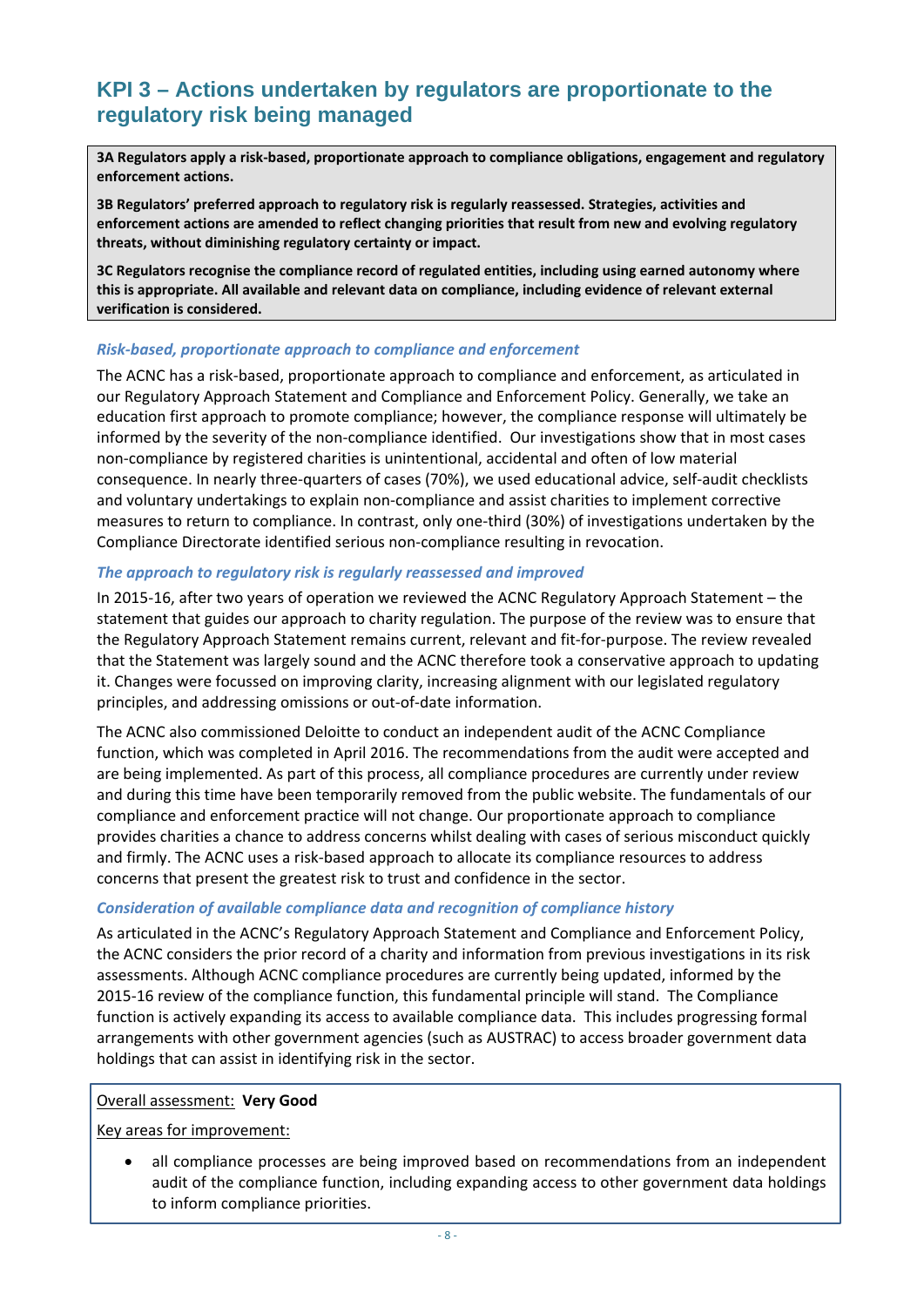### <span id="page-8-0"></span>**KPI 4 – Compliance and monitoring approaches are streamlined and coordinated**

**4A Regulators' information requests are tailored and only made when necessary to secure regulatory objectives, and only then in a way that minimises impact; AND regulators' frequency of information collection is minimised and coordinated with similar processes including those of other regulators so that, as far as possible, information is only requested once.**

**4B regulators utilise existing information to limit the reliance on requests from regulated entities and share the information among other regulators, where possible.**

**4C Regulators base monitoring and inspection approaches on risk and, where possible, take into account the circumstance and operational needs of the regulated entity.** 

### *Information requests are necessary and coordinated, and impact is minimised*

Our aim is that charities can complete all reporting requirements with minimum effort and maximum accuracy. In 2015-16, we made significant progress in meeting that aim through functionality improvements to the online self-service Charity Portal and the Annual Information Statement. The 2016 Annual Information Statement was improved to remove unnecessary questions, improve functionality (for example, auto-calculation), increase pre-population of previous year information, and incorporate Australian Taxation Office ancillary fund reporting. The functionality of the Charity Portal was improved, particularly for peak periods, leading to a significant decline in complaints: 104 in 2015-16 compared to 177 in 2014-15. We also added to and made changes to the existing suite of forms that can be submitted online. For the Charity Portal, the ACNC won the Institute of Public Administration Australia ACT Public Sector Innovation Award for Digital Transformation.

The ACNC works with other government bodies and agencies (international, Commonwealth, state and territory and local government) to ensure efficient use of resources and minimised burden for entities. This includes referring cases to other regulators where appropriate to prevent duplicated compliance responses. In the 2015-16, the ACNC received 56 referrals from other government agencies, and made 28 referrals to other government agencies.

### *Existing information is used and shared across government*

The Charity Passport is the digital mechanism to facilitate the transfer of information (including corporate, activity, and financial information) about registered charities from the ACNC to other authorised government agencies. It is the core of the ACNC's 'report once, use often' reporting framework, which reduces duplicated reporting across government. Throughout 2015-16, we worked with regulators to map business processes and data collection in order to identify opportunities to share information through the Charity Passport. Most notably, South Australia and Tasmania have legislated to accept ACNC reporting in place of their own. We welcomed 57 new users to the Charity Passport in 2015-16, which represents a four-fold increase compared to 2014-15. This is a positive trend, but there is significant scope to expand use of the Charity Passport and entrench it into standard business processes.

### *Monitoring and inspection is tailored and risk-based*

In accordance with ACNC policies and procedures, compliance monitoring and inspection activities are only conducted in relation to those matters that present the greatest risk to trust and confidence in the sector. In recognition of the varying degrees of capacity within the sector, Compliance activities are tailored according to the size and resources of the charity. Small charities are provided longer time frames for responding to the ACNC. Some compliance outcomes, such as penalties, vary depending on the size of the charity, with large charities paying higher penalty rates than medium and small charities.

### Overall assessment: **Good**

Areas for improvement:

- expand use of the Charity Passport.
- continue improvements to the Charity Portal and the Annual Information Statement.
- informed by the independent audit of the compliance function, improvements will be made to the ACNC's processes for risk-based monitoring and inspection.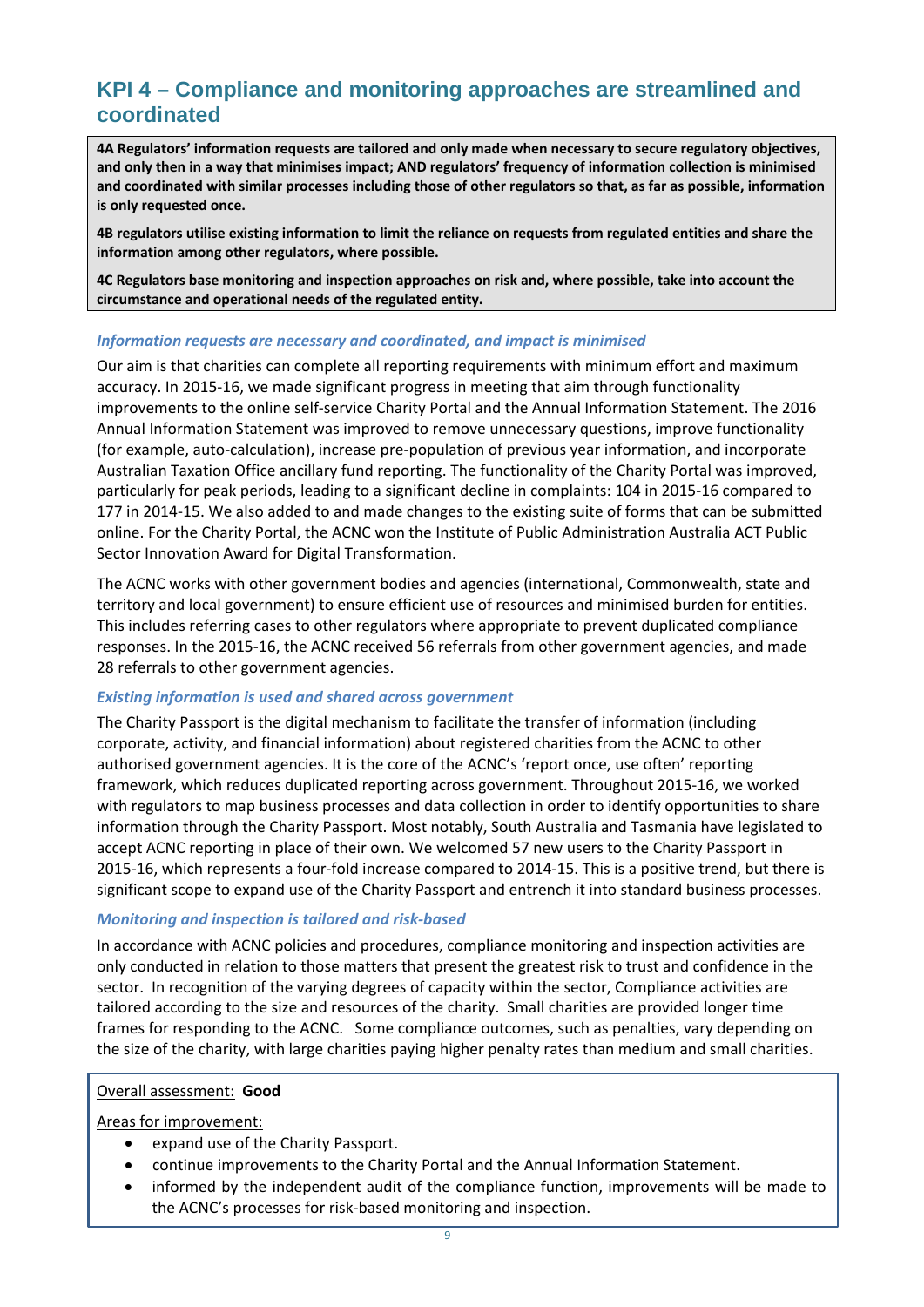### <span id="page-9-0"></span>**KPI 5 – Regulators are open and transparent in their dealings with regulated entities**

**5A Regulators' risk-based frameworks are publicly available in a format which is clear, understandable and accessible.**

**5B Regulators are open and responsive to requests from regulated entities regarding the operation of the regulatory framework, and approaches implemented by regulators.** 

**5C Regulators' performance measurement results are published in a timely manner to ensure accountability to the public.**

### *Publicly available risk-based frameworks*

The ACNC's overarching risk assessment framework is articulated within the Regulatory Approach Statement and Compliance and Enforcement Policy. The Regulatory Approach Statement was updated in 2015-16 to, amongst other objectives, improve the clarity of the Statement. It is publicly available on the ACNC website: acnc.gov.au/regulatoryapproach. The ACNC also procured an independent review of the compliance function. In response to the review, we are currently updating our compliance policies and operational procedures, including those related to risk assessment.

### *Transparency and responsiveness*

The ACNC seeks to provide extensive information in various formats about the operation of the regulatory framework. Information was provided in 2015-16 through briefing sessions (for example, on fundraising and overseas aid), Commissioner Interpretation Statements (Commercially Sensitive Information, and Meaning of Government Entity), a suite of guidance publications, and online policies and operational procedures.

Wherever possible, the ACNC tries to make information available outside of the formal FOI process. The ACNC aims to respond to general information requests (those not made under the *Freedom of Information Act 1982* or *Privacy Act 1988*) within 30 calendar days. In 2015-16, the ACNC responded to 100% of general information requests within the 30 calendar day period.

The ACNC received 11 requests for documents under the *Freedom of Information Act 1982* (FOI Act) during 2015–16. The outcomes were: full access provided  $-0$ ; partial access provided  $-3$ ; refused access to documents– 2; transferred request to another agency – 3; request withdrawn by applicant – 3. Under Part II of the FOI Act, the ACNC is required to publish information as part of the Information Publication Scheme (IPS). The ACNC has an IPS page available at acnc.gov.au.

### *Timeliness in publishing performance results*

Consistent with other Commonwealth regulators, the ACNC elected to publish its RPF self-assessment separately from the ACNC Annual Report. The ACNC Annual report was tabled on 28 October 2016 and is publicly available at annualreport.acnc.gov.au. The RPF self-assessment report was published on the ACNC website in December 2016.

### Overall assessment: **Very Good**

Areas for improvement:

- informed by the independent audit of the compliance function, improvements will be made to compliance-related policies and procedures, which will be published on the ACNC website.
- an independent audit of the registration function will be conducted in 2016-17 and updated policies and procedures will be published on the ACNC website.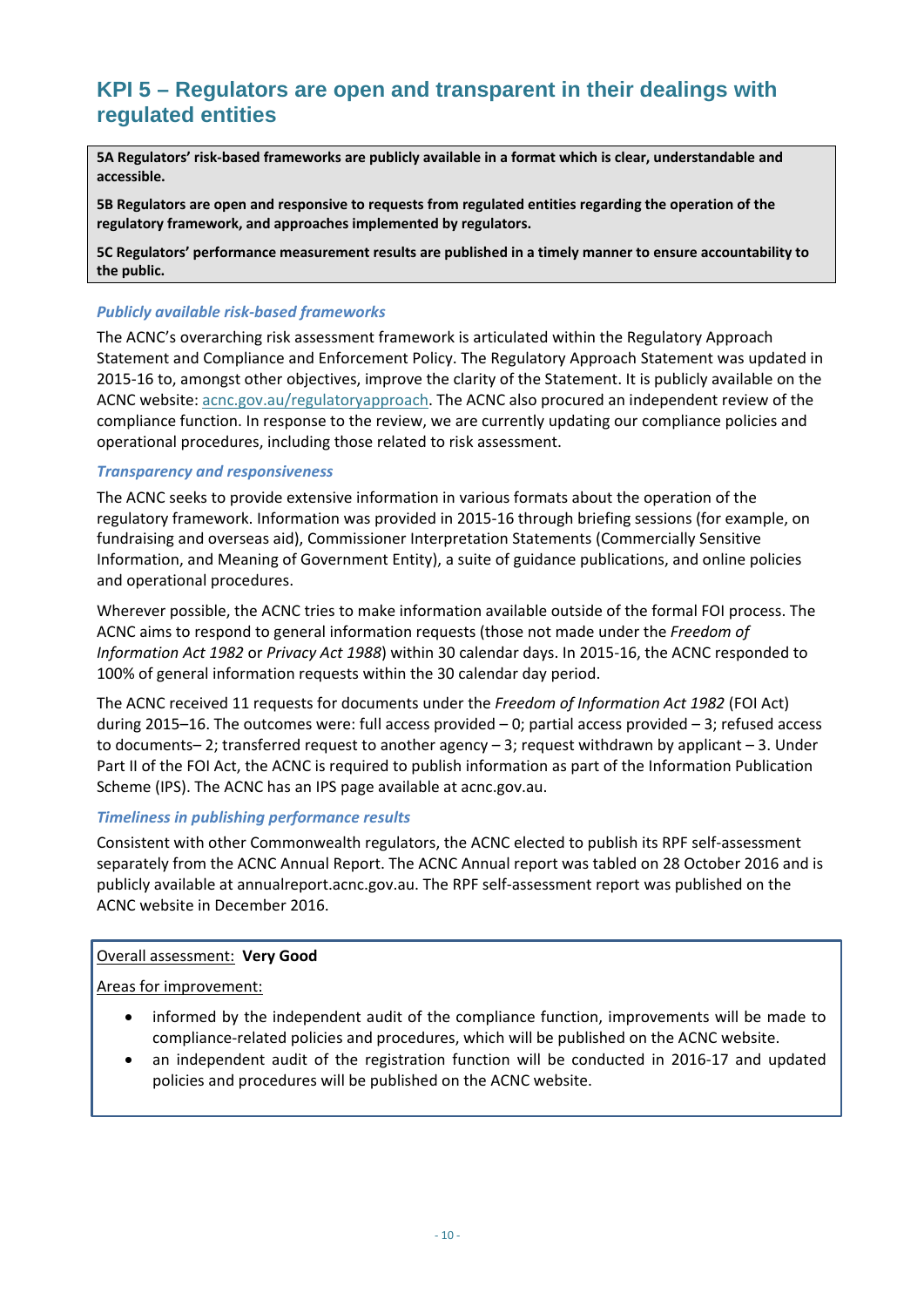### <span id="page-10-0"></span>**KPI 6 – Regulators actively contribute to the continuous improvement of regulatory frameworks**

**6A Regulators establish cooperative and collaborative relationships with stakeholders to promote trust and improve the efficiency and effectiveness of the regulatory framework.**

**6B Regulators engage stakeholders in the development of options to reduce compliance costs. This could include industry self-regulation, changes to the overarching regulatory framework, or other strategies to streamline monitoring and compliance approaches.**

**6C Regulators regularly share feedback from stakeholders and performance information (including from inspections) with policy departments to improve the operation of the regulatory framework and administrative processes.**

### *Cooperative and collaborative relationships with stakeholders*

The ACNC has since its inception worked cooperatively and collaboratively with stakeholders. The Professional User Group and Sector User Group are the best examples of this relationship. Engagement with these groups throughout 2015-16 improved the ACNC's regulatory approach, Annual Information Statement, and guidance products. The ACNC developed a stakeholder engagement framework in 2015-16, which outlines our approach to consultation, the mechanisms we may use, and our RPF-linked commitments to do so. It is publicly available on the ACNC website at:

acnc.gov.au/stakeholderengagement. In addition, the ACNC has an Aboriginal and Torres Strait Islander Communities Engagement Strategy, publicly available at acnc.gov.au/ATSICommunityEngagement.

The ACNC also engaged with other regulators to share best practice approaches. The ACNC again participated in the International Charity Regulators Conference, held in November 2015 in Dublin and Belfast. The ACNC Commissioner also contributed to the Commonwealth regulators community of practice meetings, including addressing the December 2015 meeting on stakeholder experience. The ACNC Compliance Directorate continued to chair the International Regulators Teleconference, as well as the Compliance Information Forum with state and territory regulators.

### *Stakeholders are engaged in developing options to reduce compliance costs*

Stakeholders have been directly engaged in the ACNC's efforts to align Commonwealth and state/territory regulatory and reporting obligations in the following five areas: incorporated association (and cooperative) regulations; fundraising regulation; taxation concessions (including charity definition); grants and procurement; lotteries and raffles regulation.

In February 2016, we released a report conducted by Deloitte Access Economics on options to align regulatory obligations between the ACNC and the states and territories. Through the research, commissioned by the ACNC, stakeholders were directly engaged to determine the extent of the regulatory burden and to inform options for reform. Implementing any of the options will require ongoing collaboration across different levels of government and with the sector.

Achievements in 2015-16 include:

- Legislation to align reporting in South Australia for incorporated associations and fundraisers passed the Parliament on 24 May 2016 (aligned reporting commences in 2017).
- Legislation to align Tasmanian incorporated associations reporting passed the Parliament on 2 June 2016 (aligned reporting applies to reports due after October 2016).
- An inter-jurisdictional fundraising working group was established to consider options for reform of fundraising regulation in Australia.
- The ACNC is chairing a working group with State/Territory Revenue Offices (SROs) to consider opportunities for alignment of charity registration and application processes.
- Development and publication of a paper that proposes a common definition of charity across all jurisdictions.

The ACNC also continues to work with the Australian Accounting Standards Board (AASB) to provide feedback (including that obtained from our sector consultations) about the reporting framework for not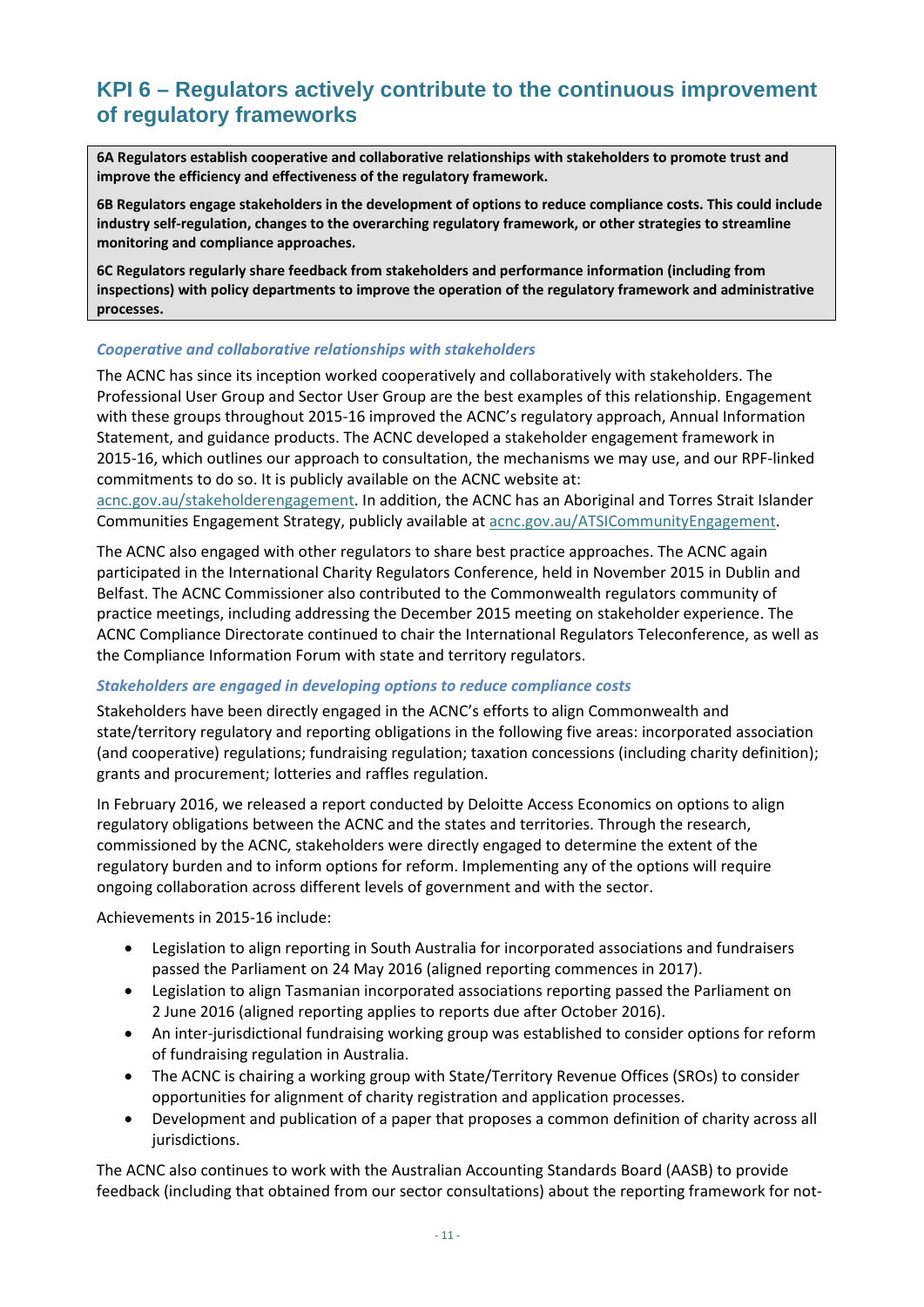for-profit organisations. The ACNC made two submissions to the Australian Accounting Standards Board (AASB) in relation to AASB Exposure Draft (ED) 270 – Reporting Service Performance Information and ED 260 – Income of Not-for-Profit Entities. The ACNC opposed the introduction of AASB ED 270, which proposed a mandatory framework for service performance reporting by not-for-profit organisations. The ACNC considers there may be value in the AASB issuing a recommended (non-mandatory) framework, but the proposed framework would impose unnecessary burden on not-for-profit organisations.

Overall, the ACNC contributed \$8 million of regulation reform savings for the 2015–16 year. This saving came from a combination of: accepting financial reports lodged with state and territory regulators in place of ACNC reports for the 2016 reporting period; the publication of template rules and guidelines for unincorporated associations; and improvements to the Annual Information Statement.

### *Stakeholder feedback is shared with policy departments*

The ACNC's Stakeholder Engagement Framework recognises that 'consulting with stakeholders and genuinely listening to what they have to say is essential to developing high-quality policy'. The Framework makes commitments to consult to this end, and details the principles underlying engagement and the mechanisms that may be used. However, the Framework does not yet adequately outline how the ACNC will share stakeholder feedback with policy departments. In large part, this is due to the previous uncertainty about the ACNC's future, which made provision of policy feedback relatively adhoc. The ACNC nevertheless worked effectively with policy departments to consult on the regulatory framework. For example, with Treasury the ACNC facilitated sector consultation as part of the Post Implementation Review of the Statutory Definition of Charity. According to that Review report, stakeholders felt that the introduction of the statutory definition has been a positive change for the sector. The ACNC also worked with Treasury to secure through regulation a two year extension to the Commissioner's discretion to accept reports lodged by charities with other government agencies.

Since the Government's March 2016 commitment to retain the ACNC, the ACNC has been working with government agencies to put ongoing feedback mechanisms in place. These include regular meetings with Treasury, the Australian Taxation Office, and the Department of Social Services. In particular, the ACNC is providing feedback about possible improvements to the ACNC legislative framework; for example, amending the secrecy framework to allow increased transparency about compliance action taken by the ACNC.

### Overall assessment: **Very Good**

Areas for improvement:

- despite progress in aligning inter-jurisdictional reporting and regulation, there is significant work to do to improve the regulatory framework for charities. The ACNC intends to work with all jurisdictions to remove duplicated reporting, simplify and harmonise the regulation of fundraising, and advocate a common definition of charity (including adoption by state and territory revenue offices).
- continue to improve the provision of feedback to policy departments, including feedback regarding possible improvements to the legislative framework.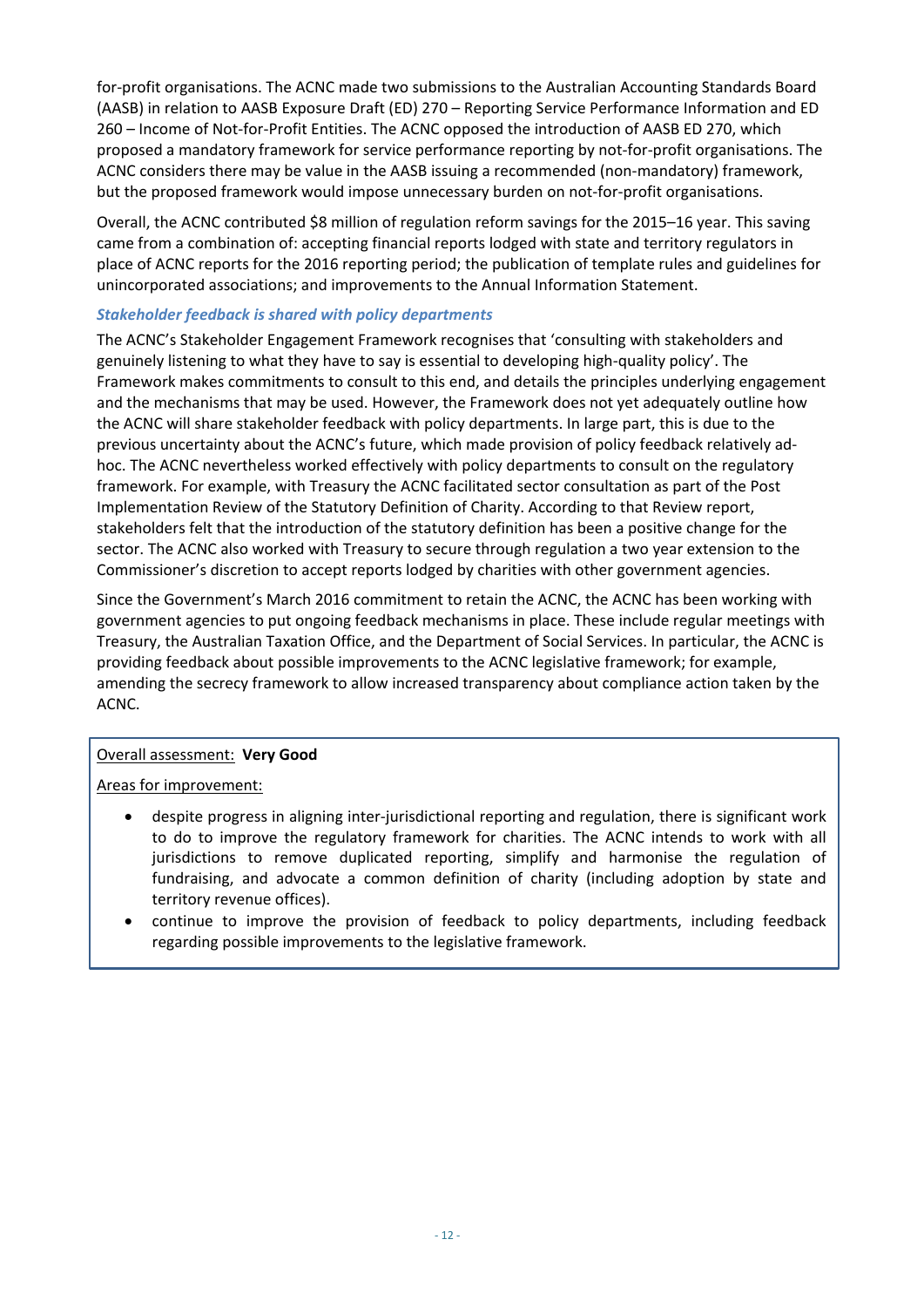

# Appendix A - Results

## Regulator Performance Framework – ACNC Metrics – 2015-16 Results

#### The measures, evidence and sources are as approved in June 2015 by the ACNC, and validated by the ACNC consultative mechanism, the Sector User Group and Professional User Group: see acnc.gov.au/rpfmeasures

*Measure*: as per Australian Government Regulator Performance Framework.

*Evidence*: evidence of performance against each measure.

Source: source of the evidence. NB: where the source is a published policy or procedure, the annual self-assessment will include assessment of the ACNC's compliance with the policy or procedure. Where relevant, the ACNC wi narrative regarding quantitative evidence sources.

#### **Results:**

Performance with respect to each item of evidence has been assessed as met, substantially met, partially met, or not met. An analysis of the result, including further detail about performance, is also provided.

For each *source* of evidence, the particular outputs for the 2015-16 year have been provided; however, these outputs do not in themselves establish performance against the evidence.

| <b>Result</b>        | Colour | <b>Description</b>                              |
|----------------------|--------|-------------------------------------------------|
| Met                  |        | Target met or exceeded.                         |
| Substantially met    |        | Targets were mostly met.                        |
| <b>Partially met</b> |        | Some targets were met and issues managed        |
| Not met              |        | No or minimal progress was made against target. |

| KPI 1 - Regulators do not unnecessarily impede the efficient operation of regulated entities                                                                                                                                     |  |                                                                                             |                                                                                                                                                                                                                                                                                                         |               |                                                                                                                                                                                                                                                                                                                                                                                                                                                                                                                                                                                                                                                                                                                                                                                                                                                                                                                                                                                                                                                                                                                                                                                                                                                                                                                                                                                                                                                                                                                                                                                                                                                                                                                                                                                                                                         |
|----------------------------------------------------------------------------------------------------------------------------------------------------------------------------------------------------------------------------------|--|---------------------------------------------------------------------------------------------|---------------------------------------------------------------------------------------------------------------------------------------------------------------------------------------------------------------------------------------------------------------------------------------------------------|---------------|-----------------------------------------------------------------------------------------------------------------------------------------------------------------------------------------------------------------------------------------------------------------------------------------------------------------------------------------------------------------------------------------------------------------------------------------------------------------------------------------------------------------------------------------------------------------------------------------------------------------------------------------------------------------------------------------------------------------------------------------------------------------------------------------------------------------------------------------------------------------------------------------------------------------------------------------------------------------------------------------------------------------------------------------------------------------------------------------------------------------------------------------------------------------------------------------------------------------------------------------------------------------------------------------------------------------------------------------------------------------------------------------------------------------------------------------------------------------------------------------------------------------------------------------------------------------------------------------------------------------------------------------------------------------------------------------------------------------------------------------------------------------------------------------------------------------------------------------|
| <b>Measures</b>                                                                                                                                                                                                                  |  | <b>Evidence</b>                                                                             | <b>Source</b>                                                                                                                                                                                                                                                                                           | <b>Result</b> | <b>Analysis</b>                                                                                                                                                                                                                                                                                                                                                                                                                                                                                                                                                                                                                                                                                                                                                                                                                                                                                                                                                                                                                                                                                                                                                                                                                                                                                                                                                                                                                                                                                                                                                                                                                                                                                                                                                                                                                         |
| Regulators demonstrate<br>an understanding of the<br>operating environment<br>of the industry or<br>organisation, or the<br>circumstances of<br>individuals and the<br>current and emerging<br>issues that affect the<br>sector. |  | <b>Targeted consultation with</b><br>the charity sector held at<br>least once every quarter | Performance against standard<br>Sector User Group meetings: 4<br>Professional User Group meetings:<br>Roundtable consultations: 3<br>(volunteering; disability)<br>Consultation forums: 3<br>(fundraising)<br>2016 Annual Information Statement<br>consultation: 8 (one in each state<br>and territory) | $\bullet$     | <b>Targeted consultation</b><br><b>User Groups</b><br>We engage with charity sector representatives through two user groups, the Professional User<br>Group and the Sector User Group. The Professional User Group comprises professional<br>advisers including accountants and lawyers, who comment on matters of procedure, new<br>guidance and publications. The Sector User Group comprises representatives of peak bodies,<br>charities and government agencies, who comment on matters of procedure, new guidance and<br>publications, and also our interactions with and regulation of registered charities. In 2015–16,<br>we hosted four Professional User Group and four Sector User Group meetings.<br>Roundtables and forums<br>We continued our consultation with sector groups through our Roundtables series; in 2015-16,<br>we consulted on disability services and volunteering. We also held a series of fundraising<br>forums, as a response to increased media attention on the fundraising costs of charities, in<br>Sydney, Brisbane and Melbourne. Although the ACNC does not regulate fundraising, it is a<br>critical component of the work of charities, and linked to trust and confidence. The scandals<br>around fundraising in the UK in 2015 had a negative impact on trust and confidence in charities.<br>To mitigate the risk of the UK experience being replicated in Australia, the ACNC took<br>preventative action to communicate with the public about fundraising and with charities to<br>ensure they have the governance structures in place to reduce the likelihood of similar scandals<br>in Australia. Bringing together thought-leaders from Australia and the world, the forums offered<br>charities the chance to discuss issues around fundraising, including technological advances. |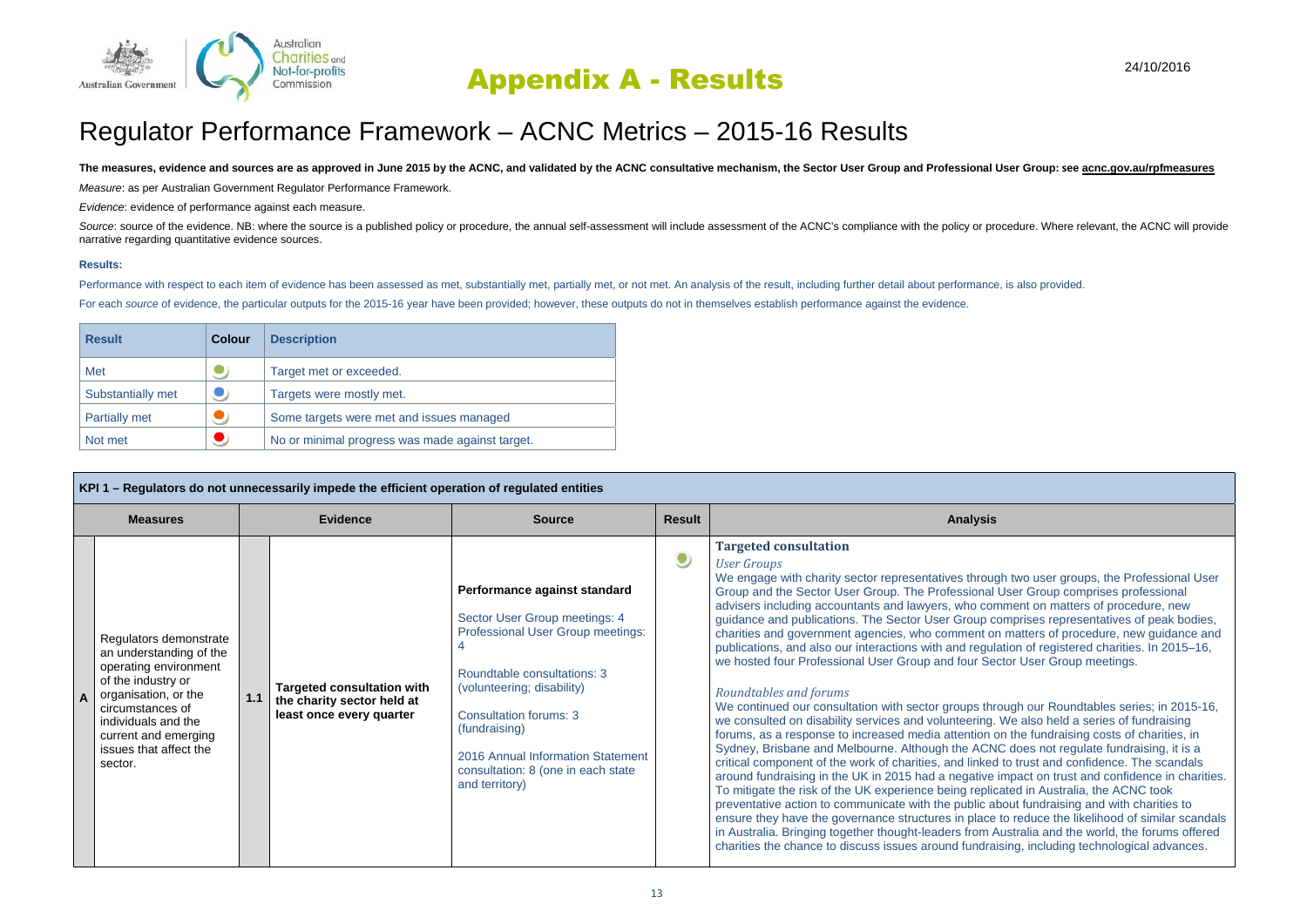| <b>Measure</b> | <b>Evidence</b>                                                                               | <b>Source</b>                                                                                                                                                                                                                                                                                                                                                                          | <b>Result</b> | <b>Analysis</b>                                                                                                                                                                                                                                                                                                                                                                                                                                                                                                                                                                                                                                                                                                                                                                                                                                                                                                                                                                                                                                                                                                                                                                                                                                                                                                                                                                                                                                                                                                                                                                                                                                                                                                                                                                                                                                                                                                                                                                                                                                                                                                                                                                                                                                                                                                                                                                                                                                                                                                                                                                                                                                                                                                                                                                                                                                                                                                                                                                                                                                                                                                                                                                                                                                                                                                                                                                                                                                                                                                                        |
|----------------|-----------------------------------------------------------------------------------------------|----------------------------------------------------------------------------------------------------------------------------------------------------------------------------------------------------------------------------------------------------------------------------------------------------------------------------------------------------------------------------------------|---------------|----------------------------------------------------------------------------------------------------------------------------------------------------------------------------------------------------------------------------------------------------------------------------------------------------------------------------------------------------------------------------------------------------------------------------------------------------------------------------------------------------------------------------------------------------------------------------------------------------------------------------------------------------------------------------------------------------------------------------------------------------------------------------------------------------------------------------------------------------------------------------------------------------------------------------------------------------------------------------------------------------------------------------------------------------------------------------------------------------------------------------------------------------------------------------------------------------------------------------------------------------------------------------------------------------------------------------------------------------------------------------------------------------------------------------------------------------------------------------------------------------------------------------------------------------------------------------------------------------------------------------------------------------------------------------------------------------------------------------------------------------------------------------------------------------------------------------------------------------------------------------------------------------------------------------------------------------------------------------------------------------------------------------------------------------------------------------------------------------------------------------------------------------------------------------------------------------------------------------------------------------------------------------------------------------------------------------------------------------------------------------------------------------------------------------------------------------------------------------------------------------------------------------------------------------------------------------------------------------------------------------------------------------------------------------------------------------------------------------------------------------------------------------------------------------------------------------------------------------------------------------------------------------------------------------------------------------------------------------------------------------------------------------------------------------------------------------------------------------------------------------------------------------------------------------------------------------------------------------------------------------------------------------------------------------------------------------------------------------------------------------------------------------------------------------------------------------------------------------------------------------------------------------------------|
|                | Information reported by<br>1.2 Charities to the ACNC is<br>analysed and published<br>annually | Annually published report<br>analysing Annual Information<br><b>Statement data</b><br><b>Australian Charities Report 2014</b><br>2014 Subsector reports:<br>• Australia's Disability<br><b>Charities</b><br>• Australian Charities and<br><b>Red Tape</b><br>• Australian Charities<br><b>Involved Overseas</b><br>• Australian Charities Report<br>- Sector Summary: Health<br>Sector | $\bullet$     | 2016 Annual Information Statement Consultation<br>In September 2015, the ACNC published a consultation paper seeking views on proposed<br>changes for the 2016 Annual Information Statement and consulted with the sector on the<br>proposals. Face to face consultations were held in every state and territory from September to<br>November 2015. This consultation provided the ACNC with invaluable feedback which was<br>used to help improve the 2016 Annual Information Statement. In addition, 58 written responses<br>helped shape the final number and nature of questions.<br><b>2014 Australian Charities Report</b><br>Prior to the advent of the ACNC, researchers and commentators interested in the not-for-profit<br>sector noted the 'data-deficit' in relation to the economic circumstances of charities. In 2015, the<br>ACNC was able to begin filling this gap with the first in-depth analysis of the financial situation<br>and economic contribution of Australia's charity sector.<br>The analysis for this report was undertaken by academics at the Centre for Social Impact and<br>the Social Policy Research Centre at the University of NSW (UNSW). It provides new and<br>fascinating insights into the charity sector.<br>The Australian Charities Report 2014 gives us a clear view of the economic and social<br>significance of the charity sector. It also highlights the rich diversity of the sector with<br>contributions from a wide range of areas, including education, health, aged care, social services<br>and human rights.<br>To increase accessibility and usability, we made the full dataset from the report available to the<br>public on an interactive website ('data cube'). The public can use the data to look at the sector<br>from new angles and in more depth to find out more about Australia's charities at<br>australiancharities.acnc.gov.au.<br>We also published sub-sector reports on:<br>• Australia's Disability Charities<br>• Australian Charities and Red Tape<br><b>Australian Charities Involved Overseas</b><br>• Australian Charities Report - Sector Summary: Health Sector<br>All reports are made available to the public at australiancharities.acnc.gov.au.<br><b>Further information</b><br>Open data<br>In addition to the annual charities report, the ACNC makes the data we collect about charities<br>freely and easily available. An important part of us meeting this commitment is publishing<br>datasets of charity information on data.gov.au - which is the Government's official repository for<br>open data. Our dataset of registered ACNC charities is the fifth most downloaded dataset on the<br>site, and collectively the ACNC's datasets were viewed 14,421 times during the year. During the<br>year, we added to our existing datasets by publishing the dataset of 2014 Annual Information<br>Statements, which enabled analysis of charity financial information for the first time.<br>Other data analysis<br>We regularly receive and respond to inquiries about charity data, and have been able to guide<br>many inquirers to use our data resources to bolster their research, media or policy papers. We<br>also maintained the ACNC research network, providing a forum for researchers and academics<br>interested in studying the sector to get together with the ACNC. At network teleconferences,<br>attendees received updates about the ACNC's research work and shared information about<br>their projects. |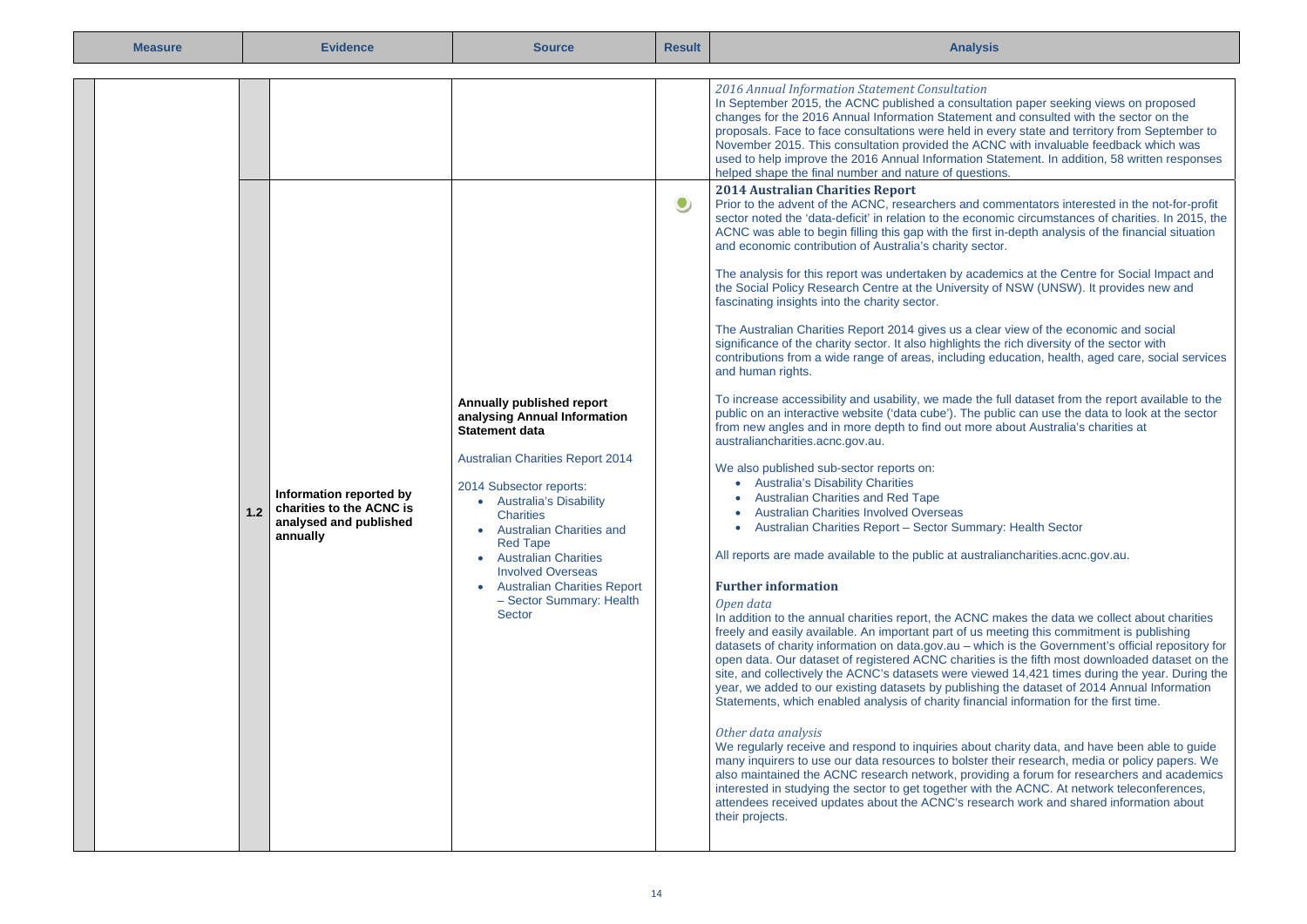|                | <b>Measure</b>                                                                                                                                                                                           |       | <b>Evidence</b>                                                                                                                    | <b>Source</b>                                                                                                                                                                                                                                                                                                                                                                                                                                                                                                                   | <b>Result</b> | <b>Analysis</b>                                                                                                                                                                                                                                                                                                                                                                                                                                                                                                                                                                                                                                                                                                                                                                                                                                                                                                                                                                                                                                                                                                                                                                                                                                                                                                                                                                                                                                                                                                                                                                                                                                                                                                                                                                                                                                                                                                                                                                                                                                                                                                                                                                                                                                                                                                                                                                                                                                                                                                                                                                                                                                                                                                                                                                                                                                                                                                                                                                                                                                                                                                                                                                                                                                                        |
|----------------|----------------------------------------------------------------------------------------------------------------------------------------------------------------------------------------------------------|-------|------------------------------------------------------------------------------------------------------------------------------------|---------------------------------------------------------------------------------------------------------------------------------------------------------------------------------------------------------------------------------------------------------------------------------------------------------------------------------------------------------------------------------------------------------------------------------------------------------------------------------------------------------------------------------|---------------|------------------------------------------------------------------------------------------------------------------------------------------------------------------------------------------------------------------------------------------------------------------------------------------------------------------------------------------------------------------------------------------------------------------------------------------------------------------------------------------------------------------------------------------------------------------------------------------------------------------------------------------------------------------------------------------------------------------------------------------------------------------------------------------------------------------------------------------------------------------------------------------------------------------------------------------------------------------------------------------------------------------------------------------------------------------------------------------------------------------------------------------------------------------------------------------------------------------------------------------------------------------------------------------------------------------------------------------------------------------------------------------------------------------------------------------------------------------------------------------------------------------------------------------------------------------------------------------------------------------------------------------------------------------------------------------------------------------------------------------------------------------------------------------------------------------------------------------------------------------------------------------------------------------------------------------------------------------------------------------------------------------------------------------------------------------------------------------------------------------------------------------------------------------------------------------------------------------------------------------------------------------------------------------------------------------------------------------------------------------------------------------------------------------------------------------------------------------------------------------------------------------------------------------------------------------------------------------------------------------------------------------------------------------------------------------------------------------------------------------------------------------------------------------------------------------------------------------------------------------------------------------------------------------------------------------------------------------------------------------------------------------------------------------------------------------------------------------------------------------------------------------------------------------------------------------------------------------------------------------------------------------------|
| $\overline{B}$ | Regulators take actions<br>to minimise the potential<br>for unintended negative<br>impacts of regulatory<br>activities on regulated<br>entities or affected<br>supplier industries and<br>supply chains. | $1.3$ | Administrative practices are<br>reviewed to identify<br>opportunities to streamline<br>interactions and reduce<br>compliance costs | Meetings of the Reporting and<br><b>Red Tape Reduction Committee</b><br>(number; and yearly summary)<br>The Reporting and Red Tape<br><b>Reduction Committee met 9 times</b><br>during the 2015-16 year.<br><b>Published operational</b><br>procedures requiring annual<br>review of policies, procedures<br>and forms<br>Throughout 2015-16, most of the<br>ACNC's policy statements and<br>operational procedures, which<br>require annual review of policies<br>procedures and forms, were<br>available on the ACNC website. | ۹             | <b>Reporting and Red Tape Reduction Committee</b><br>The cross-directorate Reporting and Red Tape Reduction Committee (RRTRC), chaired by the<br>Commissioner, is responsible for developing and monitoring initiatives to reduce unnecessary<br>regulatory requirements on charities. The RRTRC is also responsible for matters<br>related to the development and maintenance of the ACNC charity reporting framework.<br>The RRTRC met 9 times during the 2015-16 year. Through cross-directorate discussions in the<br>RRTRC several reporting improvements were considered, including:<br>• 2016 Annual Information Statement: removal of unnecessary questions, improvements<br>to functionality, incorporation of streamlined Australian Taxation Office ancillary fund<br>reporting.<br>• Inter-jurisdictional alignment: working with South Australia and Tasmania to implement<br>reforms to accept annual reports lodged with the ACNC in place of state requirements;<br>and working with state and territory revenue offices to align registration and application<br>processes.<br>• Agreed to the establishment of an Advisory Body to oversee the development and<br>adoption of the National Standard Chart of Accounts (NSCOA) (a tool to improve<br>financial reporting consistency) across Australia.<br>Streamlined reporting for Non-government schools.<br><b>Operational procedures</b><br>Throughout 2015-16, most of the ACNC's policy statements and operational procedures, which<br>require annual review of policies procedures and forms, were available on the ACNC website:<br>http://www.acnc.gov.au/ACNC/Pblctns/Pol/ACNC/Publications/Policies.aspx.<br>As part of the implementation of the Regulator Performance Framework at the ACNC, the<br>ACNC's Regulatory Approach Statement was reviewed and updated during the year in<br>consultation with the sector. Although it was generally regarded by stakeholders as sound, the<br>Statement was amended to improve clarity, increase alignment with legislated regulatory<br>principles, and address omissions or out-of-date information. In addition, the ACNC<br>commissioned an independent review of the compliance function. In April 2016, following the<br>review, compliance-related procedures were removed for comprehensive updating. The ACNC<br>Compliance directorate has significantly reduced duplication and removed low-value work from<br>its processes. As a result the time taken to assess a concern and determine whether formal<br>investigation is warranted has reduced from an average of 18.5 days down to 2.9 days.<br>Decision points prior to investigation have been reduced from 14 to 4. Further streamlining is<br>being implemented which is likely to reduce the time taken to investigate a charity. Once<br>processes are tested and refined, new procedures will be placed on the ACNC website.<br>As the reason for the temporary withdrawal of compliance-related operational procedures was<br>to review and improve the procedures (administrative practices), this is considered to have<br>improved performance against this item of evidence; however, there is much improvement to<br>come in implementing updated practices. |
|                | Regulators implement<br>continuous improvement<br>strategies to reduce the<br>$\mathbf{C}$<br>costs of compliance for<br>those they regulate.                                                            | $1.4$ | Documented processes for<br>collecting and acting on<br>feedback from charities                                                    | Published policy and operational<br>procedure on complaints<br>Published and available on the<br>ACNC website throughout 2015-16.<br><b>Published stakeholder</b><br>engagement framework.<br>Published January 2016 and<br>available on the ACNC website.                                                                                                                                                                                                                                                                      | $\bullet$     | Published policy and operational procedure on complaints<br>The Commissioner's Statement: Complaints about charities sets out how the ACNC will handle<br>complaints from the public about charities. Originally published in 2013, it was publicly available<br>on the ACNC website throughout 2015-16. The Operational Procedure: ACNC Complaints<br>Procedure, published in December 2015, guides ACNC staff in managing complaints and<br>feedback about ACNC staff, procedures, services, or resources.<br><b>Stakeholder Engagement Framework</b><br>Understanding charities and supporting them to become familiar with and meet their obligations<br>to the ACNC in an accessible way is fundamental to the way the ACNC operates. The ACNC<br>Stakeholder Engagement Framework promotes this by setting out:<br>• our reasons for stakeholder engagement<br>• the values and principles that underpin our approach                                                                                                                                                                                                                                                                                                                                                                                                                                                                                                                                                                                                                                                                                                                                                                                                                                                                                                                                                                                                                                                                                                                                                                                                                                                                                                                                                                                                                                                                                                                                                                                                                                                                                                                                                                                                                                                                                                                                                                                                                                                                                                                                                                                                                                                                                                                                            |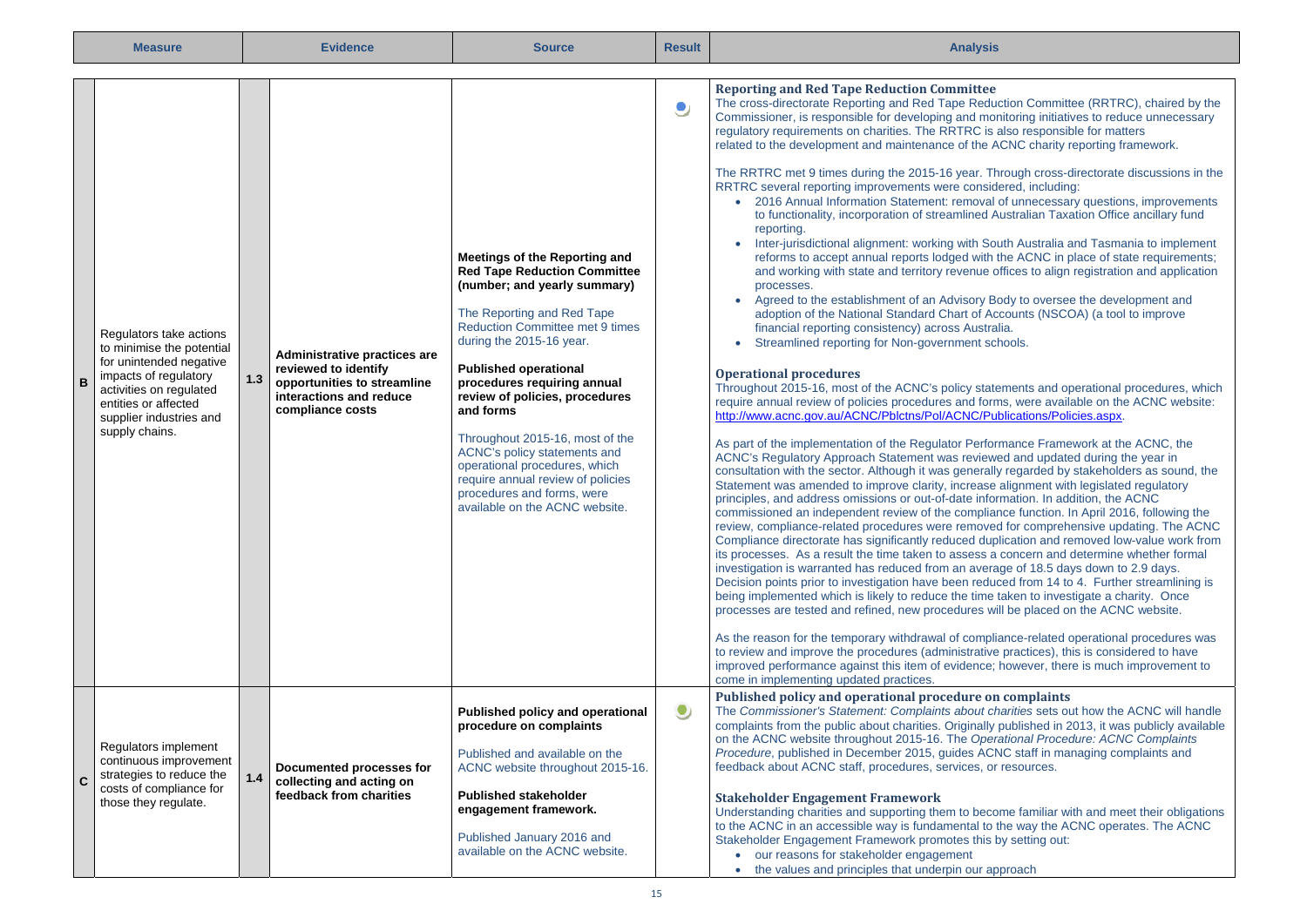| <b>Measure</b> | <b>Evidence</b> | <b>Source</b> | <b>Result</b> | <b>Analysis</b>                                                                                                                                                                                                                                                                                                                                                                                                                                                                                                                                                                                                                                                                                                                                                                                                                                                                                                                                                                                                                                                                                                                                                                                                                                                                                                                                                                                                                                                                                                                                                                                                                                                                                                                                                                                                                                                                                                                                                                                                                                                                                                                                                                                                                                                                                                                                                                                                                                                                                                                                                                                                                                                                                                                                                                                                                                                                                                                                                                                                                                                                                                                                                                                                                                                                                                                                                 |
|----------------|-----------------|---------------|---------------|-----------------------------------------------------------------------------------------------------------------------------------------------------------------------------------------------------------------------------------------------------------------------------------------------------------------------------------------------------------------------------------------------------------------------------------------------------------------------------------------------------------------------------------------------------------------------------------------------------------------------------------------------------------------------------------------------------------------------------------------------------------------------------------------------------------------------------------------------------------------------------------------------------------------------------------------------------------------------------------------------------------------------------------------------------------------------------------------------------------------------------------------------------------------------------------------------------------------------------------------------------------------------------------------------------------------------------------------------------------------------------------------------------------------------------------------------------------------------------------------------------------------------------------------------------------------------------------------------------------------------------------------------------------------------------------------------------------------------------------------------------------------------------------------------------------------------------------------------------------------------------------------------------------------------------------------------------------------------------------------------------------------------------------------------------------------------------------------------------------------------------------------------------------------------------------------------------------------------------------------------------------------------------------------------------------------------------------------------------------------------------------------------------------------------------------------------------------------------------------------------------------------------------------------------------------------------------------------------------------------------------------------------------------------------------------------------------------------------------------------------------------------------------------------------------------------------------------------------------------------------------------------------------------------------------------------------------------------------------------------------------------------------------------------------------------------------------------------------------------------------------------------------------------------------------------------------------------------------------------------------------------------------------------------------------------------------------------------------------------------|
|                |                 |               |               | • the scope of this work, and<br>• our approach to undertaking consultation with stakeholders.<br>It was published in January 2016.<br><b>Further information</b><br>Feedback about the ACNC<br>Compliments<br>The compliments received regarding Advice Services can be grouped into four main themes;<br>informative, helpful, timely, and friendly. These themes are very similar to the 2014-15 financial<br>year. Examples of feedback in 2015-16 include:<br>"Thank you so much for this information! It is more than expected and articulates the<br>values and points well. I appreciate the time that you have taken in preparing this."<br>"Every time I have spoken with someone at the ACNC they have been extremely helpful<br>and un-bureaucratic."<br>"Hi, thank you, that is really prompt, and incredibly helpful of you!"<br>"Thank you so much for this information! It is more than expected and articulates the<br>values and points well. I appreciate the time that you have taken in preparing this.'<br>"As a general comment I have found the web site quite difficult to use. My issue with<br>uploading governing documents is an example of this. The site contains many internal<br>links and screen navigation can be very confusing."<br>Complaints<br>In 2015-16, we received 104 complaints about the ACNC, down from 177 in 2014-15. The vast<br>majority of complaints (over 80%) received in 2015-16 about the ACNC were in relation to the<br>Charity Portal. The ACNC invested significant resources into improving the online experience<br>for charities and this has been effective in reducing complaints in 2015-16.<br>We have also noticed a growing interest in the ACNC's red tape reduction initiatives. An<br>increasing number of charities have expressed concerns with duplicative reporting obligations.<br>These concerns are particularly apparent for incorporated associations and schools – both of<br>which have multiple reporting requirements across Commonwealth and state and territory<br>levels. We have also taken more enquiries about the possibility of the Australian government<br>regulating fundraising. This seems to be due to the confusion and inconsistencies charities face<br>when operating and fundraising in more than one state.<br>Case study: improving the Charity Portal<br>The Charity Portal is a secure 'self-service' system for charities. Charities can log in and<br>complete tasks that would have previously required them to submit a form via email or post,<br>saving significant time and effort. Our aim is that charities can complete all reporting<br>requirements with minimum effort and maximum accuracy.<br>In 2015-16, we made significant progress in meeting that aim. In previous years, the<br>functionality of the Charity Portal declined during peak periods. To address this, we made<br>improvements to the general functionality within the Charity Portal, leading to a significant<br>decline in complaints.<br>We also added to and made changes to the existing suite of forms that can be submitted.<br>Charities can now request a different reporting period and request an address for service<br>change via the password reset function. A focus was providing clear guidance to help charities<br>fill in forms accurately. |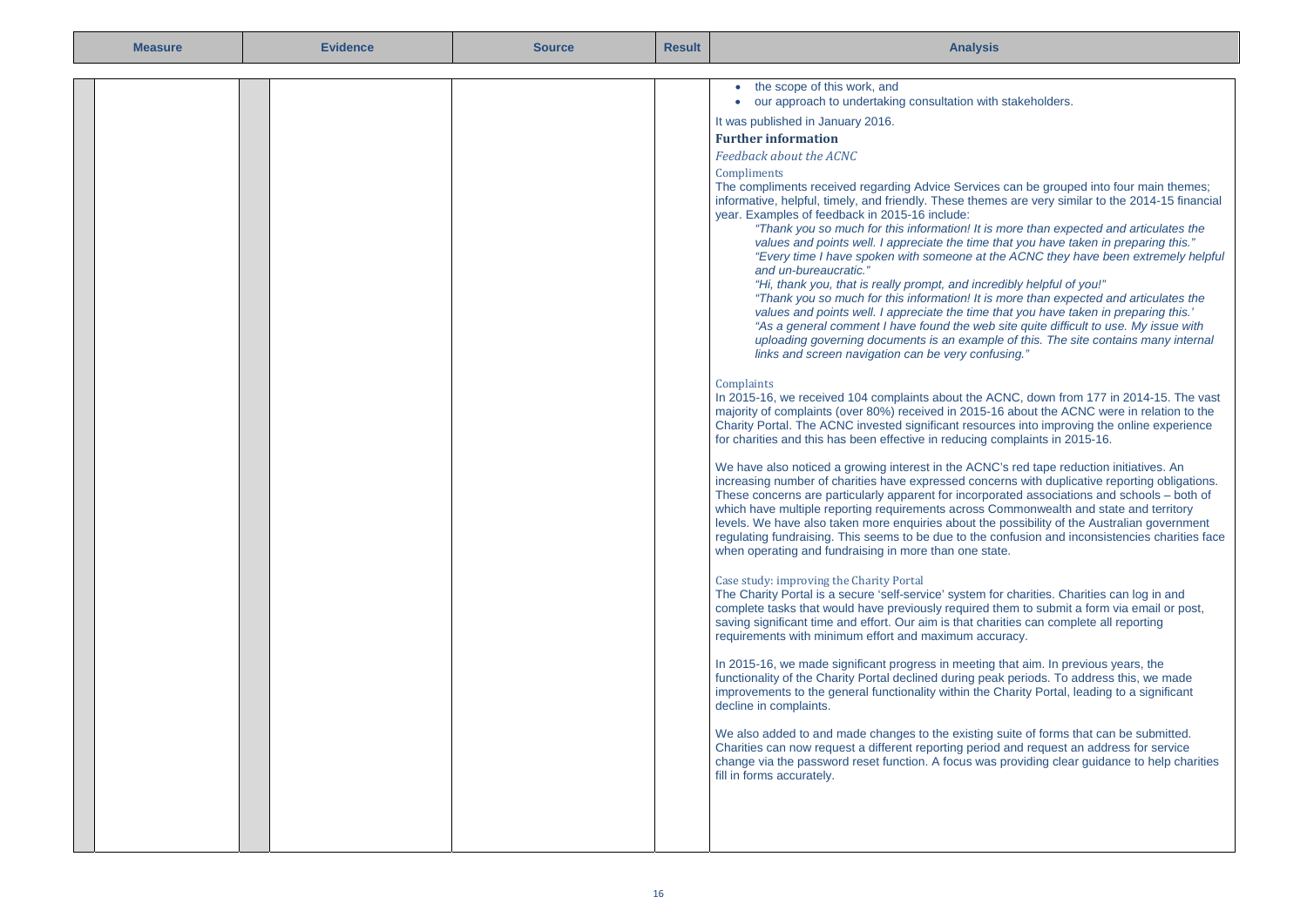| <b>Measure</b> |     | <b>Evidence</b>                                                                                                                    | <b>Source</b>                                                                                                                                                                                                                                         | <b>Result</b> | <b>Analysis</b>                                                                                                                                                                                                                                                                                                                                                                                                                                                                                                                                                                                                                                                                                                                                                                                                                                                                                                                                                                                                                                                                                                                                                                                                                                                                                                                                                                                                                                                                                                                                                                                                                                                                                                                                                                                                                                                                                                                                                                                                                                                                                                                                                               |
|----------------|-----|------------------------------------------------------------------------------------------------------------------------------------|-------------------------------------------------------------------------------------------------------------------------------------------------------------------------------------------------------------------------------------------------------|---------------|-------------------------------------------------------------------------------------------------------------------------------------------------------------------------------------------------------------------------------------------------------------------------------------------------------------------------------------------------------------------------------------------------------------------------------------------------------------------------------------------------------------------------------------------------------------------------------------------------------------------------------------------------------------------------------------------------------------------------------------------------------------------------------------------------------------------------------------------------------------------------------------------------------------------------------------------------------------------------------------------------------------------------------------------------------------------------------------------------------------------------------------------------------------------------------------------------------------------------------------------------------------------------------------------------------------------------------------------------------------------------------------------------------------------------------------------------------------------------------------------------------------------------------------------------------------------------------------------------------------------------------------------------------------------------------------------------------------------------------------------------------------------------------------------------------------------------------------------------------------------------------------------------------------------------------------------------------------------------------------------------------------------------------------------------------------------------------------------------------------------------------------------------------------------------------|
|                | 1.5 | <b>The online Annual</b><br><b>Information Statement</b><br>reporting includes<br>opportunity for charities to<br>provide feedback | Feedback functionality built into<br><b>Charity Portal</b><br>Functionality for feedback about<br>the Annual Information Statement<br>(AIS) was available in the Charity<br>Portal throughout 2015-16.                                                | $\bullet$     | <b>AIS feedback functionality</b><br>Functionality for feedback about the Annual Information Statement (AIS) was available in the<br>Charity Portal throughout 2015-16. In addition, the ACNC conducted consultation with the<br>sector on the 2016 Annual Information Statement.<br>SEE ALSO 1.1.<br>Case study: acting on feedback to improve the Annual Information Statement<br>In 2015-16, we added a series of improvements to the Annual Information Statement forms,<br>including pre-qualification questions. These improvements streamlined the experience for<br>charities by reducing the number of questions that appear (where possible).<br>One of the improvements was an upfront validation check to tailor questions to charities based<br>on their current registration, specifically for basic religious charities (BRC). The validation<br>check meant only eligible charities needed to answer these questions, which reduced the risk<br>of charities incorrectly claiming BRC status.<br>We introduced more pre-populated information based on data already submitted in prior years<br>to streamline the reporting process for charities. We also improved our data collection and<br>storage to ensure financial reports are stored and displayed on the Charity Register annually,<br>making it easier for the public to access information.<br>Also, eligible charities were able to opt-in to transitional arrangements which in some cases,<br>such as for non-government schools, allowed them to transfer data from reports provided to<br>other agencies, such as the Department of Education and Training.<br>The development of the 2016 Annual Information Statement commenced in 2015-16, with work<br>underway to reduce the online form's "refresh" points and include auto-calculation of financial<br>data elements. In addition, reporting requirements for ancillary funds have been incorporated,<br>with the ACNC now collecting information on behalf of the ATO. This means that ancillary funds<br>will no longer need to lodge an annual return with the $ATO - a$ considerable reduction in their<br>administrative burden. |
|                | 1.6 | The registration process<br>includes opportunities for<br>charities to provide feedback                                            | All successful and refused<br>applicants are provided an<br>opportunity to share feedback<br>on the registration progress.<br>Throughout 2015-16, successful<br>and refused applicants were able to<br>share feedback on the registration<br>process. | $\bullet$     | <b>Registration Feedback</b><br>All registration applicants are sent an online customer experience survey, which seeks<br>information about the organisation's experience with the registration process, including the<br>processing analyst's level of helpfulness, courtesy and knowledge, the overall quality of the<br>registration process; and timeliness.<br>In 2015-16, we noted a very minor decrease in overall satisfaction with the process. This year<br>respondents rated their satisfaction with the registration process 94% compared with 95% in<br>2014-15. In 2015-16, 80% of respondents were satisfied with timeliness, compared with 86% for<br>2014-15 – this decrease was likely caused by the increase in the number of applications<br>received by the ACNC. 86% of applicants thought that the registration form was moderately<br>easy to very easy to use.<br>The objection rate is very low, being 0.5% of all charity applications refused in 2015-16. This<br>indicates that, even if a refused applicant may not like the outcome they are accepting and<br>understand the basis of our decisions.<br>Comments on the registration process from applicants<br>"It is very rare to have someone so pleasant and helpful to deal with. Our analyst went<br>above and beyond to help us out and is a real asset to the team at ACNC."<br>"I wish I could remember the gentlemen who told me the application was a success. In<br>any case, he was absolutely lovely, friendly, and informative. I feel lucky that the start of<br>my journey as a not-for-profit charity began with this person as it was such an important                                                                                                                                                                                                                                                                                                                                                                                                                                                                                                                     |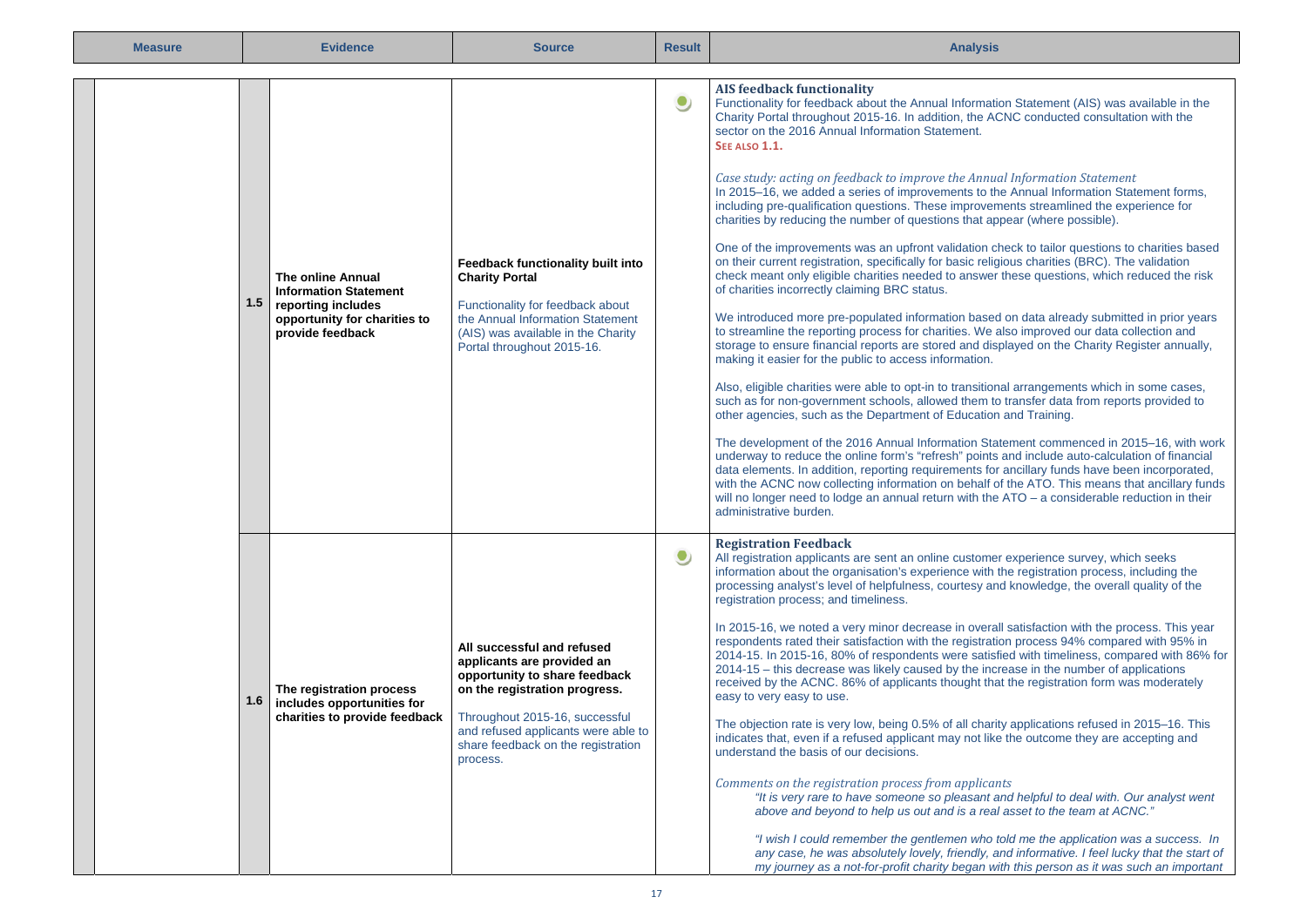| call to be told we were successful in our application and I will never forget this call and<br>that man's kindness and professionalism."                                                                                                                                                                                                                                         | <b>Measure</b> | <b>Evidence</b> | <b>Source</b> | <b>Result</b> | <b>Analysis</b>                                                                                                                                                                                                                                                                                                           |
|----------------------------------------------------------------------------------------------------------------------------------------------------------------------------------------------------------------------------------------------------------------------------------------------------------------------------------------------------------------------------------|----------------|-----------------|---------------|---------------|---------------------------------------------------------------------------------------------------------------------------------------------------------------------------------------------------------------------------------------------------------------------------------------------------------------------------|
| "Our analyst was very, very good. She was kind, knowledgeable, clear in<br>communications, prompt and open with her process and what she needed from us.<br>Please send our regards and inform her manager of her fantastic service."<br>case manager were above and beyond expectations."<br>"The assistance I received was the perfect balance of super professional but still |                |                 |               |               | "I was actually surprised by how helpful they were! It countered all my prejudices about<br>dealing with government and bureaucrats!"<br>"Extremely impressed with the consistently helpful, friendly and knowledgeable manner<br>of all ACNC representatives I spoke with. The many different phone helpline staff to my |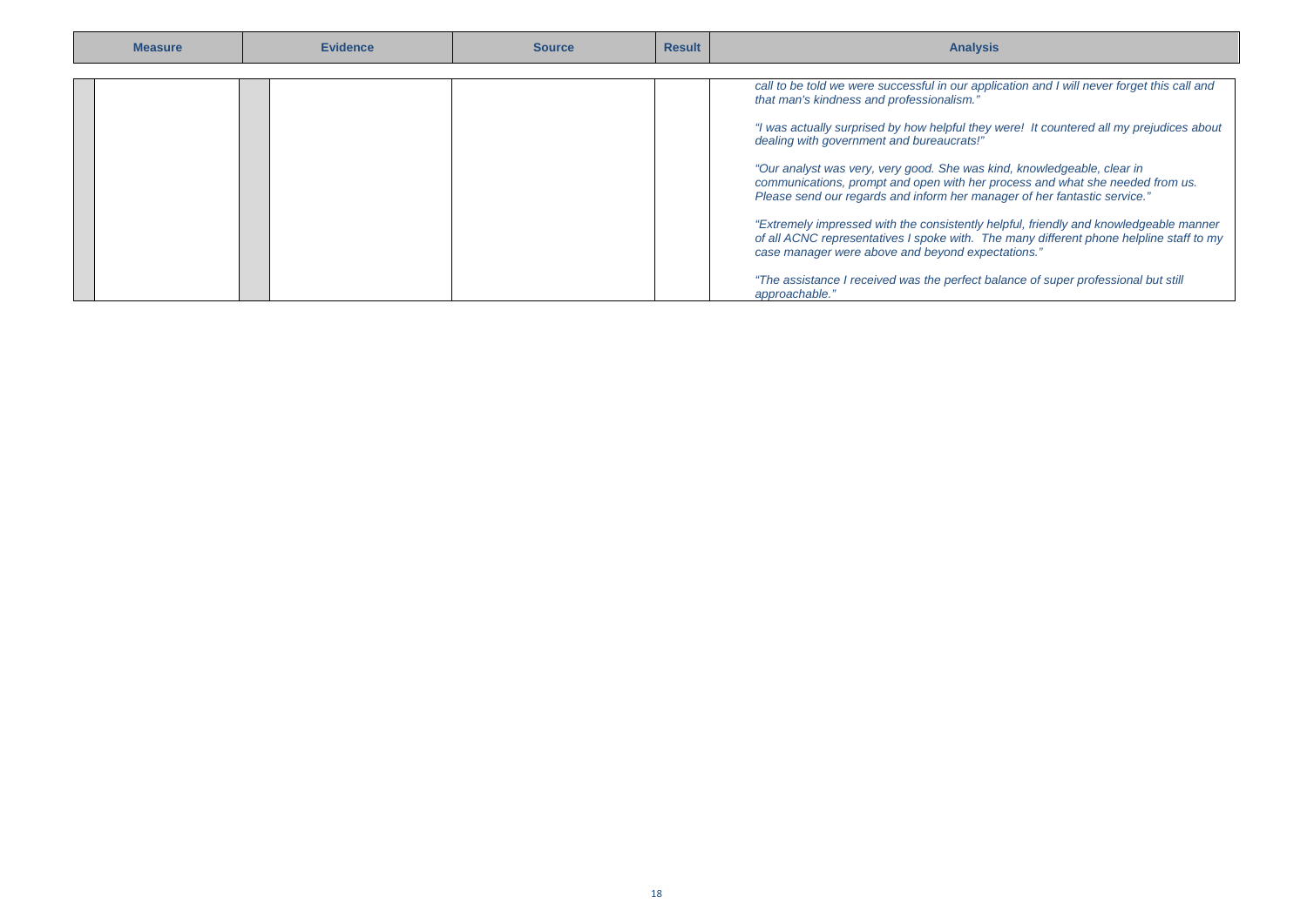| <b>Measure</b>                                                                                                                                                    |     | <b>Evidence</b>                                                                                          | <b>Source</b>                                                                                                                                                                                                                                                                                                                                                                                                                                         | <b>Result</b> | <b>Analysis</b>                                                                                                                                                                                                                                                                                                                                                                                                                                                                                                                                                                                                                                                                                                                                                                                                                                                                                                                                                                                                                                                                                                                                                                                                                                                                                                                                                                                                                                                                                                                                                                                                                                                                                                                                                                                                                                                                                                                                                                                                                                                                                                                                                                                                                                                                                                                                                                                                                                                                                                                                                                                                                                                                                                                                                                                                                                                                                                                                                                                                                        |
|-------------------------------------------------------------------------------------------------------------------------------------------------------------------|-----|----------------------------------------------------------------------------------------------------------|-------------------------------------------------------------------------------------------------------------------------------------------------------------------------------------------------------------------------------------------------------------------------------------------------------------------------------------------------------------------------------------------------------------------------------------------------------|---------------|----------------------------------------------------------------------------------------------------------------------------------------------------------------------------------------------------------------------------------------------------------------------------------------------------------------------------------------------------------------------------------------------------------------------------------------------------------------------------------------------------------------------------------------------------------------------------------------------------------------------------------------------------------------------------------------------------------------------------------------------------------------------------------------------------------------------------------------------------------------------------------------------------------------------------------------------------------------------------------------------------------------------------------------------------------------------------------------------------------------------------------------------------------------------------------------------------------------------------------------------------------------------------------------------------------------------------------------------------------------------------------------------------------------------------------------------------------------------------------------------------------------------------------------------------------------------------------------------------------------------------------------------------------------------------------------------------------------------------------------------------------------------------------------------------------------------------------------------------------------------------------------------------------------------------------------------------------------------------------------------------------------------------------------------------------------------------------------------------------------------------------------------------------------------------------------------------------------------------------------------------------------------------------------------------------------------------------------------------------------------------------------------------------------------------------------------------------------------------------------------------------------------------------------------------------------------------------------------------------------------------------------------------------------------------------------------------------------------------------------------------------------------------------------------------------------------------------------------------------------------------------------------------------------------------------------------------------------------------------------------------------------------------------------|
|                                                                                                                                                                   |     | KPI 2 – Communication with regulated entities is clear, targeted and effective                           |                                                                                                                                                                                                                                                                                                                                                                                                                                                       |               |                                                                                                                                                                                                                                                                                                                                                                                                                                                                                                                                                                                                                                                                                                                                                                                                                                                                                                                                                                                                                                                                                                                                                                                                                                                                                                                                                                                                                                                                                                                                                                                                                                                                                                                                                                                                                                                                                                                                                                                                                                                                                                                                                                                                                                                                                                                                                                                                                                                                                                                                                                                                                                                                                                                                                                                                                                                                                                                                                                                                                                        |
| Regulators provide<br>guidance and<br>information that is up to<br>date, clear, accessible<br>and concise through<br>media appropriate to<br>the target audience. | 2.1 | Regulatory obligations of<br>charities are explained<br>through plain language<br>quidance and education | Guidance published throughout<br>the year<br>New major guidance in 2015-16:<br>• Charities and fundraising<br>Charities, elections and<br>$\bullet$<br>advocacy<br>Managing conflicts of interest<br>Managing charity money<br>Template rules for small<br>unincorporated charities<br>Online and face-to-face education<br>sessions delivered throughout the<br>year<br>Webinars: 12<br>Sector briefings: 3<br>Sector forums: 3<br>Sector events: 72 | $\bullet$     | <b>Guidance resources</b><br>During 2015-16, we delivered more tailored guidance and education resources, responding to<br>issues identified by our Advice Services and Compliance teams, other directorates, and<br>charities themselves:<br>• suite of key guidance resources that were translated into 16 languages to support the<br>many ACNC registered charities that are run by, or support, people from culturally and<br>linguistically diverse backgrounds.<br>guidance on fundraising and administration costs in response to negative media.<br>٠<br>guidance on political advocacy activities in the lead up to the 2016 Federal Election. This<br>quidance received positive support from the sector and is an example of the proactive<br>nature of the ACNC's guidance.<br>guide to assist charity board members manage conflicts of interest and worked with the<br>$\bullet$<br>ATO to help clarify misunderstandings about the registration and endorsement process.<br>guide for board members, "Managing charity money", which aimed to improve<br>governance outcomes and the effective use of resources.<br>guidance to support charities with limited financial literacy and help them avoid common<br>$\bullet$<br>reporting errors.<br>Case study: template constitution for unincorporated associations<br>The ACNC identified that many small member-based unincorporated organisations were having<br>difficulty meeting the requirements for ACNC registration. We developed a set of template rules<br>for unincorporated associations, with associated guidance and explanatory notes.<br><b>Education Sessions</b><br>In 2015-16 we hosted 13 webinars, held 3 sector forums and 3 sector briefings, and presented<br>at 72 sector events.<br>Webinars<br>• In 2015-16 we introduced more holistic webinars to our program, looking at the role and<br>duties of the board and we worked with the ATO to help clarify some of the<br>misunderstandings about the registration and endorsement process. In 2015-16, we<br>hosted 13 webinars, which were attended by 839 people.<br>Sector briefings: charities operating overseas<br>• In 2015-16 we worked with peak bodies and with other government agencies to deliver<br>information and education, for example, through our sector briefings for charities working<br>in international aid and development. These sessions focused on managing risk and<br>good governance and were delivered in Sydney, Melbourne and Brisbane<br><b>Fundraising forums</b><br>• In February 2016 we hosted an International Fundraising Forum in Sydney. The forum<br>brought together charities, academics, and third-party fundraising service providers from<br>different countries to discuss regulatory issues. The forum was repeated in Melbourne in<br>May 2016 and in Brisbane in June 2016.<br>Sector events<br>• In addition to hosting events for the sector, in 2015-16 the ACNC presented at 72 events<br>hosted by charities and peak bodies. |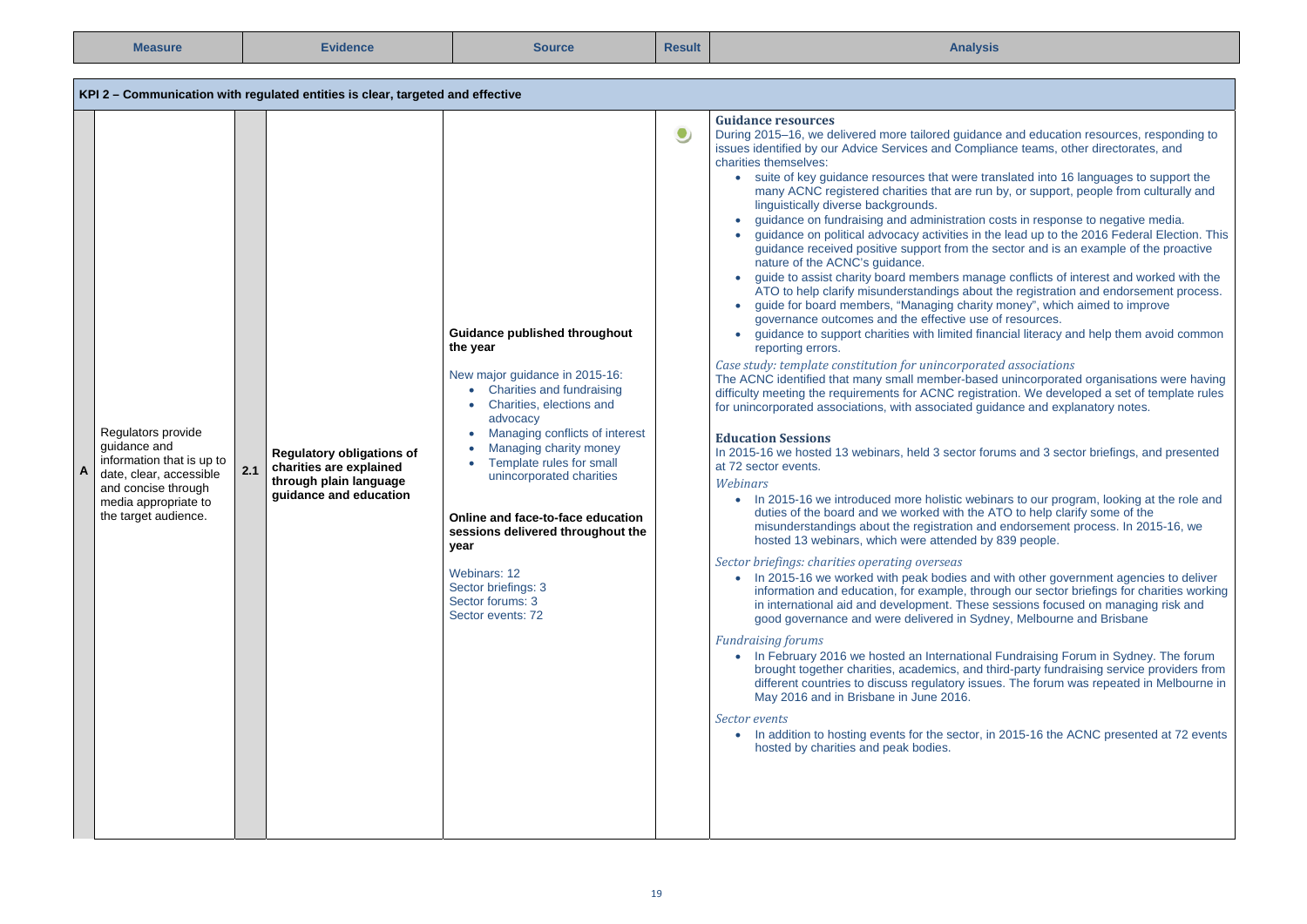| <b>Measure</b>                                                                                                                                                                                                                  |     | <b>Evidence</b>                                                                                         | <b>Source</b>                                                                                                                                                                                                | <b>Result</b> | <b>Analysis</b>                                                                                                                                                                                                                                                                                                                                                                                                                                                                                                                                                                                                                                                                                                                                                                                                                                                                                                                                                                                                                                                                                                                                                                                                                                                                                                                                                                                                                                                                                                                                                                                                                                                                                                                                                                                                                                                                                                                           |
|---------------------------------------------------------------------------------------------------------------------------------------------------------------------------------------------------------------------------------|-----|---------------------------------------------------------------------------------------------------------|--------------------------------------------------------------------------------------------------------------------------------------------------------------------------------------------------------------|---------------|-------------------------------------------------------------------------------------------------------------------------------------------------------------------------------------------------------------------------------------------------------------------------------------------------------------------------------------------------------------------------------------------------------------------------------------------------------------------------------------------------------------------------------------------------------------------------------------------------------------------------------------------------------------------------------------------------------------------------------------------------------------------------------------------------------------------------------------------------------------------------------------------------------------------------------------------------------------------------------------------------------------------------------------------------------------------------------------------------------------------------------------------------------------------------------------------------------------------------------------------------------------------------------------------------------------------------------------------------------------------------------------------------------------------------------------------------------------------------------------------------------------------------------------------------------------------------------------------------------------------------------------------------------------------------------------------------------------------------------------------------------------------------------------------------------------------------------------------------------------------------------------------------------------------------------------------|
|                                                                                                                                                                                                                                 | 2.2 | AA compliance with the<br><b>Australian Government</b><br>accessibility guidelines                      | Performance against Australian<br><b>Government guidelines</b><br><b>Partially compliant</b>                                                                                                                 | $\bullet$     | Accessibility of acnc.gov.au<br>We are committed to meeting the Government's Web Content Accessibility Guidelines (WCAG)<br>version 2.0 and providing content that supports and maximises accessibility. With this in mind,<br>our focus is on providing HTML content as this is more accessible for people who use assistive<br>technologies. Currently the system that the ACNC uses for publishing and creating information<br>on the ACNC website data has limitations in terms of meeting our desired compliance standard.<br>In 2015–16, we undertook usability and accessibility testing of the ACNC website to help us<br>identify areas for improvement. We have been progressively implementing the<br>recommendations from this testing and will continue to do so in 2016-17.                                                                                                                                                                                                                                                                                                                                                                                                                                                                                                                                                                                                                                                                                                                                                                                                                                                                                                                                                                                                                                                                                                                                                 |
|                                                                                                                                                                                                                                 | 2.3 | <b>Drafts of Commissioner</b><br><b>Interpretation Statements</b><br>are provided for public<br>comment | Performance against standard<br>During 2015-16 the ACNC published<br>two Commissioner Interpretation<br><b>Statements: Commercially Sensitive</b><br>Information; and Meaning of<br><b>Government Entity</b> | $\bullet$     | <b>Commissioner Interpretation Statements</b><br>Commissioner Interpretation Statements (CISs) set out how the ACNC interprets and applies<br>the law relating to charities. ACNC staff are bound by these Statements when making decisions<br>about charities, and use them to provide reliable guidance to charities and the public on how the<br>ACNC understands and applies the law.<br>The ACNC consults widely prior to publishing a CIS, providing drafts for public comment.<br>Particular groups such as ACNC Advisory Board, the Professional User Group and the Sector<br>User Group, as well as identified experts in the relevant area are asked for comment. Their<br>feedback is taken into account in finalising the CIS for publication. In 2015-16, the ACNC<br>consulted on and published 2 CISs:<br><b>Commercially Sensitive Information</b><br>Section 40-10(2)(a) of the ACNC Act gives the Commissioner the discretion to withhold or<br>remove commercially sensitive information from the ACNC Register if satisfied that publication<br>could cause detriment to a charity (or former charity), or to an individual. This CIS sets out how<br>the ACNC will consider and determine an application to have commercially sensitive information<br>withheld or removed. The ACNC's interpretation of what is commercially sensitive information is<br>set out in the CIS, together with example scenarios regarding how the ACNC will apply the CIS<br>in practice.<br><b>Meaning of Government Entity</b><br>The definition of charity in s 5 of the Charities Act provides that a charity cannot be a<br>government entity. The CIS provides guidance about the way in which the ACNC will interpret<br>the meaning of government entity when determining whether an entity is a charity.<br>Given the technical nature of the concept, it is expected to be most useful for legal and other<br>professionals. |
| Regulators consider the<br>impact on regulated<br>entities and engage<br>with industry groups<br>and representatives of<br>the affected<br>B<br>stakeholders before<br>changing policies,<br>practices or service<br>standards. | 2.4 | See 1.1, 1.2, 1.4, 6.1, 6.2 and 6.3                                                                     |                                                                                                                                                                                                              | $\bullet$     | SEE 1.1, 1.2, 1.4, 6.1, 6.2 AND 6.3                                                                                                                                                                                                                                                                                                                                                                                                                                                                                                                                                                                                                                                                                                                                                                                                                                                                                                                                                                                                                                                                                                                                                                                                                                                                                                                                                                                                                                                                                                                                                                                                                                                                                                                                                                                                                                                                                                       |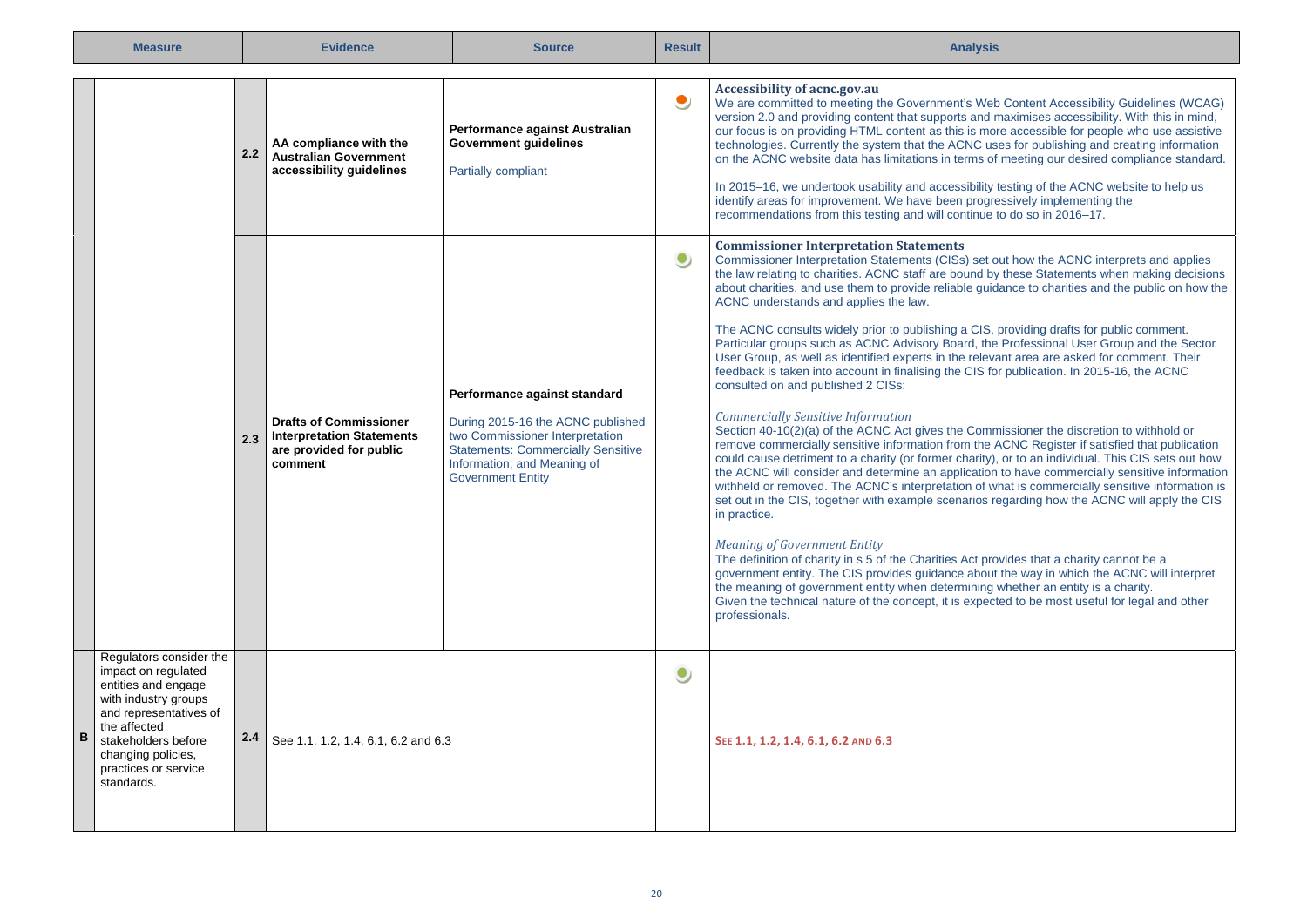|                                                                                                                                                                                                                                                                  | <b>Measure</b>                                                                                                                                                                    |           | <b>Evidence</b>                                                                                                                                                                                                                                                                                                                                                                                                                                                                                                                                                                                                                                                                                                                                                                                                                                                                                                                                                                                                                                                                                                                                                                                                                                                                                                                                                                                                                                                                                                                                                                                                                                                                                                                               | <b>Source</b>                                                                                                                                                                                                                                                                                                                                                                                                                                                                                 | <b>Result</b> | <b>Analysis</b>                                                                                                                                                                                                                                                                                                                                                                                                                                                                                                                                                                                                                                                                                                                                                                                                                                                                                                                                                                                                                                                                                                                                                                                                                                                                           |
|------------------------------------------------------------------------------------------------------------------------------------------------------------------------------------------------------------------------------------------------------------------|-----------------------------------------------------------------------------------------------------------------------------------------------------------------------------------|-----------|-----------------------------------------------------------------------------------------------------------------------------------------------------------------------------------------------------------------------------------------------------------------------------------------------------------------------------------------------------------------------------------------------------------------------------------------------------------------------------------------------------------------------------------------------------------------------------------------------------------------------------------------------------------------------------------------------------------------------------------------------------------------------------------------------------------------------------------------------------------------------------------------------------------------------------------------------------------------------------------------------------------------------------------------------------------------------------------------------------------------------------------------------------------------------------------------------------------------------------------------------------------------------------------------------------------------------------------------------------------------------------------------------------------------------------------------------------------------------------------------------------------------------------------------------------------------------------------------------------------------------------------------------------------------------------------------------------------------------------------------------|-----------------------------------------------------------------------------------------------------------------------------------------------------------------------------------------------------------------------------------------------------------------------------------------------------------------------------------------------------------------------------------------------------------------------------------------------------------------------------------------------|---------------|-------------------------------------------------------------------------------------------------------------------------------------------------------------------------------------------------------------------------------------------------------------------------------------------------------------------------------------------------------------------------------------------------------------------------------------------------------------------------------------------------------------------------------------------------------------------------------------------------------------------------------------------------------------------------------------------------------------------------------------------------------------------------------------------------------------------------------------------------------------------------------------------------------------------------------------------------------------------------------------------------------------------------------------------------------------------------------------------------------------------------------------------------------------------------------------------------------------------------------------------------------------------------------------------|
| <b>Target</b><br><b>Determine</b><br>90%<br><b>Applications for charity</b><br>registration are determined<br>registration<br>2.5<br>within 15 business days of<br>within 15<br>receiving all information<br>business<br>days of<br>receiving all<br>information | Performance against standard<br><b>Result</b><br>93%                                                                                                                              | $\bullet$ | <b>Registration timeliness</b><br>We provide a supportive and interactive registration process, recognising that most applicants<br>have limited knowledge of charity law. Our service standard is to finalise applications within 15<br>business days of receiving all necessary information. We achieved this standard for 93% of<br>applications during 2015–16, exceeding the 90% benchmark and improving on our 2014–15<br>result of 91%.<br>In 2015-16, we noted a very minor decrease in overall satisfaction with the registration process.<br>This year respondents rated their satisfaction with the registration process 94% compared with<br>95% in 2014-15. In 2015-16, 80% of respondents were satisfied with timeliness, compared with<br>86% for 2014-15 - this decrease was likely caused by the increase in the number of<br>applications received by the ACNC. 86% of applicants thought that the registration form was<br>moderately easy to very easy to use.<br><b>Timeliness of advice</b><br>Although evidence item 2.5 focuses on Registration timeliness, the ACNC's performance in<br>providing advice is also relevant here. Our Advice Services team aims to provide high quality<br>contact to ensure customers have a positive experience by phone, email, or letter given by a<br>well-trained, knowledgeable, friendly, and empathetic Advice Services Officer. The average<br>wait time for calls answered this year (52 seconds) reduced by 50% compared to 2014-15 (117<br>seconds). The overall demand volume across all channels reduced from previous years, which<br>may be an indication of charities developing a greater understanding of their obligations with the<br>ACNC and how to meet them. |                                                                                                                                                                                                                                                                                                                                                                                                                                                                                               |               |                                                                                                                                                                                                                                                                                                                                                                                                                                                                                                                                                                                                                                                                                                                                                                                                                                                                                                                                                                                                                                                                                                                                                                                                                                                                                           |
|                                                                                                                                                                                                                                                                  | Regulators' decisions<br>and advice are<br>provided in a timely<br>manner, clearly<br>$\mathbf c$<br>articulating<br>expectations and the<br>underlying reasons for<br>decisions. | 2.6       | <b>Refused applications for</b><br>registration or remission of<br>penalties are accompanied<br>by a statement of reasons<br>for decision                                                                                                                                                                                                                                                                                                                                                                                                                                                                                                                                                                                                                                                                                                                                                                                                                                                                                                                                                                                                                                                                                                                                                                                                                                                                                                                                                                                                                                                                                                                                                                                                     | Performance against standard<br>In 2015-16 we refused 379<br>applications, a decrease of 42 from<br>2014-15. In all cases, a statement of<br>reasons for decision was provided.                                                                                                                                                                                                                                                                                                               | $\bullet$     | <b>Registration refusal: statement of reasons</b><br>In 2015-16 we refused 379 applications, a decrease of 42 from 2014-15. In all cases, a<br>statement of reasons for decision was provided.<br>The most common reason for refusal, accounting for 95% of all refusals, was that the applicant<br>provided insufficient information for the analyst to determine whether the application met<br>registration requirements. In these situations, we make several attempts to obtain the missing<br>information before refusing an application.<br>The remaining 5% of applicants were refused on the basis that their organisation did not meet<br>the requirements for registration as the applicant:<br>• had non-charitable purposes (for example, sporting or recreational purposes)<br>provided private benefit<br>· did not meet the not-for-profit requirements.                                                                                                                                                                                                                                                                                                                                                                                                                  |
|                                                                                                                                                                                                                                                                  |                                                                                                                                                                                   | 2.7       | All objections are<br>determined by an<br>independent case officer<br>and if disallowed are<br>accompanied by reasons for<br>decision                                                                                                                                                                                                                                                                                                                                                                                                                                                                                                                                                                                                                                                                                                                                                                                                                                                                                                                                                                                                                                                                                                                                                                                                                                                                                                                                                                                                                                                                                                                                                                                                         | Performance against standard<br>In 2015-16 we received 48<br>objections. In all cases, objections<br>were determined by an independent<br>cases officer and, if disallowed,<br>reasons for decision were provided<br>to the applicant.<br>Of the objection requests received in<br>2015-16 that have been finalised:<br>• 57% of the original decisions<br>were upheld<br>29% of the original decisions<br>$\bullet$<br>were overturned<br>14% of the requests were<br>$\bullet$<br>withdrawn | ۹             | <b>Objections</b><br>Under the ACNC Act, a charity or its responsible person may object to certain ACNC decisions,<br>requesting they be internally reviewed. In 2015-16 we received 48 objections, three of these<br>related to our decision to refuse charity registration or to refuse to register a charity with a<br>particular subtype. The remaining 45 related to the refusal to withhold information from the<br>Charity Register. In all cases, objections were determined by an independent cases officer and,<br>if disallowed, reasons for decision were provided to the applicant.<br>Of the objection requests received in 2015-16 that have been finalised:<br>• 57% of the original decisions were upheld<br>29% of the original decisions were overturned<br>• 14% of the requests were withdrawn<br>The ACNC Act (Part 7 2) sets out a formal reviews and appeals procedure for certain decisions.<br>These decisions must be internally reviewed by another ACNC officer before being reviewed by<br>the AAT and/or appealed to a court. Other decisions may be directly appealed to a court for<br>judicial review. To ensure transparency about these processes, the ACNC has published on its<br>website the Commissioner's Policy Statement: Reviews and Appeals. |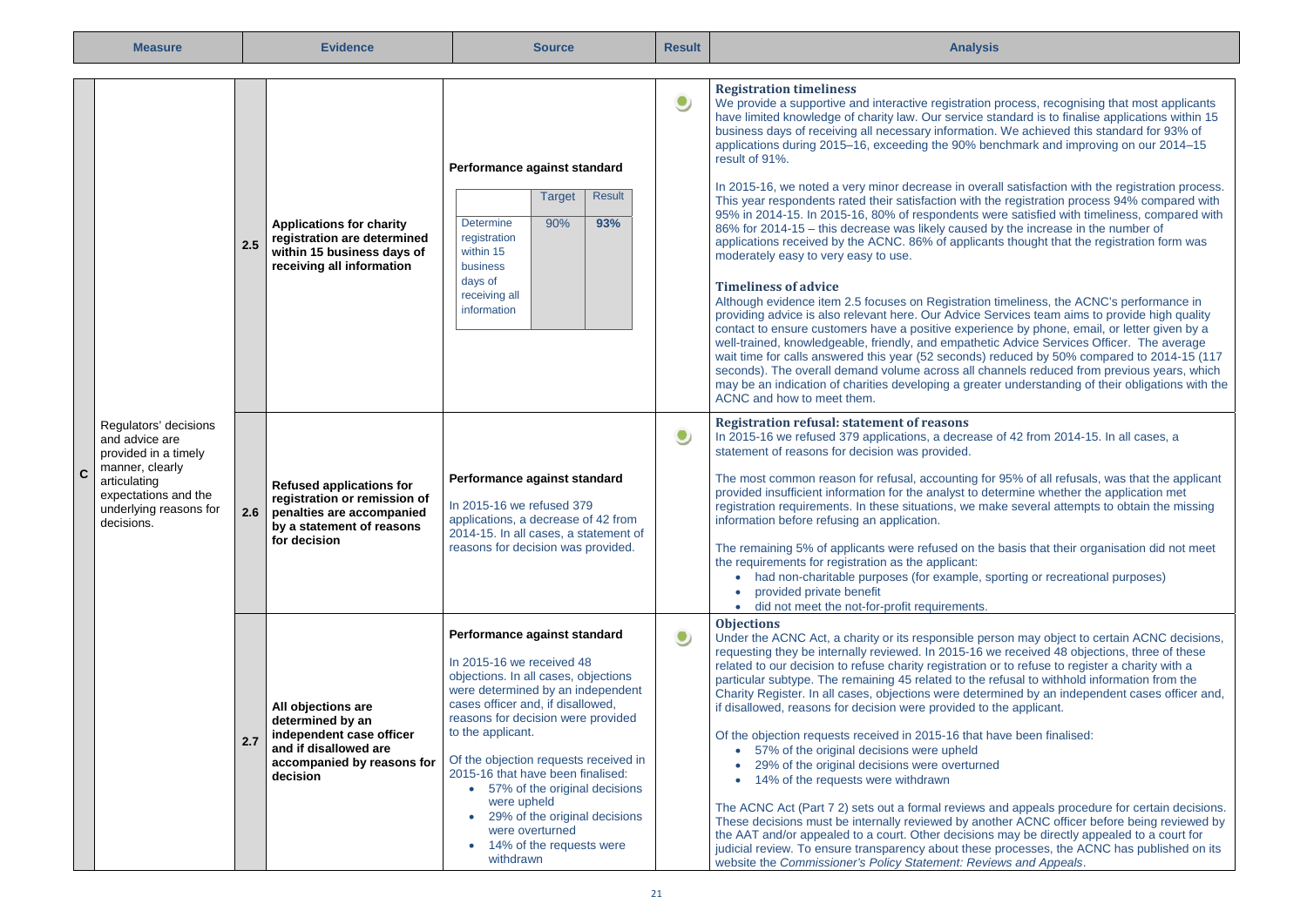| <b>Measure</b> |                                                                               | <b>Evidence</b> |                                                                                  | <b>Source</b>                                                                                                                                                                                                                                                                                                                                                                                                                                                                                                                   | <b>Result</b> | <b>Analysis</b>                                                                                                                                                                                                                                                                                                                                                                                                                                                                                                                                                                                                                                                                                                                                                                                                                                                                                                                                                                                                                                                                                                    |
|----------------|-------------------------------------------------------------------------------|-----------------|----------------------------------------------------------------------------------|---------------------------------------------------------------------------------------------------------------------------------------------------------------------------------------------------------------------------------------------------------------------------------------------------------------------------------------------------------------------------------------------------------------------------------------------------------------------------------------------------------------------------------|---------------|--------------------------------------------------------------------------------------------------------------------------------------------------------------------------------------------------------------------------------------------------------------------------------------------------------------------------------------------------------------------------------------------------------------------------------------------------------------------------------------------------------------------------------------------------------------------------------------------------------------------------------------------------------------------------------------------------------------------------------------------------------------------------------------------------------------------------------------------------------------------------------------------------------------------------------------------------------------------------------------------------------------------------------------------------------------------------------------------------------------------|
|                | Regulators' advice is<br>consistent and supports 2.8<br>predictable outcomes. |                 | <b>Staff make decisions</b><br>according to published<br>policies and procedures | Published policies and operational<br>procedures<br>Throughout 2015-16, most* of the<br>ACNC's policy statements and<br>operational procedures, including the<br><b>Commissioner's Policy Statement on</b><br>Decision-making. were available on<br>the ACNC website: acnc.gov.au/<br>*In April 2016, following review of the<br>ACNC compliance function,<br>compliance-related procedures were<br>removed for comprehensive<br>updating. They will be restored to the<br>public website at the completion of<br>this process. |               | <b>Consistent decision making</b><br>ACNC staff make decisions according to published policies and operational procedures,<br>consistent with the ACNC's overarching Regulatory Approach Statement. These policies and<br>procedures are available publicly on the ACNC website:<br>http://www.acnc.gov.au/ACNC/Pblctns/Pol/ACNC/Publications/Policies.aspx. They include the<br>Commissioner's Policy Statement 2012/03: Decision-making, which sets out how the ACNC will<br>make decisions in order to ensure high quality decision-making, promote consistency in<br>decisions and to inform the public about how the ACNC makes decisions.<br>All staff also undertook training on decision making, delivered by the Australian Public Service<br>Commission, in June 2016.<br>In 2015-16, the ACNC commissioned a comprehensive review of its compliance function,<br>including all relevant policies and procedures. As a result of the review, compliance-related<br>procedures were removed for comprehensive updating. They will be restored to the public<br>website at the completion of this process. |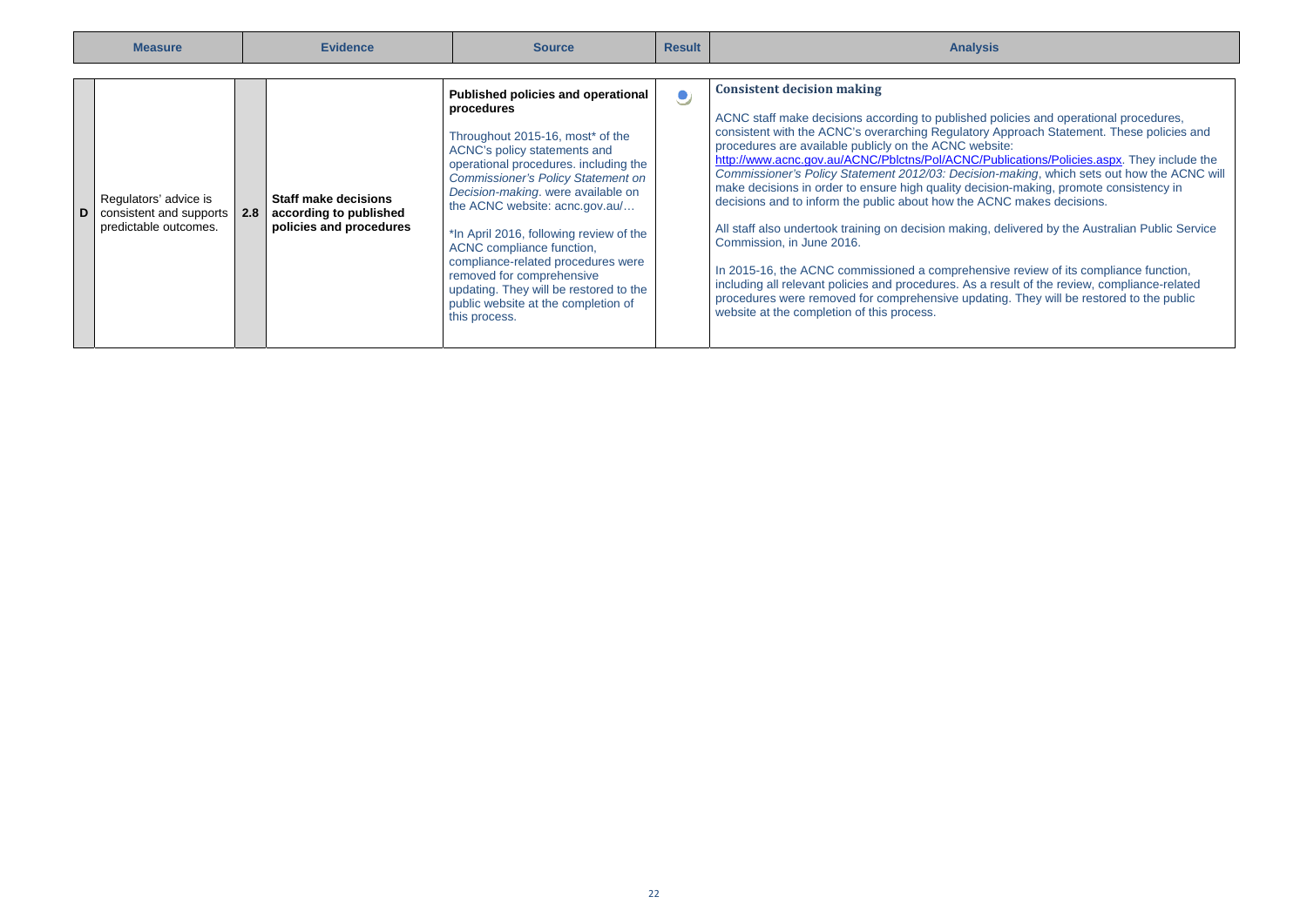| <b>Measure</b>                                                                                                                                          | <b>Evidence</b> |                                                                                                 | <b>Source</b>                                                                                                                                                                                                                                                                                                                                                                                                                                                                    | <b>Result</b> | <b>Analysis</b>                                                                                                                                                                                                                                                                                                                                                                                                                                                                                                                                                                                                                                                                                                                                                                                                                                                                                                                                                                                                                                                                                                                                                                                                                                                                                                                                                                                                                                                                                                                                                                                                                                                                                                                                                                                                                                                                                                                                                                                                                                                                                                                                                                                                                                                                                                                                                                                                                                                                                                                                                                                                                                                                                                                                                                                                                                                                                                                                                                                                                                                                           |
|---------------------------------------------------------------------------------------------------------------------------------------------------------|-----------------|-------------------------------------------------------------------------------------------------|----------------------------------------------------------------------------------------------------------------------------------------------------------------------------------------------------------------------------------------------------------------------------------------------------------------------------------------------------------------------------------------------------------------------------------------------------------------------------------|---------------|-------------------------------------------------------------------------------------------------------------------------------------------------------------------------------------------------------------------------------------------------------------------------------------------------------------------------------------------------------------------------------------------------------------------------------------------------------------------------------------------------------------------------------------------------------------------------------------------------------------------------------------------------------------------------------------------------------------------------------------------------------------------------------------------------------------------------------------------------------------------------------------------------------------------------------------------------------------------------------------------------------------------------------------------------------------------------------------------------------------------------------------------------------------------------------------------------------------------------------------------------------------------------------------------------------------------------------------------------------------------------------------------------------------------------------------------------------------------------------------------------------------------------------------------------------------------------------------------------------------------------------------------------------------------------------------------------------------------------------------------------------------------------------------------------------------------------------------------------------------------------------------------------------------------------------------------------------------------------------------------------------------------------------------------------------------------------------------------------------------------------------------------------------------------------------------------------------------------------------------------------------------------------------------------------------------------------------------------------------------------------------------------------------------------------------------------------------------------------------------------------------------------------------------------------------------------------------------------------------------------------------------------------------------------------------------------------------------------------------------------------------------------------------------------------------------------------------------------------------------------------------------------------------------------------------------------------------------------------------------------------------------------------------------------------------------------------------------------|
|                                                                                                                                                         |                 | KPI 3 – Actions undertaken by regulators are proportionate to the regulatory risk being managed |                                                                                                                                                                                                                                                                                                                                                                                                                                                                                  |               |                                                                                                                                                                                                                                                                                                                                                                                                                                                                                                                                                                                                                                                                                                                                                                                                                                                                                                                                                                                                                                                                                                                                                                                                                                                                                                                                                                                                                                                                                                                                                                                                                                                                                                                                                                                                                                                                                                                                                                                                                                                                                                                                                                                                                                                                                                                                                                                                                                                                                                                                                                                                                                                                                                                                                                                                                                                                                                                                                                                                                                                                                           |
| Regulators apply a risk-<br>based, proportionate<br>approach to<br>A<br>compliance obligations,<br>engagement and<br>regulatory enforcement<br>actions. | 3.1             | Regulatory approach is risk-<br>based and proportionate                                         | Published annual compliance<br>report outlining compliance<br>activity and future focus areas<br>Annual compliance activity was<br>published within the Annual<br>Report. Future focus areas for<br>2015-16 were included in the<br>March 2015 publication, Charity<br>Compliance Report: December<br>2012 - December 2014 And<br>Beyond.<br>Published regulatory approach<br>statement<br>Reviewed, updated and published<br>the updated ACNC Regulatory<br>Approach Statement. | ٯ             | <b>Compliance activity and focus areas</b><br>The ACNC uses a risk-based approach to allocate its compliance resources to address concerns<br>that present the greatest risk to trust and confidence in the sector. Following independent review<br>of the ACNC compliance function in 2015-16, the ACNC's risk-based practices are being further<br>improved.<br>SEE ALSO 3.2.<br>Generally, we take an education first approach to promote compliance; however, the compliance<br>response will ultimately be informed by the severity of the non-compliance identified. Our<br>investigations show that in most cases non-compliance by registered charities is unintentional.<br>accidental and often of low material consequence. In nearly three-quarters of cases (70%), we<br>used educational advice, self-audit checklists and voluntary undertakings to explain non-<br>compliance and assist charities to implement corrective measures to return to compliance. In<br>contrast, only one-third (30%) of investigations undertaken by compliance identified serious non-<br>compliance resulting in revocation.<br>In 2015-16, the ACNC's Compliance Directorate assessed 215 concerns relating to 179<br>registered charities. Most concerns (27%) related to governance standard 5 - the duties of a<br>charity's responsible persons. Twenty-three per cent of concerns related to the purpose, or not-<br>for-profit nature, of a registered charity or its entitlement to registration.<br>Following an initial Compliance assessment, 25 cases were found to have minor-concerns and<br>the relevant charities were provided an opportunity to assess and review their processes and<br>provide the ACNC with a summary of their action.<br>In 2015-16, 142 compliance cases were finalised. These include 116 proactive reviews of<br>charities operating overseas - a higher risk group. The outcomes were:<br>• 10 charities were revoked<br>• 1 charity was given a written warning<br>4 charities agreed to undertake a number of steps to address issues of non-compliance<br>• 17 charities were provided with targeted education and quidance to help them improve<br>their compliance<br>• 110 cases required no formal compliance response.<br><b>SEE ALSO 4.1.</b><br>In March 2015, the ACNC outlined its compliance focus areas for the next 12 to 18 months:<br>concerns that involve serious mismanagement or misappropriation, serious or deliberate<br>breaches of the ACNC Act, and situations where vulnerable people or significant charitable<br>assets are at risk. Also:<br>• Iodgement of Annual Information Statements<br>• accuracy of Annual Information Statements and financial reports<br>charities operating overseas<br>• charities that provide private benefits to their responsible persons or associates, and<br>• charities that are involved with illegal activity or tax avoidance.<br>Future compliance focus areas for 2016-17 have not yet been published.<br>Review of ACNC Regulatory Approach Statement<br><b>SEE 3.3.</b> |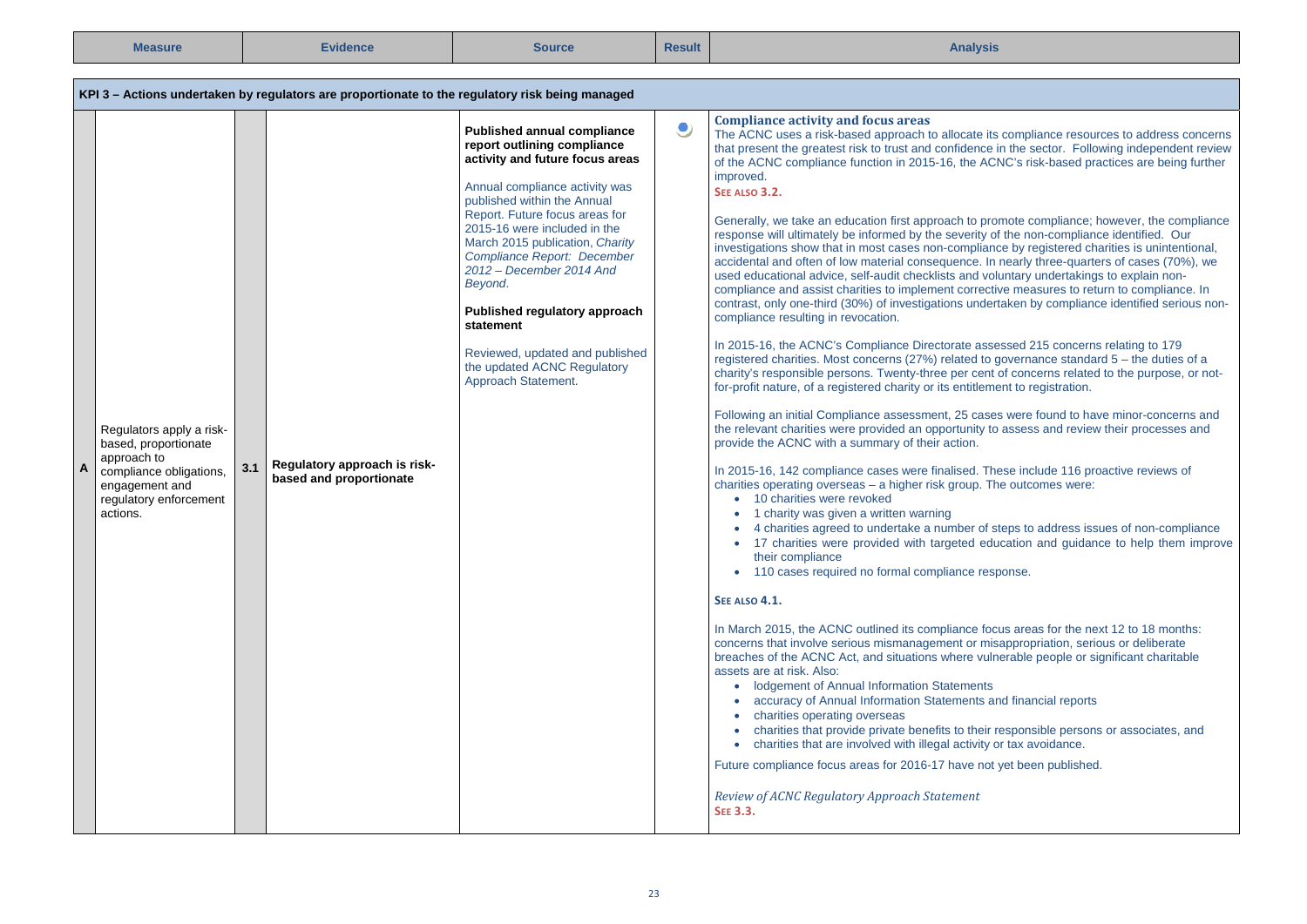|   | <b>Measure</b>                                                                                                                                                                                                                                                                                                     |     | <b>Evidence</b>                                                                                                                                                                     | <b>Source</b>                                                                                                                                                                                                                                                                                                                                                                                                                                                                                                                                                                                                                                                                                                                                                    | <b>Result</b> | <b>Analysis</b>                                                                                                                                                                                                                                                                                                                                                                                                                                                                                                                                                                                                                                                                                                                                                                                                                                                                                                                                                                                                                                                                                                                                                                                                                                                                                                                                                                                       |
|---|--------------------------------------------------------------------------------------------------------------------------------------------------------------------------------------------------------------------------------------------------------------------------------------------------------------------|-----|-------------------------------------------------------------------------------------------------------------------------------------------------------------------------------------|------------------------------------------------------------------------------------------------------------------------------------------------------------------------------------------------------------------------------------------------------------------------------------------------------------------------------------------------------------------------------------------------------------------------------------------------------------------------------------------------------------------------------------------------------------------------------------------------------------------------------------------------------------------------------------------------------------------------------------------------------------------|---------------|-------------------------------------------------------------------------------------------------------------------------------------------------------------------------------------------------------------------------------------------------------------------------------------------------------------------------------------------------------------------------------------------------------------------------------------------------------------------------------------------------------------------------------------------------------------------------------------------------------------------------------------------------------------------------------------------------------------------------------------------------------------------------------------------------------------------------------------------------------------------------------------------------------------------------------------------------------------------------------------------------------------------------------------------------------------------------------------------------------------------------------------------------------------------------------------------------------------------------------------------------------------------------------------------------------------------------------------------------------------------------------------------------------|
|   |                                                                                                                                                                                                                                                                                                                    | 3.2 | Risk-based compliance and<br>enforcement policy is<br>published                                                                                                                     | Published compliance and<br>enforcement policy<br>The ACNC's risk-based<br><b>Compliance and Enforcement</b><br>Policy was available on the ACNC<br>website throughout 2015-16.                                                                                                                                                                                                                                                                                                                                                                                                                                                                                                                                                                                  | $\bullet$     | <b>Compliance function review</b><br>The ACNC commissioned Deloitte to conduct an independent audit of the ACNC Compliance<br>function, which was completed in April 2016. The recommendations from the audit were<br>accepted and are being implemented. As part of this process, all compliance procedures are<br>being improved and during this time have been temporarily removed from the public website.<br>The procedures will be re-published following this process. The overarching Compliance and<br>Enforcement Policy, which supplements the ACNC's Regulatory Approach Statement and sets<br>out our general approach to regulating charities, remained on the website throughout 2015-16.<br>The underlying principles of our compliance and enforcement practice will not change. The<br>ACNC uses a risk-based approach to allocate its compliance resources to address concerns that<br>present the greatest risk to trust and confidence in the sector. Our proportionate approach to<br>compliance provides charities a chance to address concerns whilst dealing with cases of serious<br>misconduct quickly and firmly. This is consistent with the objects of the ACNC Act, which require<br>the Commissioner to have regard to, among other things, the principles of regulatory necessity,<br>reflecting risk, and proportionate regulation (section 15-10 of the ACNC Act). |
| B | Regulators' preferred<br>approach to regulatory<br>risk is regularly<br>reassessed. Strategies,<br>activities and<br>enforcement actions<br>are amended to reflect<br>changing priorities that<br>result from new and<br>evolving regulatory<br>threats, without<br>diminishing regulatory<br>certainty or impact. | 3.3 | Regulatory approach is<br>reviewed every three years                                                                                                                                | Performance against standard<br>The ACNC's regulatory approach,<br>as articulated in the Regulatory<br>Approach Statement, was<br>reviewed during 2015.<br>Published regulatory approach<br>statement<br>The ACNC's updated Regulatory<br><b>Approach Statement was</b><br>published on 27 November 2015.                                                                                                                                                                                                                                                                                                                                                                                                                                                        | $\bullet$     | <b>Review of ACNC Regulatory Approach Statement</b><br>In 2015-16 after two years of operation, and consistent with the RPF, we elected to review the<br>ACNC Regulatory Approach Statement - the statement that guides our approach to charity<br>regulation. The purpose of the review was to ensure that the Regulatory Approach Statement<br>remains current, relevant and fit-for-purpose.<br>The review process included consulting with the public, ACNC Advisory Board, Sector User<br>Group and Professional User Group. The review revealed that the Regulatory Approach<br>Statement was largely sound. The ACNC therefore took a conservative approach to updating it.<br>The changes were focused on improving clarity, increasing alignment with our legislated<br>regulatory principles, and addressing omissions or out-of-date information.<br>The revised Regulatory Approach Statement was published on 27 November 2015. It is available<br>at: acnc.gov.au/regulatoryapproach.                                                                                                                                                                                                                                                                                                                                                                                                   |
| C | Regulators recognise<br>the compliance record<br>of regulated entities,<br>including using earned<br>autonomy where this is<br>appropriate. All<br>available and relevant<br>data on compliance,<br>including evidence of<br>relevant external<br>verification is<br>considered.                                   | 3.4 | <b>Compliance and enforcement</b><br>policy considers the prior<br>record of a charity and<br>information from previous<br>investigations in its risk<br>assessment, where possible | Published compliance and<br>enforcement policy and<br>operational procedures<br>The ACNC Compliance and<br>Enforcement Policy was available<br>on the ACNC website throughout<br>2015-16. In April 2016, following<br>review of the ACNC compliance<br>function, compliance-related<br>procedures were removed for<br>comprehensive updating. They<br>will be restored to the website at<br>the completion of this process.<br><b>Published annual compliance</b><br>report outlining compliance<br>activity and future focus areas<br>Annual compliance activity was<br>published within the Annual<br>Report. Future focus areas were<br>included in the March 2015<br>publication, Charity Compliance<br>Report: December 2012 -<br>December 2014 And Beyond. | ۹             | <b>Charity compliance history</b><br>As articulated in the ACNC's Regulatory Approach Statement and Compliance and Enforcement<br>Policy, the ACNC considers the prior record of a charity and information from previous<br>investigations in its risk assessments. Although ACNC compliance procedures are currently<br>being updated, informed by the 2015-16 review of the compliance function, this fundamental<br>principle will stand. However, in practice the ACNC has identified the need to significantly<br>expand its access to available Compliance data. The ACNC will do so throughout 2016-17,<br>including progressing formal arrangements with other government agencies (such as AUSTRAC)<br>to access broader government data holdings that can assist in identifying risk in the sector.<br><b>SEE ALSO 3.1 AND 3.2.</b>                                                                                                                                                                                                                                                                                                                                                                                                                                                                                                                                                         |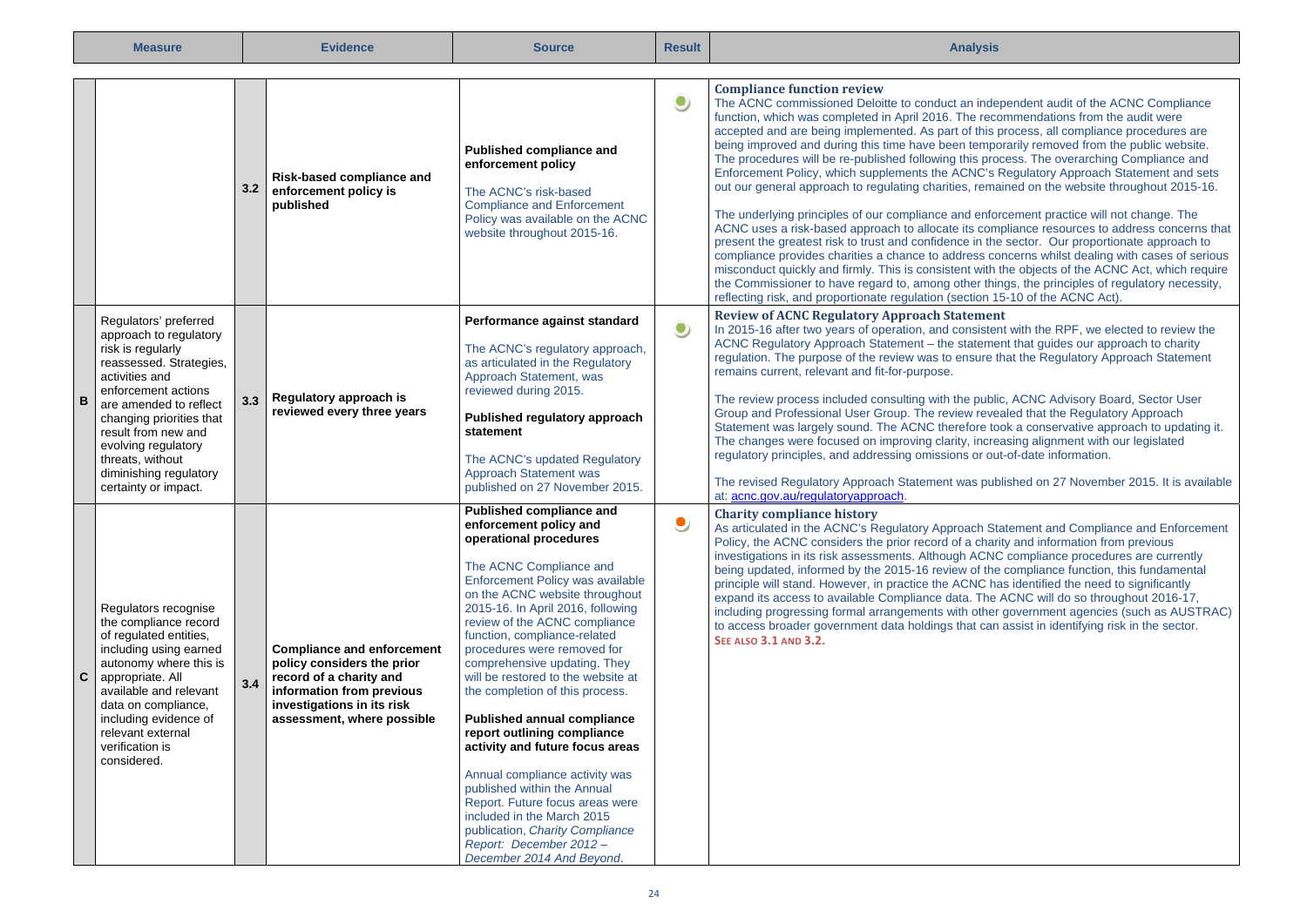| <b>Measure</b>                                                                                                                                                                                                                                                                                                                                                                                                     |     | <b>Evidence</b>                                                                                               | <b>Source</b>                                                                                                                                                                                                                                                                                                                                                                                                                                                                                                                                                                                                                                           | <b>Result</b> | <b>Analysis</b>                                                                                                                                                                                                                                                                                                                                                                                                                                                                                                                                                                                                                                                                                                                                                                                                                                                                                                                                                                                                                                                                                                                                                                                                                                                                                                                                                                                                                                                                                                                                                                                                                                                                                                                                                                                           |                |                |                                                                              |                |
|--------------------------------------------------------------------------------------------------------------------------------------------------------------------------------------------------------------------------------------------------------------------------------------------------------------------------------------------------------------------------------------------------------------------|-----|---------------------------------------------------------------------------------------------------------------|---------------------------------------------------------------------------------------------------------------------------------------------------------------------------------------------------------------------------------------------------------------------------------------------------------------------------------------------------------------------------------------------------------------------------------------------------------------------------------------------------------------------------------------------------------------------------------------------------------------------------------------------------------|---------------|-----------------------------------------------------------------------------------------------------------------------------------------------------------------------------------------------------------------------------------------------------------------------------------------------------------------------------------------------------------------------------------------------------------------------------------------------------------------------------------------------------------------------------------------------------------------------------------------------------------------------------------------------------------------------------------------------------------------------------------------------------------------------------------------------------------------------------------------------------------------------------------------------------------------------------------------------------------------------------------------------------------------------------------------------------------------------------------------------------------------------------------------------------------------------------------------------------------------------------------------------------------------------------------------------------------------------------------------------------------------------------------------------------------------------------------------------------------------------------------------------------------------------------------------------------------------------------------------------------------------------------------------------------------------------------------------------------------------------------------------------------------------------------------------------------------|----------------|----------------|------------------------------------------------------------------------------|----------------|
|                                                                                                                                                                                                                                                                                                                                                                                                                    |     | KPI 4 - Compliance and monitoring approaches are streamlined and coordinated                                  |                                                                                                                                                                                                                                                                                                                                                                                                                                                                                                                                                                                                                                                         |               |                                                                                                                                                                                                                                                                                                                                                                                                                                                                                                                                                                                                                                                                                                                                                                                                                                                                                                                                                                                                                                                                                                                                                                                                                                                                                                                                                                                                                                                                                                                                                                                                                                                                                                                                                                                                           |                |                |                                                                              |                |
|                                                                                                                                                                                                                                                                                                                                                                                                                    |     |                                                                                                               |                                                                                                                                                                                                                                                                                                                                                                                                                                                                                                                                                                                                                                                         | ٥             | <b>Compliance information</b><br>Receiving and investigating concerns about charities is a key component of our work to maintain<br>and enhance public trust and confidence in the sector. The Compliance and Enforcement Policy<br>outlines how the ACNC gathers and uses information to identify cases for investigation, and<br>commits staff to not burdening charities any more than is reasonably necessary in doing so. As<br>outlined in the ACNC Annual Report, in 2015-16 the ACNC received 930 concerns about<br>charities - a 15% increase compared to 2014-15.<br>Infographic: concerns year on year<br>Complaints and                                                                                                                                                                                                                                                                                                                                                                                                                                                                                                                                                                                                                                                                                                                                                                                                                                                                                                                                                                                                                                                                                                                                                                       | 2012-13<br>245 | 2013-14<br>639 | 2014-15<br>810                                                               | 2015-16<br>930 |
| Regulators' information<br>requests are tailored<br>and only made when<br>necessary to secure<br>regulatory objectives,<br>and only then in a way<br>that minimises impact.<br>Regulators' frequency<br>of information collection<br>is minimised and<br>coordinated with similar<br>processes including<br>those of other<br>regulators so<br>that, as far as possible,<br>information is only<br>requested once. | 4.1 | Compliance teams use<br>internally and publicly<br>available data to identify<br>candidates for investigation | Published compliance and<br>enforcement policy and<br>operational procedures<br>The ACNC Compliance and<br>Enforcement Policy was available<br>on the ACNC website throughout<br>2015-16. In April 2016, following<br>review of the ACNC compliance<br>function, compliance-related<br>procedures were removed for<br>comprehensive updating. They<br>will be restored to the public<br>website at the completion of this<br>process.<br><b>Published annual compliance</b><br>report outlining compliance<br>activity and future focus areas<br>Annual compliance activity and<br>future focus areas are now<br>published within the Annual<br>Report. |               | concerns<br>Approximately two-thirds of concerns raised in 2015-16 originated from members of the public.<br>The majority of the concerns received by the ACNC (66%) were addressed by our Advice<br>Services directorate through education, guidance, or were out of our jurisdiction. Where the<br>concern being raised is outside of the ACNC's jurisdiction, for example internal disputes or<br>employment issues, we refer the complainant to the relevant regulator, or a source of advice.<br>The remaining (34%) were progressed to the Compliance directorate for assessment.<br>Compliance action may also be initiated in response to issues identified through the media or<br>through the ACNC's information holdings, such as Annual Information Statement data. The<br>ACNC works with other government bodies and agencies (international, Commonwealth, state<br>and territory and local government) to ensure an appropriate whole-of-government approach is<br>taken to compliance and enforcement matters. Through these close working relationships the<br>Compliance team also receives direct referrals from other government agencies.<br>The ACNC will continue to improve its use of data for compliance purposes, and will enhance<br>access to broader government data holdings that can assist in identifying risk in the sector.<br>SEE ALSO 3.4.<br>Source of concerns that are addressed by the Compliance directorate<br><b>Source of concern</b><br>Charity (self-report)<br>Funding providers/donors/volunteers<br><b>Charity beneficiaries</b><br>Employees (current or past)<br>Anonymous<br>Media<br>Other<br>Responsible persons<br>Other Government agency referral<br>Members of the general public (not part of<br>other categories)<br>Identified by the ACNC |                |                | 2015-16<br>2%<br>3%<br>4%<br>5%<br>5%<br>5%<br>5%<br>8%<br>12%<br>18%<br>33% |                |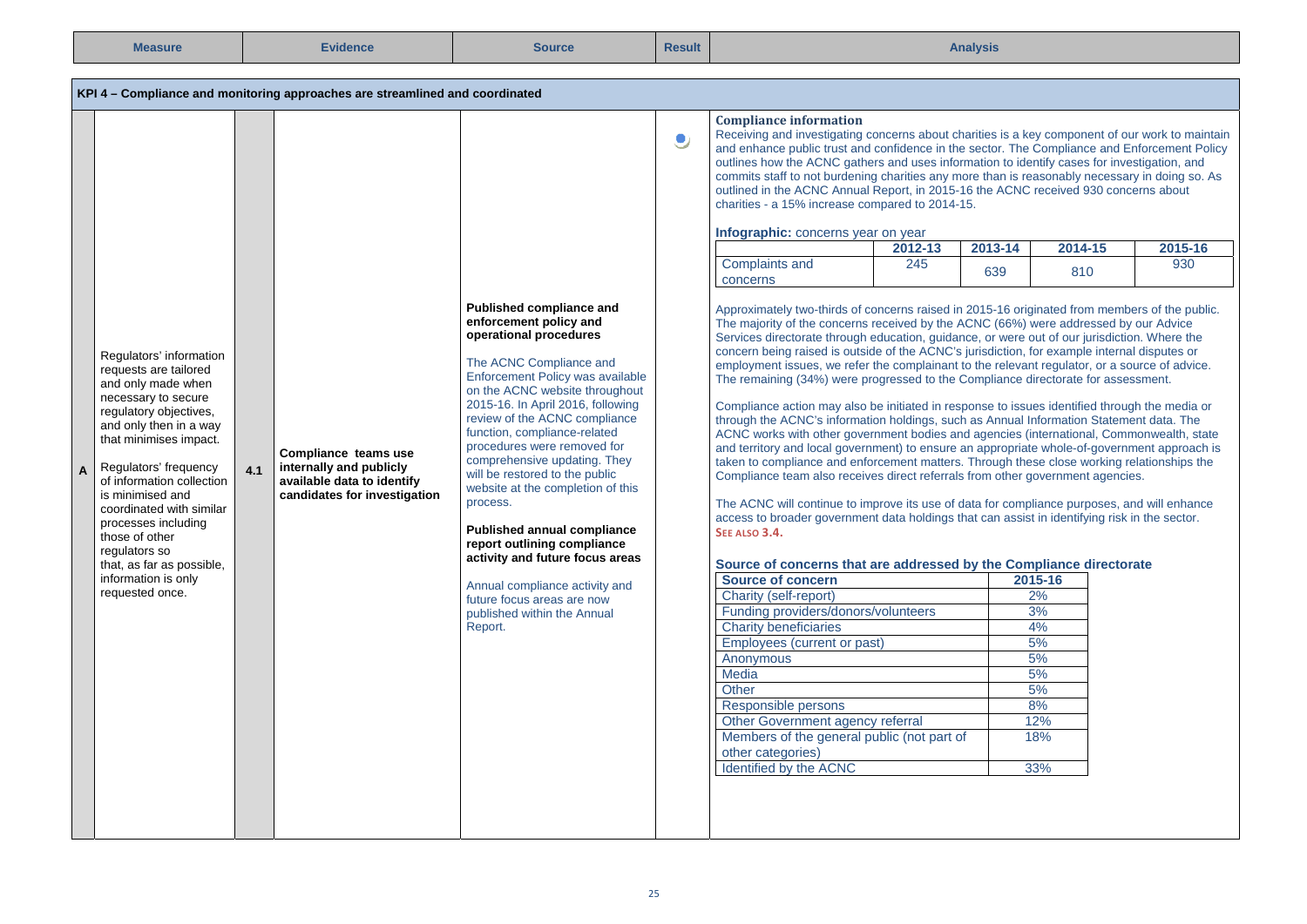| <b>Measure</b> |     | <b>Evidence</b>                                                                                                               | <b>Source</b>                                                                                                                                                          | <b>Result</b> | <b>Analysis</b>                                                                                                                                                                                                                                                                                                                                                                                                                                                                                                                                                                                                                                                                                                                                                                                                                                                                                                                                                                                                                                                                                                                                                                                                                                                                                                                                                                                                                                                                                                                                                                                                                                                                                                                                                                                                                                                                                     |
|----------------|-----|-------------------------------------------------------------------------------------------------------------------------------|------------------------------------------------------------------------------------------------------------------------------------------------------------------------|---------------|-----------------------------------------------------------------------------------------------------------------------------------------------------------------------------------------------------------------------------------------------------------------------------------------------------------------------------------------------------------------------------------------------------------------------------------------------------------------------------------------------------------------------------------------------------------------------------------------------------------------------------------------------------------------------------------------------------------------------------------------------------------------------------------------------------------------------------------------------------------------------------------------------------------------------------------------------------------------------------------------------------------------------------------------------------------------------------------------------------------------------------------------------------------------------------------------------------------------------------------------------------------------------------------------------------------------------------------------------------------------------------------------------------------------------------------------------------------------------------------------------------------------------------------------------------------------------------------------------------------------------------------------------------------------------------------------------------------------------------------------------------------------------------------------------------------------------------------------------------------------------------------------------------|
|                | 4.2 | <b>ACNC approved forms only</b><br>request information<br>necessary for the function of<br>the form                           | <b>Published operational</b><br>procedure on creating,<br>updating and reviewing forms<br>Operational Procedure 2014/03:<br>Creating, updating and reviewing<br>forms. | $\bullet$     | <b>Collection of necessary information</b><br>The ACNC has published Operational Procedure 2014/03: Creating, updating and reviewing<br>forms. This policy has been updated to confirm that when drafting or modifying any forms, that<br>the purpose and function of the form should be considered, and only information needed to fulfil<br>these functions should be requested. The reporting obligations imposed by ACNC forms are also<br>overseen by the cross-directorate Reporting and Red Tape Reduction Committee (RRTRC)<br>SEE ALSO 1.3.                                                                                                                                                                                                                                                                                                                                                                                                                                                                                                                                                                                                                                                                                                                                                                                                                                                                                                                                                                                                                                                                                                                                                                                                                                                                                                                                                |
|                | 4.3 | <b>The Annual Information</b><br><b>Statement is available</b><br>through the online ACNC<br><b>Charity Portal</b>            | <b>Charity Portal</b><br>The 2015 Annual Information<br>Statement was made available<br>through the online Charity Portal<br>in September 2015.                        | $\bullet$     | <b>Annual Information Statement in the Charity Portal</b><br>The Charity Portal is a secure 'self-service' system for charities. Charities can log in and<br>complete tasks that would have previously required them to submit a form via email or post,<br>saving significant time and effort. Our aim is that charities can complete all reporting<br>requirements with minimum effort and maximum accuracy.<br>The 2015 Annual Information Statement was made available through the Charity Portal in<br>September 2015.<br>Improvements were made to the 2015 Annual Information Statement in both functionality and<br>guidance. We will continue to implement improvements to the 2016 Annual Information<br>Statement, such as auto-calculation of financial data elements.<br>In June 2016 the ACNC's Charity Portal was nominated for an Institute of Public Administration<br>Australia Public Sector Innovation Award in the Digital Transformation category. This category<br>recognised initiatives that demonstrate the spirit of digital transformation, including providing<br>better and easier services and interactions with citizens. The ACNC's Charity Portal was one of<br>three finalists, and was announced as the winner announced in July 2016.                                                                                                                                                                                                                                                                                                                                                                                                                                                                                                                                                                                                                          |
|                | 4.4 | <b>Streamlined reporting</b><br>processes are implemented to<br>obtain information from other<br>regulators where appropriate | Performance against standard<br>Streamlined reporting in place for:<br>non-government schools;<br>Indigenous Corporations; higher<br>education providers;              | $\bullet$     | Streamlined reporting for highly regulated sectors<br>In 2015-16, we worked closely with the Commonwealth Department of Education and Training<br>(DET) to implement streamlined reporting arrangements for non-government schools that are<br>charities registered with the ACNC. For the 2016 year (as in 2014 and 2015), the ACNC<br>accepted financial information lodged by non-government schools with DET in place of an<br>annual financial report and the financial questions in the Annual Information Statement.<br>Participating schools are given an opportunity to verify the financial information prepopulated in<br>the Annual Information Statement from the financial questionnaires before this is published on<br>the Charity Register. The ACNC continues to work closely with DET and the sector to further<br>streamline reporting arrangements for future years.<br>Charities registered as Aboriginal and Torres Strait Islander corporations are regulated by the<br>Office of the Registrar of Indigenous Corporations (ORIC). Charities registered with ORIC are<br>not required to report separately to the ACNC; the ACNC obtains relevant reports from ORIC.<br>In 2015-16 we also re-established discussions with the Tertiary Education Quality Standards<br>Agency (TEQSA) with a view to minimise reporting duplication and continue to pursue similar<br>arrangements for the highly regulated subsectors. We will make this work a priority in 2016-17.<br>2016 AIS ancillary fund reporting<br>Throughout 2015-16, the ACNC worked with the Australian Taxation Office (ATO) to incorporate<br>ATO ancillary fund questions into the 2016 Annual Information Statement. This has since been<br>implemented: the ACNC now collects information on behalf of the ATO so that ancillary funds no<br>longer need to lodge a separate annual return with the ATO. |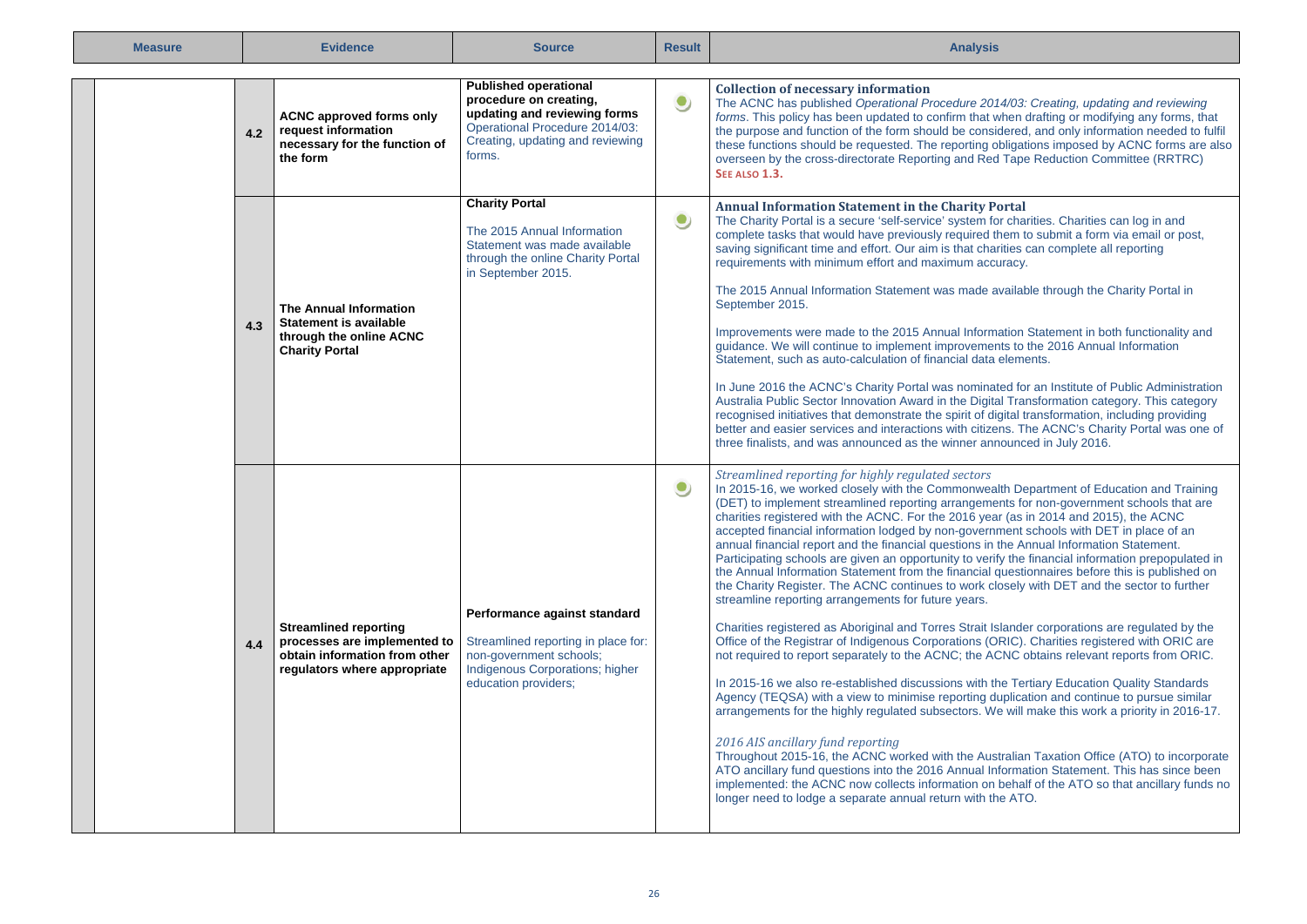| <b>Measure</b>                                                                                                                                                                                   |     | <b>Evidence</b>                                                                                                                                             | <b>Source</b>                                                                                                                                                                                                                                                                                                                                                                                                                                                                                                                                                                                                                                             | <b>Result</b> | <b>Analysis</b>                                                                                                                                                                                                                                                                                                                                                                                                                                                                                                                                                                                                                                                                                                                                                                                                                                                                                                                                                                                                                                                                                                                                                                                                                                                                                                                                                                                                                                                                                                                                                                                                                                                                                                                                                                                                                                                                                                                                                                                                                                                 |
|--------------------------------------------------------------------------------------------------------------------------------------------------------------------------------------------------|-----|-------------------------------------------------------------------------------------------------------------------------------------------------------------|-----------------------------------------------------------------------------------------------------------------------------------------------------------------------------------------------------------------------------------------------------------------------------------------------------------------------------------------------------------------------------------------------------------------------------------------------------------------------------------------------------------------------------------------------------------------------------------------------------------------------------------------------------------|---------------|-----------------------------------------------------------------------------------------------------------------------------------------------------------------------------------------------------------------------------------------------------------------------------------------------------------------------------------------------------------------------------------------------------------------------------------------------------------------------------------------------------------------------------------------------------------------------------------------------------------------------------------------------------------------------------------------------------------------------------------------------------------------------------------------------------------------------------------------------------------------------------------------------------------------------------------------------------------------------------------------------------------------------------------------------------------------------------------------------------------------------------------------------------------------------------------------------------------------------------------------------------------------------------------------------------------------------------------------------------------------------------------------------------------------------------------------------------------------------------------------------------------------------------------------------------------------------------------------------------------------------------------------------------------------------------------------------------------------------------------------------------------------------------------------------------------------------------------------------------------------------------------------------------------------------------------------------------------------------------------------------------------------------------------------------------------------|
| Regulators utilise<br>existing information to<br>limit the reliance on<br>requests from regulated<br>в<br>entities and share the<br>information among<br>other regulators, where<br>possible.    | 4.5 | <b>Charity Passport developed</b><br>and maintained so that central<br>charity data is available to<br>government regulators to<br>reduce regulatory burden | <b>Availability of Charity Passport</b><br>information<br>The ACNC Charity Passport was<br>available to authorised<br>government officials throughout<br>2015-16.<br>Number of new users added in<br>2015-16:57<br>Number of users at 30 June 2016:<br>71                                                                                                                                                                                                                                                                                                                                                                                                 | $\bullet$     | <b>Charity Passport</b><br>The Charity Passport is the digital mechanism to facilitate the transfer of information (including<br>corporate, activity, and financial information) about registered charities from the ACNC to other<br>authorised government agencies. It is the core of the ACNC's 'report once, use often' reporting<br>framework, which reduces duplicated reporting across government.<br>The Government announcement in March 2016 to retain the ACNC has given assurance to<br>state, territory and Commonwealth regulators that negotiations towards harmonisation of charity<br>regulation and reporting can continue and expand. Using the Charity Passport data as a<br>platform, we have worked with regulators in mapping business processes against ACNC held<br>data in order to identify opportunities to use the Charity Passport. We will continue to work with<br>all government regulators in maximising the potential for the 'report once, use often' framework<br>to be realised, including in areas of registration, reporting, state taxation, and grants application<br>and acquittal processes.<br>In 2015-16, we welcomed 57 new users to the Charity Passport, which represents a four-fold<br>increase compared to 2014-15. The number of government officials with access to the Charity<br>Passport as at 30 June 2016 was 71 across Commonwealth and states and territory agencies.                                                                                                                                                                                                                                                                                                                                                                                                                                                                                                                                                                                                                              |
|                                                                                                                                                                                                  | 4.6 | <b>Compliance officers share</b><br>information with and make<br>referrals to other regulators<br>where appropriate                                         | <b>Published annual compliance</b><br>report outlining compliance<br>activity and future areas of<br>focus<br>Annual compliance activity and<br>future focus areas are now<br>published within the Annual<br>Report.                                                                                                                                                                                                                                                                                                                                                                                                                                      | $\bullet$     | <b>Working with other regulators</b><br>In considering appropriate responses to compliance concerns, the ACNC worked with other<br>regulators to determine who is best placed to act. This improved the efficiency of compliance<br>activity helped to ensure that charities were not burdened with enquiries from multiple<br>government regulators.<br>As outlined in the 2015-16 ACNC Annual Report, the ACNC:<br>• Received 56 referrals from other government agencies.<br>Made 28 referrals to other government agencies where the ACNC considered there may<br>be possible action under their legislation.                                                                                                                                                                                                                                                                                                                                                                                                                                                                                                                                                                                                                                                                                                                                                                                                                                                                                                                                                                                                                                                                                                                                                                                                                                                                                                                                                                                                                                               |
| Regulators base<br>monitoring and<br>inspection approaches<br>on risk and, where<br>C<br>possible, take into<br>account the<br>circumstance and<br>operational needs of<br>the regulated entity. | 4.7 | Compliance staff act in<br>accordance with risk-based<br>policies and procedures                                                                            | Published compliance and<br>enforcement policy and<br>operational procedures<br>The ACNC Compliance and<br>Enforcement Policy was available<br>on the ACNC website throughout<br>2015-16. In April 2016, following a<br>review of the ACNC compliance<br>function, compliance-related<br>procedures were removed for<br>comprehensive updating. They<br>will be restored to the public<br>website at the completion of this<br>process.<br><b>Published annual compliance</b><br>report outlining compliance<br>activity and future focus areas<br>Annual compliance activity and<br>future focus areas are now<br>published within the Annual<br>Report. | ಿ             | <b>Risk-based practice</b><br>ACNC Staff act in accordance with risk-based policies and procedures, consistent with the<br>overarching ACNC Regulatory Approach Statement and Compliance and Enforcement Policy.<br>Compliance monitoring and inspection activities are only conducted in relation to those matters<br>that present the greatest risk to trust and confidence in the sector. In recognition of the varying<br>degrees of capacity within the sector, Compliance activities are tailored according to the size and<br>resources of the charity. Small charities are provided longer time frames for responding to the<br>ACNC. Some compliance outcomes, such as penalties, vary depending on the size of the<br>charity, with large charities paying higher penalty rates than medium and small sized charities.<br>Following review of the ACNC compliance function in 2015-16, the ACNC's risk-based<br>procedures are being updated to improve practice.<br>SEE ALSO 3.1, 3.2 AND 3.3.<br>Case study: the risk of terrorism financing<br>The ACNC is proactive in identifying particular compliance risks to the sector, such as terrorism<br>financing. The ACNC worked with other government bodies and agencies (international,<br>Commonwealth, state and territory and local government) to ensure an appropriate whole-of-<br>government approach is taken identify trends and areas of potential risk.<br>In 2015-16, the Compliance Directorate reviewed 129 charities operating overseas. The purpose<br>of this review was to ensure charities operating overseas were exercising all reasonable<br>precautions and due diligence and to ensure funds were not inadvertently directed toward<br>terrorism, money-laundering or other non-charitable purposes. This review included the provision<br>of additional quidance and tools to assist charities operating overseas to implement and maintain<br>strong governance structures and practices to reduce the risk of being misused for terrorism<br>financing or other crime. |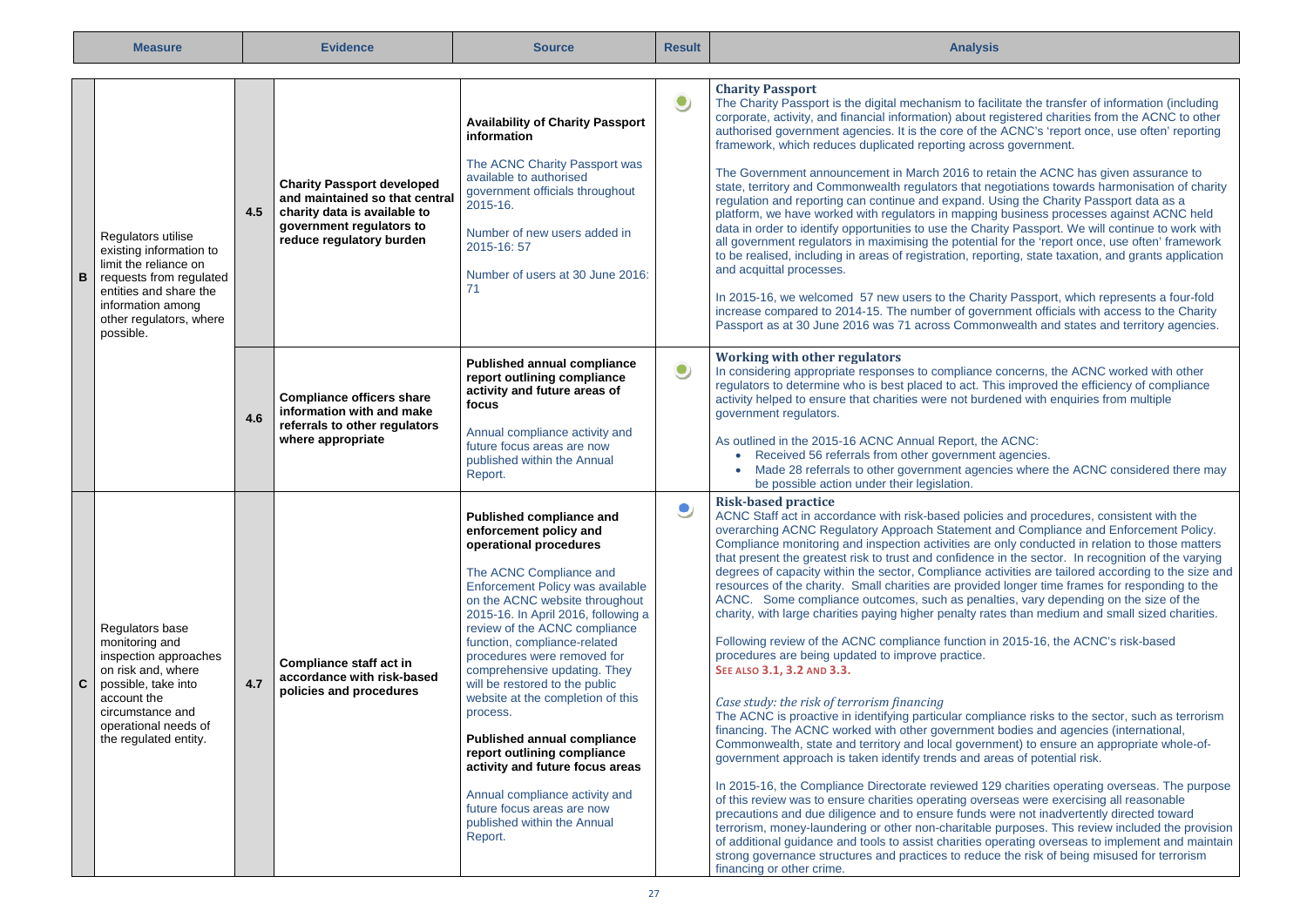| <b>Measure</b> | =vidence | Source | <b>Result</b> | Analvsis |
|----------------|----------|--------|---------------|----------|
|----------------|----------|--------|---------------|----------|

|  | KPI 5 - Regulators are open and transparent in their dealings with regulated entities                                                                                                              |       |                                                                                                                                                                                        |                                                                                                                                                                                       |           |                                                                                                                                                                                                                                                                                                                                                                                                                                                                                                                                                                                                                                                                                                                                                                 |  |  |
|--|----------------------------------------------------------------------------------------------------------------------------------------------------------------------------------------------------|-------|----------------------------------------------------------------------------------------------------------------------------------------------------------------------------------------|---------------------------------------------------------------------------------------------------------------------------------------------------------------------------------------|-----------|-----------------------------------------------------------------------------------------------------------------------------------------------------------------------------------------------------------------------------------------------------------------------------------------------------------------------------------------------------------------------------------------------------------------------------------------------------------------------------------------------------------------------------------------------------------------------------------------------------------------------------------------------------------------------------------------------------------------------------------------------------------------|--|--|
|  | Regulators' risk-based<br>frameworks are publicly                                                                                                                                                  | 5.1   | <b>Requlatory Approach</b><br>Statement is published online                                                                                                                            | Performance against standard<br>The ACNC's Regulatory<br>Approach Statement was publicly<br>available on the ACNC website<br>throughout 2015-16.                                      | $\bullet$ | <b>Regulatory Approach Statement</b><br>The ACNC's Regulatory Approach Statement, which was updated in 2015-16, is available at<br>acnc.gov.au/regulatoryapproach.<br><b>SEE 3.3.</b>                                                                                                                                                                                                                                                                                                                                                                                                                                                                                                                                                                           |  |  |
|  | available in a format<br>$\overline{A}$<br>which is clear,<br>understandable and<br>accessible.                                                                                                    | 5.2   | <b>Risk assessment framework</b><br>is published online                                                                                                                                | Performance against standard                                                                                                                                                          | $\bullet$ | <b>Risk assessment framework</b><br>In 2015-16, the ACNC reviewed its compliance function and as a result we are currently<br>updating our compliance policies and operational procedures. The ACNC's overarching risk<br>assessment framework is articulated within the Regulatory Approach Statement and Compliance<br>and Enforcement Policy.<br>SEE 3.1 AND 3.2.                                                                                                                                                                                                                                                                                                                                                                                            |  |  |
|  | Regulators are open<br>and responsive to<br>requests from requlated<br>entities regarding the<br>B<br>operation of the<br>regulatory framework,<br>and approaches<br>implemented by<br>regulators. | 5.3   | Response to all requests for<br>access to information<br>provided within 30 days<br>(those not under FOI or<br><b>Privacy Acts)</b>                                                    | Performance against standard<br>Responses to general information<br>requests within 30 days: 100%                                                                                     | $\bullet$ | <b>General Information Requests</b><br>Wherever possible, the ACNC tries to make information available to the public outside of the<br>formal FOI process. The ACNC aims to respond to general information requests (those not<br>made under the Freedom of Information Act 1982 or Privacy Act 1988) within 30 calendar days.<br>In 2015-16, the ACNC responded to 100% of general information requests within the 30<br>calendar day period.                                                                                                                                                                                                                                                                                                                  |  |  |
|  |                                                                                                                                                                                                    | $5.4$ | <b>Response to Freedom of</b><br><b>Information Act Requests</b><br>handled within 30 days (plus<br>statutory extensions) or 60<br>days where third party<br>consultation is required. | Performance against standard<br>Responses to FOI Act within 30<br>days: 100%<br>Responses to FOI Act within 60<br>days where third party<br>consultation is required: 100%            | $\bullet$ | <b>Freedom of Information Act Requests</b><br>As outlined in the ACNC Annual Report, The ACNC received 11 requests for documents under<br>the Freedom of Information Act 1982 (FOI Act) during 2015-16. The outcomes were:<br>$\bullet$ Full access provided $-0$<br>Partial access provided - 3<br>$\bullet$<br>Refused access to documents-2<br>Transferred request to another agency $-3$<br>Request withdrawn by applicant $-3$<br>Under Part II of the FOI Act, the ACNC is required to publish information as part of the<br>Information Publication Scheme (IPS). Each agency must display on its website a plan showing<br>what information it publishes in accordance with the IPS requirements. The ACNC has an IPS<br>page available at acnc.gov.au. |  |  |
|  | Regulators'<br>performance<br>measurement results<br>$\mathbf{c}$<br>are published in a<br>timely manner to<br>ensure accountability to<br>the public.                                             | 5.5   | <b>RPF self-assessment</b><br>published in the ACNC<br><b>Annual Report</b>                                                                                                            | Performance against standard<br>Consistent with other<br>Commonwealth regulators, the<br>ACNC has elected to publish its<br>RPF self-assessment separately<br>from the Annual Report. | $\bullet$ | <b>RPF self-assessment report</b><br>Consistent with other Commonwealth regulators, the ACNC elected to publish its RPF self-<br>assessment separately from the ACNC Annual Report. It will be made publicly available on the<br>ACNC website by the end of the 2016 calendar year, in accordance with RPF requirements.<br>Although the RPF self-assessment report was not be published in the Annual Report, the effect<br>is that it will still be published in a timely manner to ensure public accountability, and so we<br>consider that this standard has been substantially met.                                                                                                                                                                        |  |  |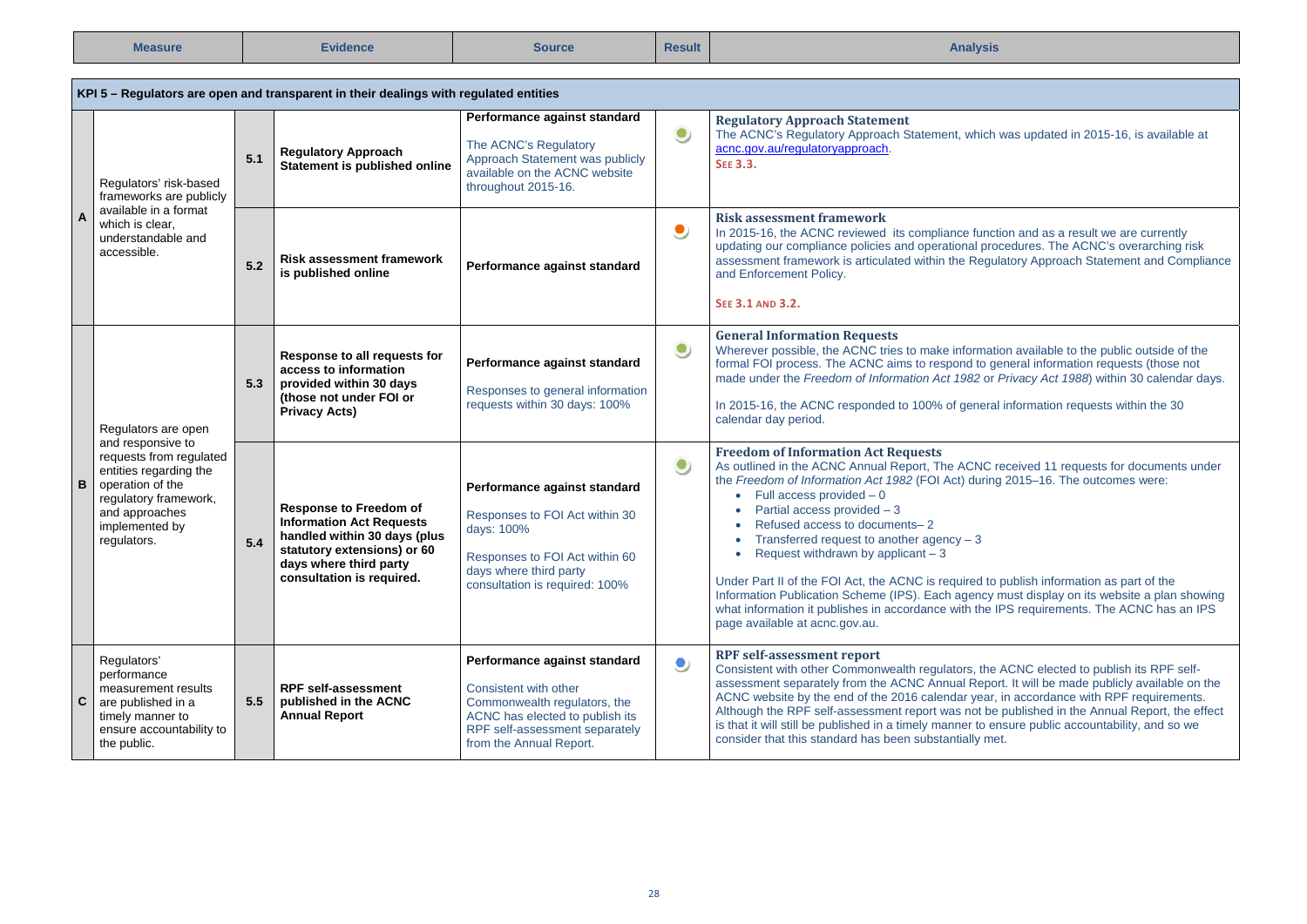| Measure | <b>=vidence</b> | source | <b>Result</b> | Analvsis |
|---------|-----------------|--------|---------------|----------|
|---------|-----------------|--------|---------------|----------|

| KPI 6 – Regulators actively contribute to the continuous improvement of regulatory frameworks                                                                                                                                                                                                            |     |                                                                                                                                                                                         |                                                                                                                                                                   |                                                                                               |                                                                                                                                                                                                                                                                                                                                                                                                                                                                                                                                                                                                                                                                                                                                                                                                                                                                                                                                                                                                                                                                                                                                                                                                                                                                                                                                                                                                                                                                                                                  |                                                                                                                                                                                                                                                                                                                                                                                                                                       |  |
|----------------------------------------------------------------------------------------------------------------------------------------------------------------------------------------------------------------------------------------------------------------------------------------------------------|-----|-----------------------------------------------------------------------------------------------------------------------------------------------------------------------------------------|-------------------------------------------------------------------------------------------------------------------------------------------------------------------|-----------------------------------------------------------------------------------------------|------------------------------------------------------------------------------------------------------------------------------------------------------------------------------------------------------------------------------------------------------------------------------------------------------------------------------------------------------------------------------------------------------------------------------------------------------------------------------------------------------------------------------------------------------------------------------------------------------------------------------------------------------------------------------------------------------------------------------------------------------------------------------------------------------------------------------------------------------------------------------------------------------------------------------------------------------------------------------------------------------------------------------------------------------------------------------------------------------------------------------------------------------------------------------------------------------------------------------------------------------------------------------------------------------------------------------------------------------------------------------------------------------------------------------------------------------------------------------------------------------------------|---------------------------------------------------------------------------------------------------------------------------------------------------------------------------------------------------------------------------------------------------------------------------------------------------------------------------------------------------------------------------------------------------------------------------------------|--|
|                                                                                                                                                                                                                                                                                                          | 6.1 |                                                                                                                                                                                         | At least three meetings of the<br><b>Professional User Group are</b><br>held annually                                                                             | Performance against standard<br>Meetings of the Professional User<br>Group held in 2015-16: 4 | $\bullet$                                                                                                                                                                                                                                                                                                                                                                                                                                                                                                                                                                                                                                                                                                                                                                                                                                                                                                                                                                                                                                                                                                                                                                                                                                                                                                                                                                                                                                                                                                        | <b>Professional User Group</b><br>The Professional User Group (PUG) comprises professional advisers including accountants and<br>lawyers, who comment on matters of procedure, new guidance and publications. In 2015-16, we<br>convened four meetings of the Professional User Group. Engagement with the PUG throughout<br>2015-16 improved the ACNC's regulatory approach, Annual Information Statement, and<br>guidance products. |  |
| Regulators establish                                                                                                                                                                                                                                                                                     | 6.2 | At least three meetings of the<br>Sector User Group are held<br>annually                                                                                                                | Performance against standard<br>Meetings of the Sector User<br>Group held in 2015-16: 4                                                                           | $\bullet$                                                                                     | <b>Sector User Group</b><br>The Sector User Group (SUG) comprises representatives of peak bodies, charities and<br>government agencies, who comment on matters of procedure, new guidance and publications,<br>and also our interactions with and regulation of registered charities. In 2015-16, we convened<br>four meetings of the Sector User Group. Engagement with the SUG throughout 2015-16<br>improved the ACNC's regulatory approach, Annual Information Statement, and guidance<br>products.                                                                                                                                                                                                                                                                                                                                                                                                                                                                                                                                                                                                                                                                                                                                                                                                                                                                                                                                                                                                          |                                                                                                                                                                                                                                                                                                                                                                                                                                       |  |
| cooperative and<br>collaborative<br>relationships with<br>A<br>stakeholders to<br>promote trust and<br>improve the efficiency<br>and effectiveness of the<br>regulatory framework.                                                                                                                       | 6.3 | Stakeholder engagement<br>framework outlines how the<br><b>ACNC will engage with</b><br>stakeholders to reduce<br>regulatory burden and<br>enhance knowledge of the<br>regulated sector | <b>Stakeholder Engagement</b><br><b>Framework</b><br>The ACNC Stakeholder<br><b>Engagement Framework was</b><br>published on the ACNC website<br>in January 2016. | ۹                                                                                             | <b>Stakeholder Engagement Framework</b><br>The ACNC developed a stakeholder engagement framework outlining our approach to<br>consultation, the mechanisms we may use, and our RPF-linked commitments to do so. It is<br>publicly available (published on January 2016) on the ACNC website at:<br>acnc.gov.au/stakeholderengagement. The Framework is aligned with the RPF the approach and<br>mechanisms articulated in the it address the reduction of regulatory burden. For example: 'the<br>ACNC is committed to providing accurate, timely and relevant information to charities to help<br>them understand and meet their obligations to the ACNC in a way that minimises the impact<br>on their time and resources.'<br>In addition, the ACNC has an Aboriginal and Torres Strait Islander Communities Engagement<br>Strategy, publicly available at <b>acnc.gov.au/ATSICommunityEngagement</b> .<br><b>Communities of Practice</b><br>The ACNC again participated in the International Charity Regulators Conference, which was<br>held in November 2015 in Dublin and Belfast. The ACNC Commissioner also contributed to the<br>Commonwealth regulators community of practice meetings, including addressing the December<br>2015 meeting on stakeholder experience. The ACNC Compliance Directorate continued to chair<br>the International Regulators Teleconference, as well as the Compliance Information Forum with<br>state and territory regulators, to share best-practice and discuss risks. |                                                                                                                                                                                                                                                                                                                                                                                                                                       |  |
| Regulators engage<br>stakeholders in the<br>development of options<br>to reduce compliance<br>costs. This could<br>include industry self-<br>в<br>regulation, changes to<br>the overarching<br>regulatory framework,<br>or other strategies to<br>streamline monitoring<br>and compliance<br>approaches. | 6.4 | See 6.1, 6.2 and 6.3                                                                                                                                                                    |                                                                                                                                                                   | 9                                                                                             | Stakeholder engagement and regulatory framework improvement<br>Although there is much more to be done, stakeholders were extensively engaged in 2015-16 to<br>improve the regulatory framework for charities. The ACNC's objective is to align ACNC and<br>state/territory regulatory and reporting frameworks in the following five areas:<br>1. incorporated association (and cooperative) regulations<br>2. fundraising licensing and regulation<br>3. taxation concessions (including charity definition)<br>4. grants and procurement<br>5. lotteries and raffles regulation.<br>In 2014-15, we commissioned Deloitte Access Economics to undertake a research project to<br>determine the options available to align regulatory obligations between the ACNC and the states<br>and territories. This report, released in February 2016, is a companion piece to an earlier<br>publication the ACNC commissioned Ernst & Young to research, which focused on the reporting<br>burden for charities from the Commonwealth perspective. Both research projects directly<br>engaged stakeholders to ascertain the extent of current regulatory burden and to inform options<br>for reform. Both reports have been critical in enabling the ACNC to take a lead on addressing                                                                                                                                                                                                                                   |                                                                                                                                                                                                                                                                                                                                                                                                                                       |  |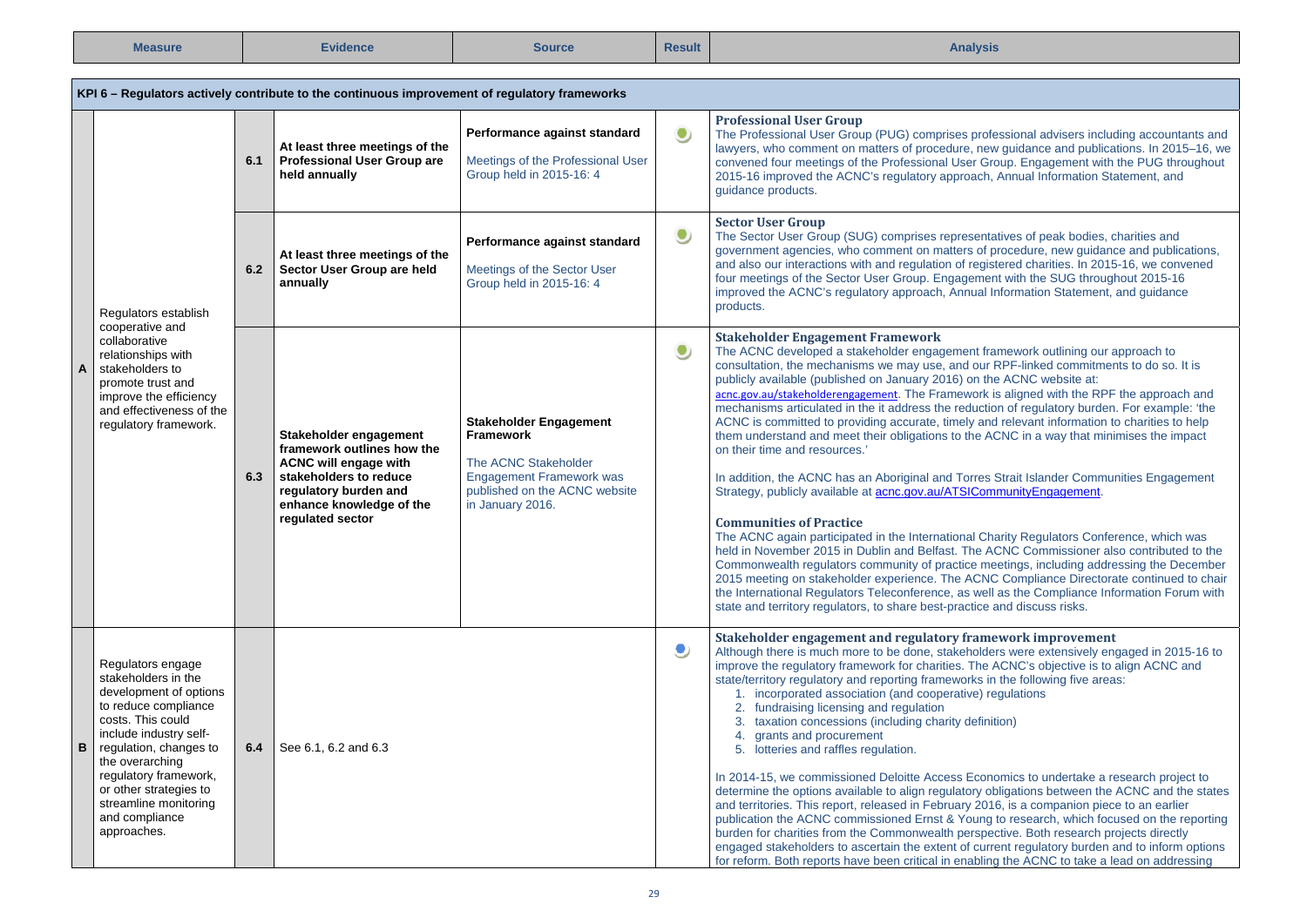| <b>Measure</b> | <b>Evidence</b> | <b>Result</b><br><b>Source</b> |  | <b>Analysis</b>                                                                                                                                                                                                                                                                                                                                                                                                                                                                                                                                                                                                                                                                                                                                                                                                                                                                                                                                                                                                                                                                                                                                                                                                                                                                                                                                                                                                                                                                                                                                                                                                                                                                                                                                                                                                                                                                                                                                                                                                                                                                                                                                                                                                                                                                                                                                                                                                                                                                                                                                                                                                                                                                                                                                                                                                                                                                                                                                                                                                                                                                                                                                                                                                                                                                                                                          |
|----------------|-----------------|--------------------------------|--|------------------------------------------------------------------------------------------------------------------------------------------------------------------------------------------------------------------------------------------------------------------------------------------------------------------------------------------------------------------------------------------------------------------------------------------------------------------------------------------------------------------------------------------------------------------------------------------------------------------------------------------------------------------------------------------------------------------------------------------------------------------------------------------------------------------------------------------------------------------------------------------------------------------------------------------------------------------------------------------------------------------------------------------------------------------------------------------------------------------------------------------------------------------------------------------------------------------------------------------------------------------------------------------------------------------------------------------------------------------------------------------------------------------------------------------------------------------------------------------------------------------------------------------------------------------------------------------------------------------------------------------------------------------------------------------------------------------------------------------------------------------------------------------------------------------------------------------------------------------------------------------------------------------------------------------------------------------------------------------------------------------------------------------------------------------------------------------------------------------------------------------------------------------------------------------------------------------------------------------------------------------------------------------------------------------------------------------------------------------------------------------------------------------------------------------------------------------------------------------------------------------------------------------------------------------------------------------------------------------------------------------------------------------------------------------------------------------------------------------------------------------------------------------------------------------------------------------------------------------------------------------------------------------------------------------------------------------------------------------------------------------------------------------------------------------------------------------------------------------------------------------------------------------------------------------------------------------------------------------------------------------------------------------------------------------------------------------|
|                |                 |                                |  | unnecessary reporting and regulation in the charity sector.<br>To read the full report, visit: acnc.gov.au/redtapereduction<br>Implementing any of the options will require ongoing collaboration across different levels of<br>government. We are continuing to work with the states and territories to make further progress<br>and achieve meaningful reduction in the regulatory burden for charities. This work includes:<br>• Supporting the introduction of the South Australian Statutes Amendment (Commonwealth<br>Registered Entities) Act 2016, which will eliminate duplicated reporting for ACNC-<br>registered incorporated associations and charitable fundraisers.<br>Supporting the introduction of the Tasmanian Associations Incorporation Amendment Bill<br>$\bullet$<br>2016, which will remove duplicative reporting requirements for Tasmanian incorporated<br>associations that are registered with the ACNC.<br>Supporting the work of an inter-jurisdictional Fundraising Working Group to consider<br>$\bullet$<br>options to reform fundraising regulation in Australia.<br>• Chairing a working of State/Territory Revenue Offices (SROs) and the ACNC to consider<br>opportunities for alignment of charity registration and application processes.<br>Development of a paper that proposes a common definition of charity across all<br>$\bullet$<br>jurisdictions.<br><b>Regulation Reform Savings</b><br>The ACNC contributed \$8 million of regulation reform savings during the 2015-16 year. The<br>Commissioner's decision to accept financial reports lodged with state and territory regulators<br>in place of ACNC reports for the 2015 reporting period was a key saving. Another significant<br>saving for charities came through the publication of template rules and quidelines for<br>unincorporated associations, which assist them to improve their governance and comply with<br>ACNC requirements. Other measures included streamlined reporting for ancillary funds, which<br>can now report once to the ACNC and no longer need to separately report to the ATO. The<br>online Annual Information Statement was also improved, with the addition of auto-calculation<br>making it easier and faster to complete. The ACNC's guidance and education products also<br>continue to make it easier for charities to understand and comply with their regulatory<br>obligations.<br>Simplifying reporting for charities through sector-specific accounting standards<br>The ACNC continues to work with AASB to provide feedback (including that obtained from our<br>sector consultations) and contribute to sector specific accounting standards. ACNC has made<br>two submissions to the Australian Accounting Standards Board (AASB) in relation to AASB<br>Exposure Draft (ED) 270 - Reporting Service Performance Information and ED 260 - Income of<br>Not-for-Profit Entities.<br>The ACNC opposed the introduction of AASB ED 270, which proposed a mandatory framework<br>for service performance reporting by not-for-profit organisations. The ACNC considers there may<br>be value in the AASB issuing a recommended (non-mandatory) framework, but the proposed<br>framework would impose unnecessary burden on not-for-profit organisations.<br>SEE ALSO 6.1, 6.2 AND 6.3. |